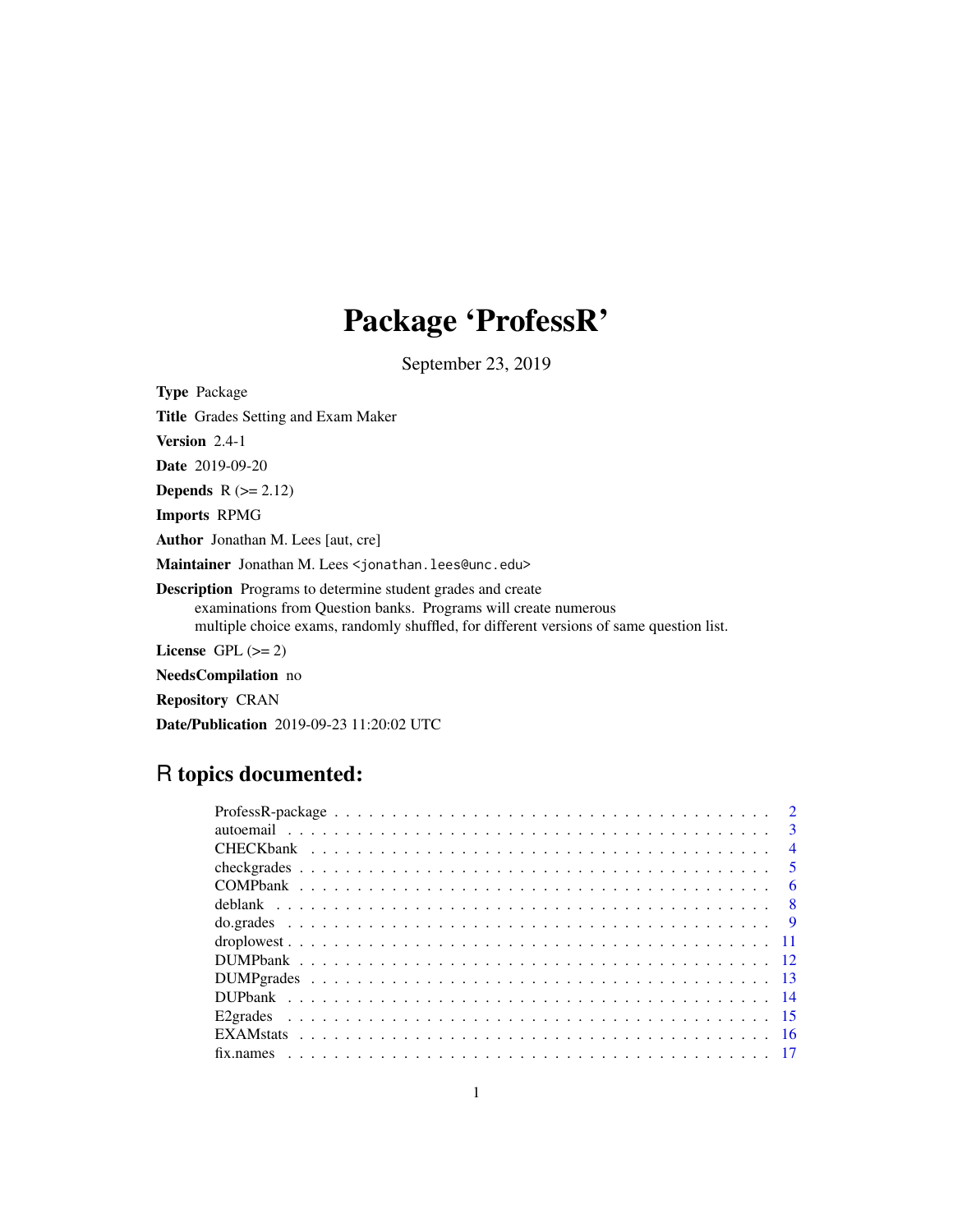<span id="page-1-0"></span>

|                                                                   | 49       |
|-------------------------------------------------------------------|----------|
|                                                                   | 48       |
|                                                                   | 46       |
|                                                                   | 45       |
| show.dist                                                         | 44       |
| SELbank                                                           | 43       |
|                                                                   | 41       |
| seebank<br>$\mathbb{R}^2$ . The state of the state $\mathbb{R}^2$ | 41       |
| $SEARCHbank$                                                      | 40       |
| scramble.answers                                                  | 39       |
| ridNA                                                             | 38       |
|                                                                   | 37       |
| rename.answers                                                    | 36       |
|                                                                   | 35       |
|                                                                   | 34       |
| <b>OBANK1</b>                                                     | 34       |
|                                                                   | 33       |
|                                                                   | 32       |
|                                                                   | 30       |
|                                                                   | 29       |
| make.exam<br>$\mathbf{r}$ . The same state $\mathbf{r}$           | 28       |
| <b>LETGRADE</b>                                                   | 26<br>27 |
|                                                                   | 25       |
| $IDandEM$                                                         | 24       |
|                                                                   | 23       |
|                                                                   | 22       |
| getlet                                                            | 21       |
|                                                                   | 20       |
|                                                                   | 19       |
|                                                                   | 18       |

ProfessR-package *Grades Setting and Exam Maker*

### Description

Programs to determine student grades and create examinations from Question banks. Programs will create numerous multiple choice exams, randomly shuffled, for different versions of same question list.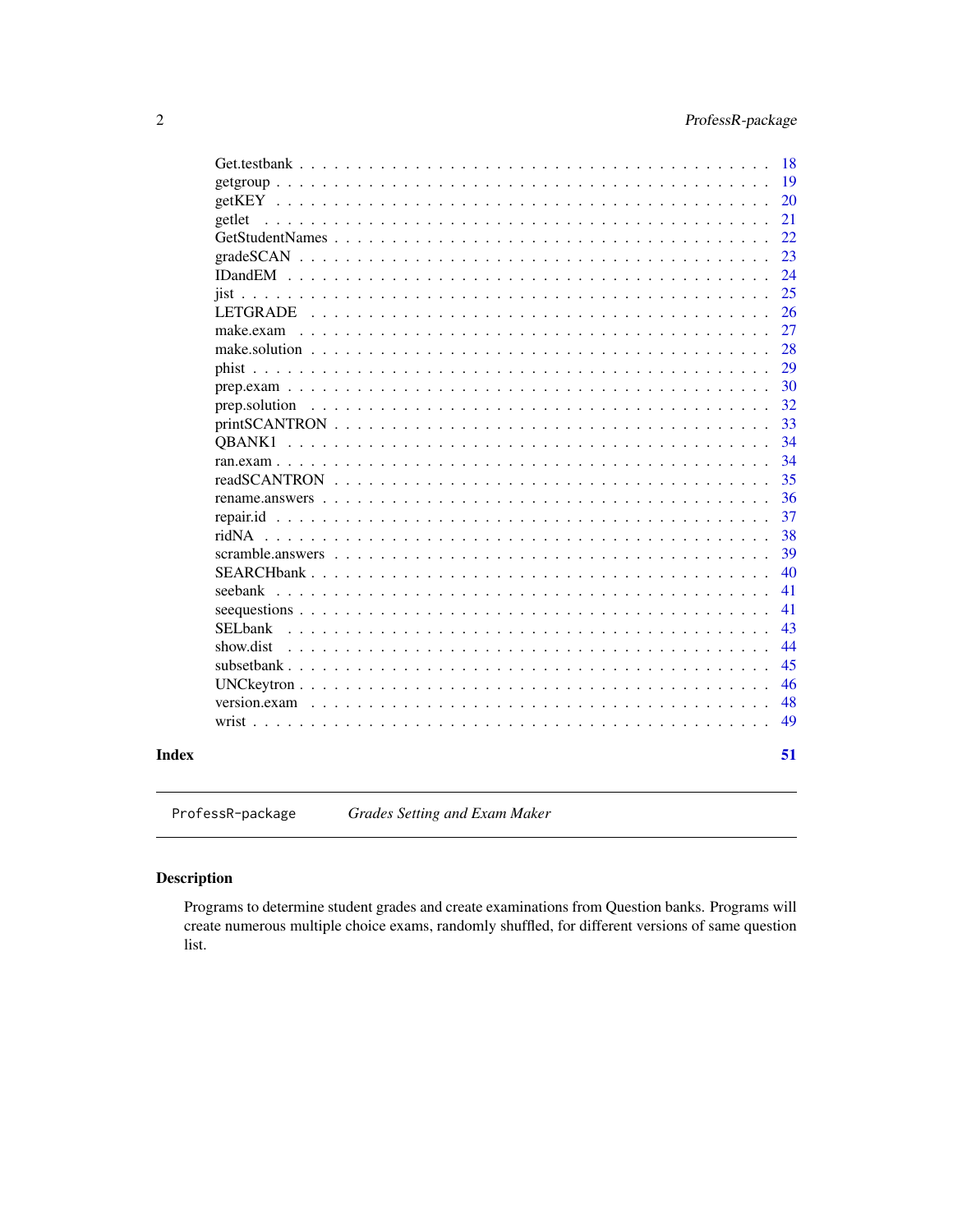#### <span id="page-2-0"></span>autoemail 3

### Details

| Package: | ProfessR   |
|----------|------------|
| Type:    | Package    |
| Version: | 2.0        |
| Date:    | 2012-11-26 |
| License: | GPL.       |

#### Author(s)

Jonathan M. Lees Maintainer: Jonathan M. Lees<jonathan.lees@unc.edu>

#### Examples

```
################ making tests:
## Not run:
data(QBANK1)
make.exam(QBANK1, ofile="exam1.tex")
## End(Not run)
################# setting grades:
g = rnorm(n=130, m=82, sd=10)
g[g>100] = 100
g[g<1] = 1B = boxplot(g)divs = c(min(g), B$stats[1:4] + diff(B$stats)/2, max(g) )
D1 = do.grades(g, divs=divs, tit="GEOL 105 Exam 1")
```
autoemail *AutoEmail*

### Description

Automatically email a file to an address using the perl program.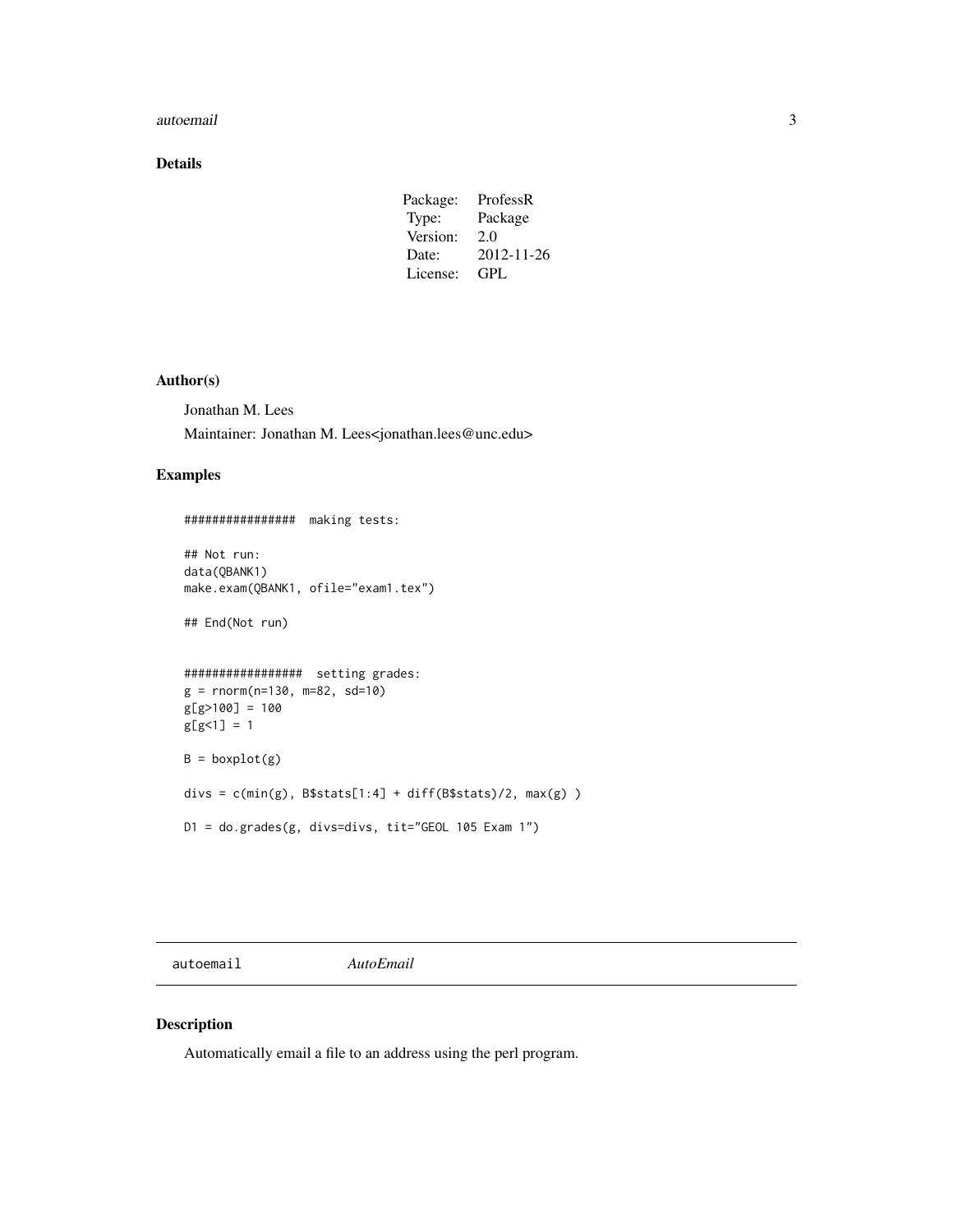#### <span id="page-3-0"></span>Usage

autoemail(eadd, sfile, hnote = "Exam Results")

#### Arguments

| eadd  | Email address   |
|-------|-----------------|
| sfile | file to be sent |
| hnote | subject line    |

### Details

This program will work well in Linux and Mac where Perl is installed - I am not sure about Windows. Creates a unix executable file, if perl is present.

### Value

Side Effects.

### Note

Need to change the from designation.

#### Author(s)

Jonathan M. Lees<jonathan.lees@unc.edu>

### See Also

IDandEM

CHECKbank *Check a set of Question banks*

### Description

Sequentially check a set of Question banks. Makes sure there is a QUESTION: and ANSWER for each question.

### Usage

CHECKbank(QB)

#### Arguments

QB list of question banks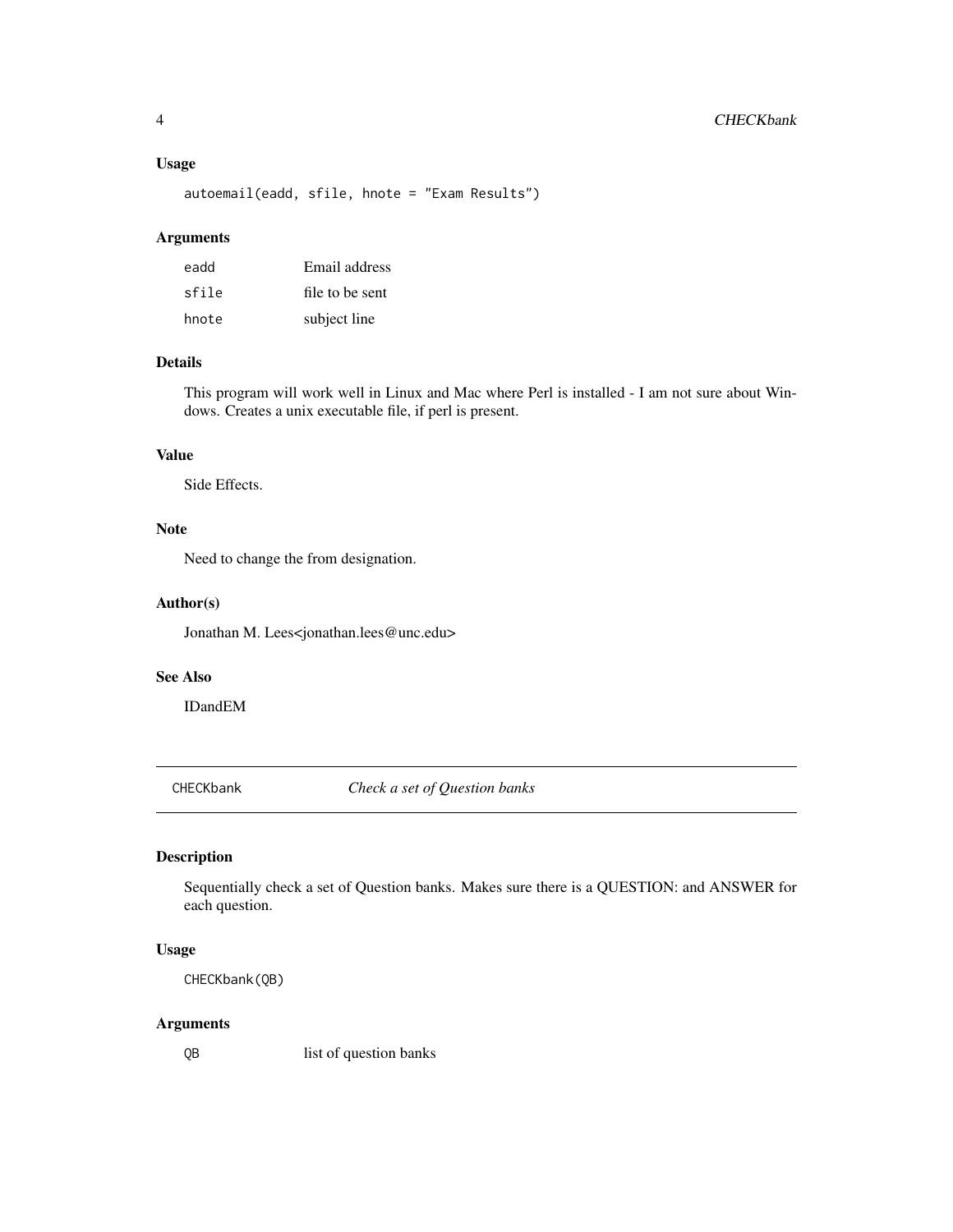### <span id="page-4-0"></span>checkgrades 5

### Value

Printed Side Effects

### Author(s)

Jonathan M. Lees<jonathan.lees@unc.edu>

### See Also

seebank

### Examples

data(QBANK1) CHECKbank(QBANK1)

############ modify by inserting an error: QBANK1[[4]]\$numANS=NULL

### recheck: CHECKbank(QBANK1)

checkgrades *Check Grade Distribution*

### Description

View grades sorted and listed with raw score, letter and scaled score, with optional ID and name

### Usage

checkgrades(D1, id = NULL, names = NULL)

### Arguments

| D1    | output of do.grades                 |
|-------|-------------------------------------|
| id    | character vector. ID for students   |
| names | character vector, names of students |

### Value

Side effects

### Author(s)

Jonathan M. Lees<jonathan.lees@unc.edu>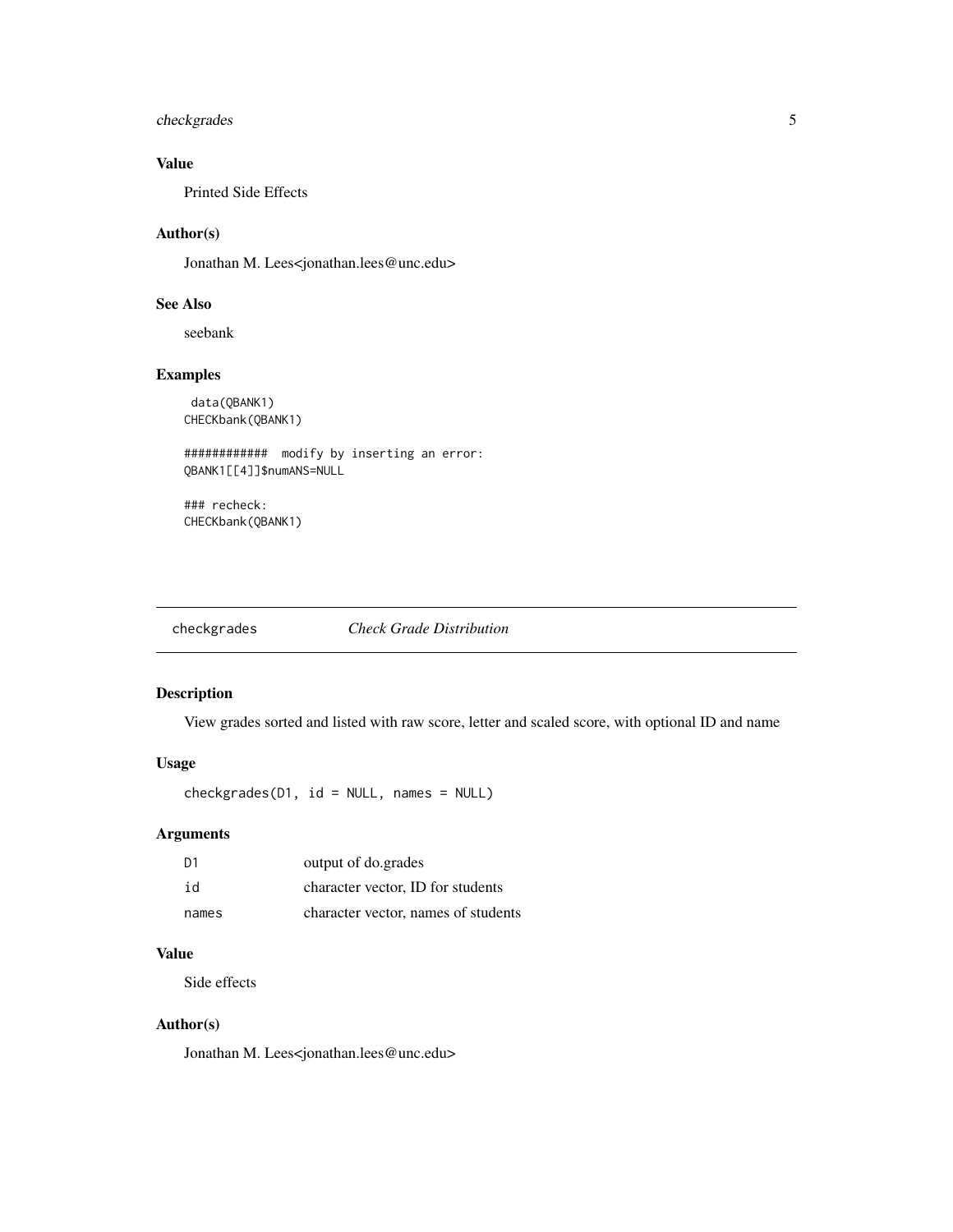### <span id="page-5-0"></span>See Also

do.grades, DUMPgrades

### Examples

```
g = rnorm(n=130, m=82, sd=10)
g[g>100] = 100
g[g<1] = 1B = boxplot(g)divs = c(min(g), B$stats[1:4] + diff(B$stats)/2, max(g) )### to run interactively, remove the divs
### D1 = do.grades(g, tit="GEOL 105 Exam 1")
### otherwise use previously calculated divs:
D1 = do.grades(g, divs=divs, tit="GEOL 105 Exam 1")
checkgrades(D1 )
```

| COMPbank | <b>Compare Question Banks</b> |
|----------|-------------------------------|
|----------|-------------------------------|

### Description

Compare two question banks to find non-duplicated questions

#### Usage

```
COMPbank(Qbank1, Qbank2)
```
### Arguments

| Obank1 | <b>Ouestion Bank 1</b> |
|--------|------------------------|
| Obank2 | <b>Ouestion Bank 2</b> |

### Details

Uses match to find matching questions in the two question banks.

### Value

Vector index of questions in Qbank2 that are not found in Qbank1.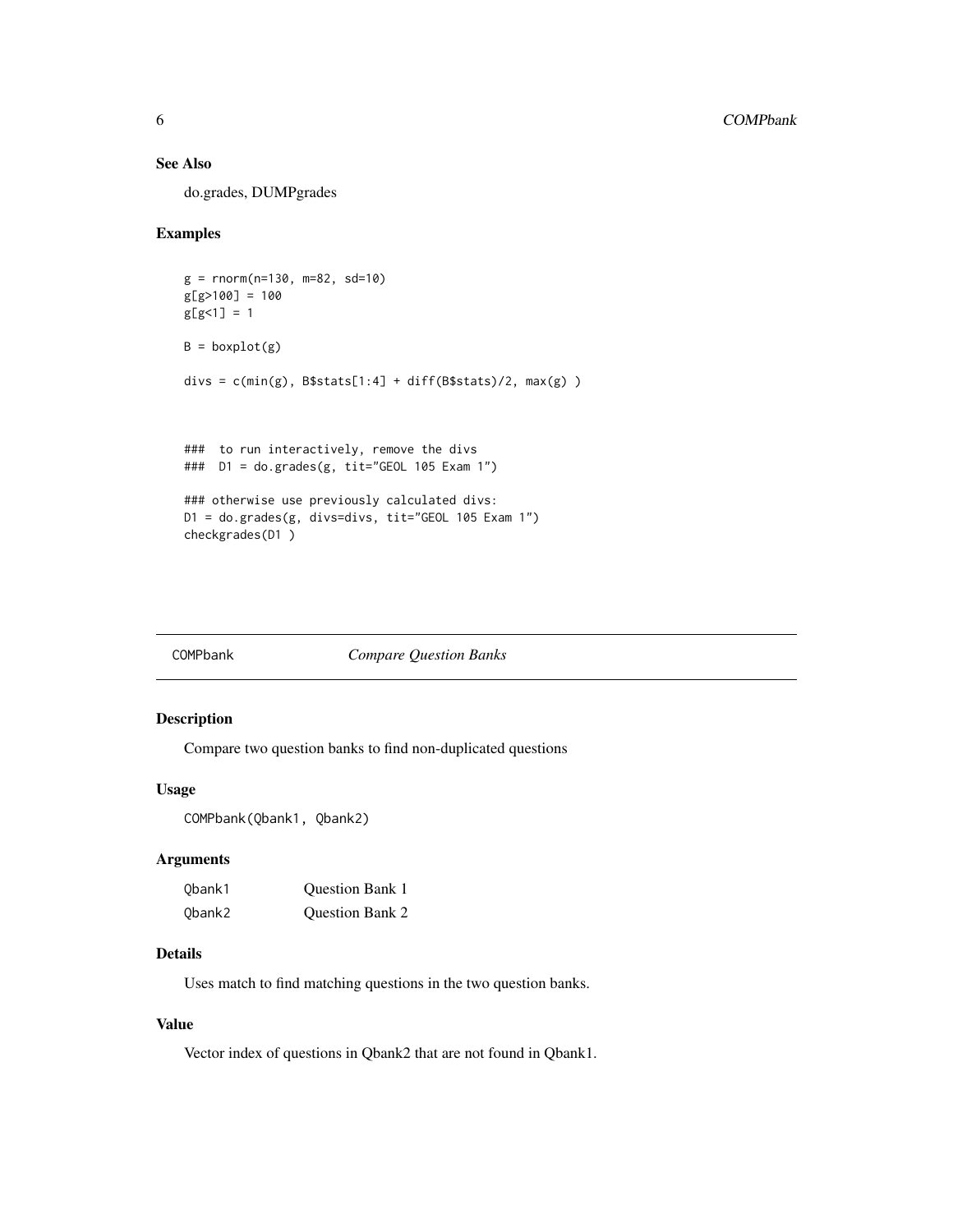#### COMPbank 7

### Note

Only the questions are compared, the answers are ingnored. The return vector will be a set of questions that are not duplicated, i.e. unique to question bank 2.

### Author(s)

Jonathan M. Lees<jonathan.lees@unc.edu>

#### See Also

SELbank

### Examples

```
## Not run:
LF = list.files(path="/home/lees/Class/GEOL_105/TESTBANK/EXAM_1", pattern="txt", full.names=TRUE )
kbank = vector(mode='list')
###### read in the question banks, each in one file
for(i in 1:length(LF))
  {
   h = Get.testbank(LF[i])
   kbank[[i]] = Get.testbank(LF[i])
  }
names(kbank) = LF
Kbank = vector(mode='list')
for(i in 1:length(kbank))
  {
Kbank = c(Kbank, kbank[[i]])
  }
q2 = COMPbank(Kbank, kbank[[3]] )
########### to extract these:
subq2 = subsetbank(kbank[[3]] , q2)
########### to get the overlapping questions:
olap = 1:length(kbank[[3]])
olap[-q2]
```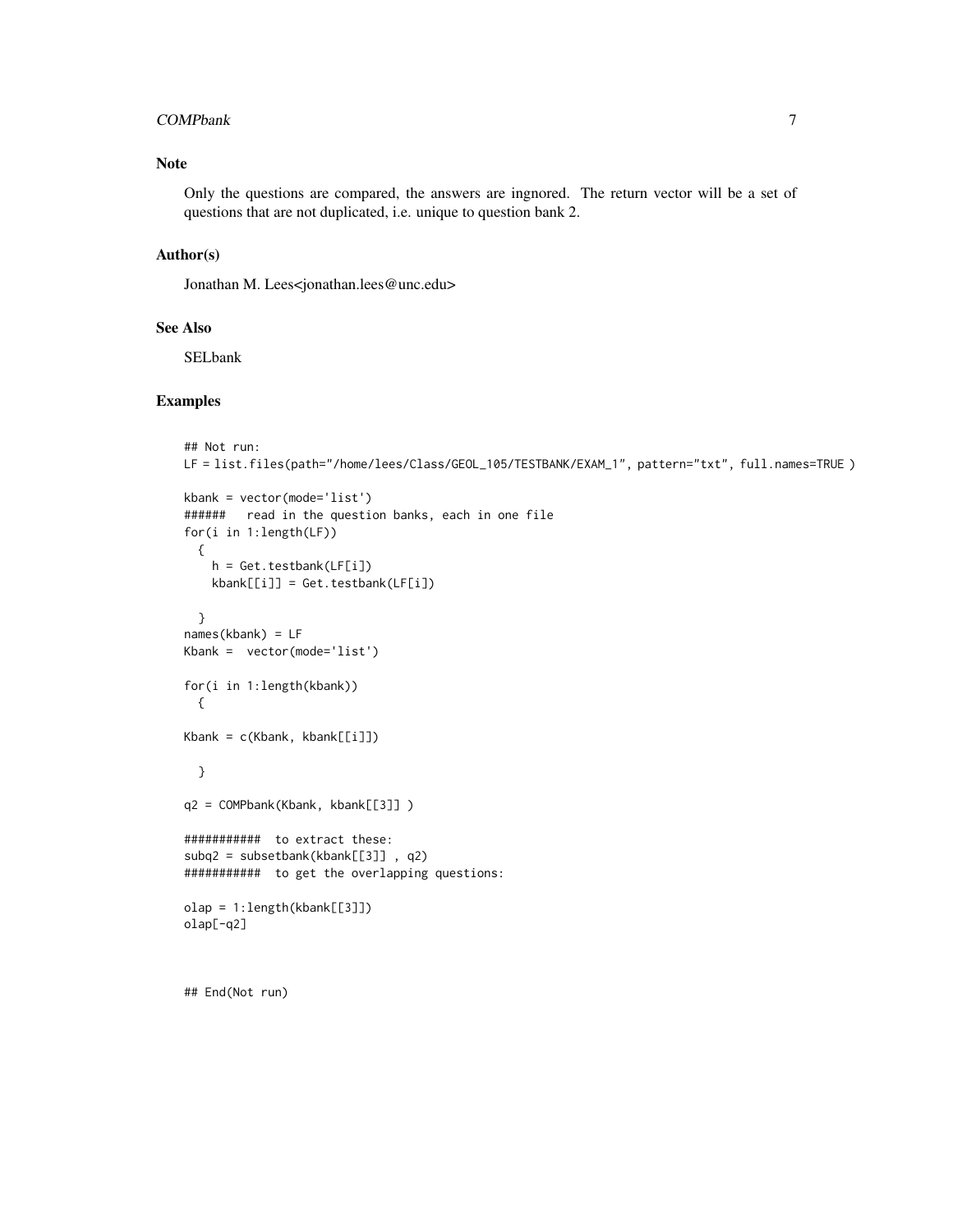<span id="page-7-0"></span>

Remove blanks from strings.

#### Usage

deblank(a)

### Arguments

a Character string

### Details

Removes all blanks from strings. The functuon works on vectors of strings, removing blanks on each element.

### Value

Character string with no blanks.

### Author(s)

Jonathan M. Lees<jonathan.lees@unc.edu>

### Examples

j = c(' James', 'Jones ', 'Alpha Dog') deblank(j)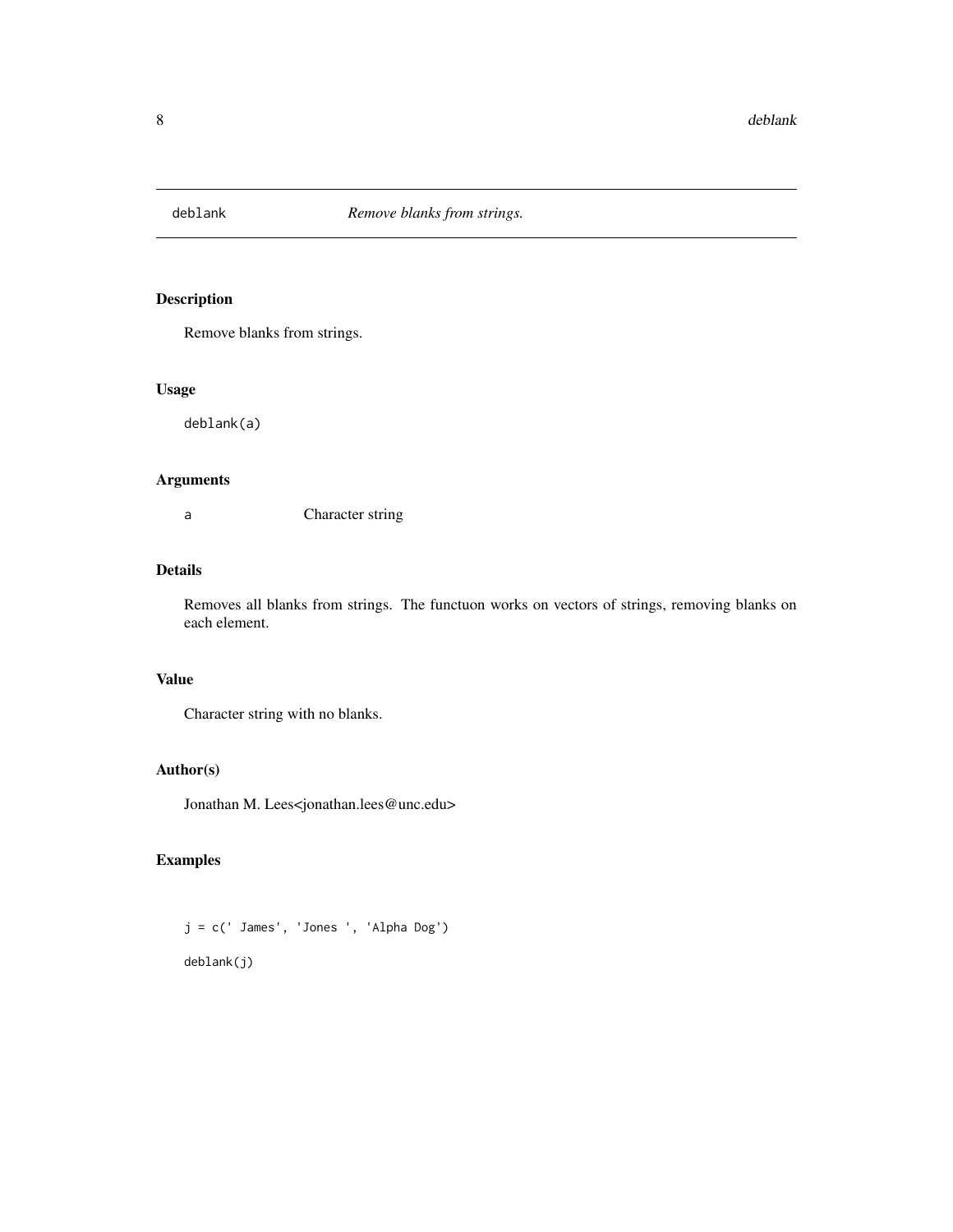<span id="page-8-0"></span>

Calculate the grades of a class of students, given raw scores on exam

#### Usage

```
do.grades(ggrades, divs = NULL, cut = 0, tit = "Exam Grades",
breaks=length(ggrades)/3, ...)
```
### Arguments

| ggrades | Raw grades                                          |
|---------|-----------------------------------------------------|
| divs    | divisions for grades (optional)                     |
| cut     | low end Cut off to remove 0 from statistics         |
| tit     | Title for Figure                                    |
| breaks  | breaks for the histogram, default=length(ggrades)/3 |
|         | other parameters for hist                           |

### Details

To remove students who do not take the test a low end cut off is used to excise any grades below that level. Both mean, and standard deviations are shown as well as median and quartiles.

#### Value

grades=ggrades, lett=letts, scor=scores, divs=divs, LETS=LETS, SCRS=SCRS, hist=HA LIST:

| grades      | raw scores                                        |
|-------------|---------------------------------------------------|
| lett        | letter grades                                     |
| scor        | scaled grades                                     |
| divs        | divisions, estimated by user or provided as input |
| <b>LETS</b> | letter grades assigned                            |
| <b>SCRS</b> | Scores related to LETS                            |
| hist        | histogram structure                               |
|             |                                                   |

### Note

Grades are determined linearly within a division

### Author(s)

Jonathan M. Lees<jonathan.lees@unc.edu>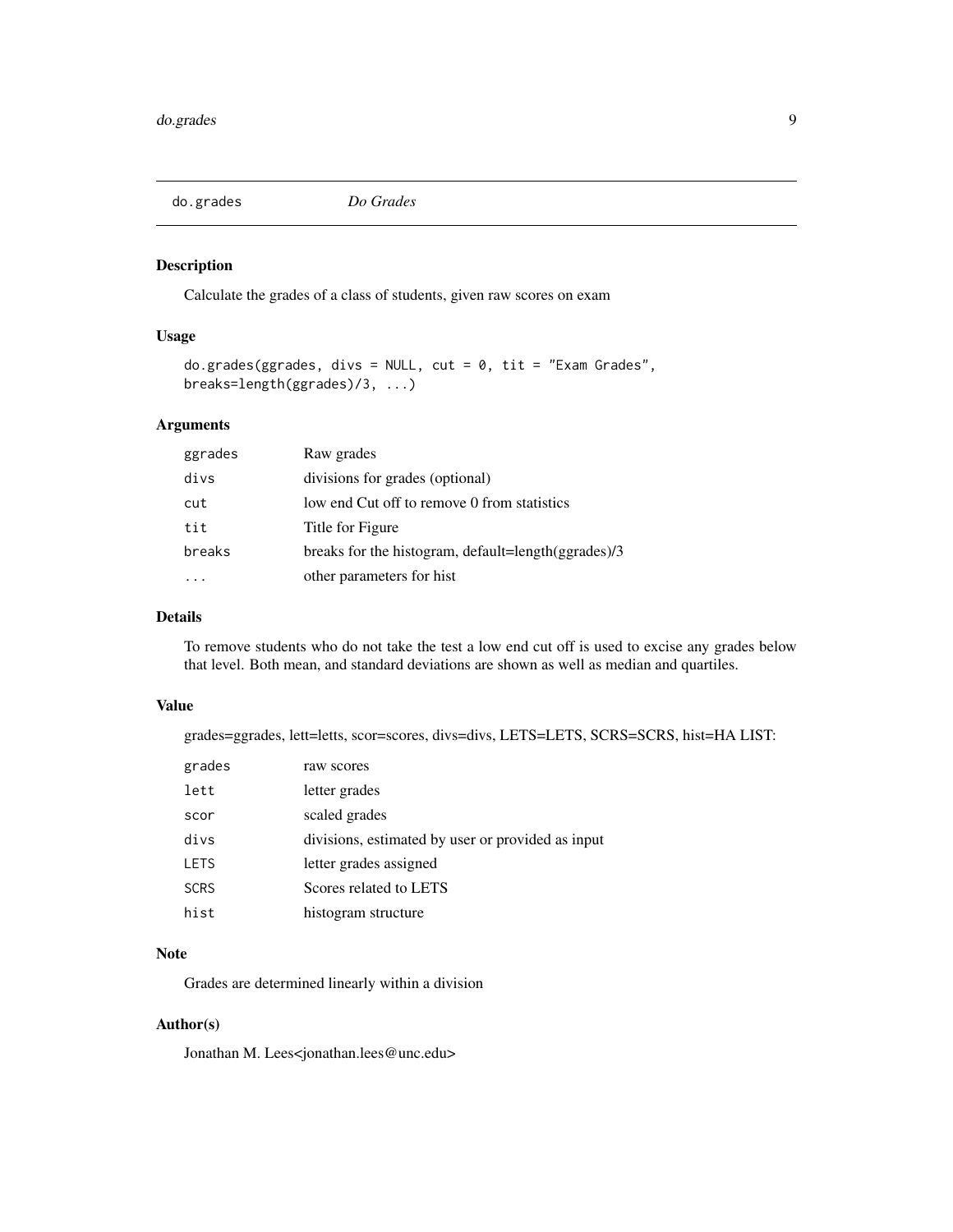### See Also

jist, DUMPgrades, getlet

```
g = rnorm(n=130, m=82, sd=10)
g[g>100] = 100
g[g<1] = 1B = boxplot(g)########## set divisions automatically:
divs = c(min(g), B$stats[1:4] + diff(B$stats)/2, max(g) )
### to run interactively, remove the divs
### D1 = do.grades(g, tit="GEOL 105 Exam 1")
### otherwise use previously calculated divs:
D1 = do.grades(g, divs=divs, tit="GEOL 105 Exam 1")
## Not run:
#### this is interactive
D1 = do.grades(g, tit="GEOL 105 Exam 1")
####### list the grades:
cbind(D1$grades, D1$lett, D1$scor)
####### if you have names or ID's try:
####### cbind(IDs, D1$grades, D1$lett, D1$scor)
\dontrun{
DUMPgrades(D1, file="TEST1grades", id=IDS )
}
## End(Not run)
```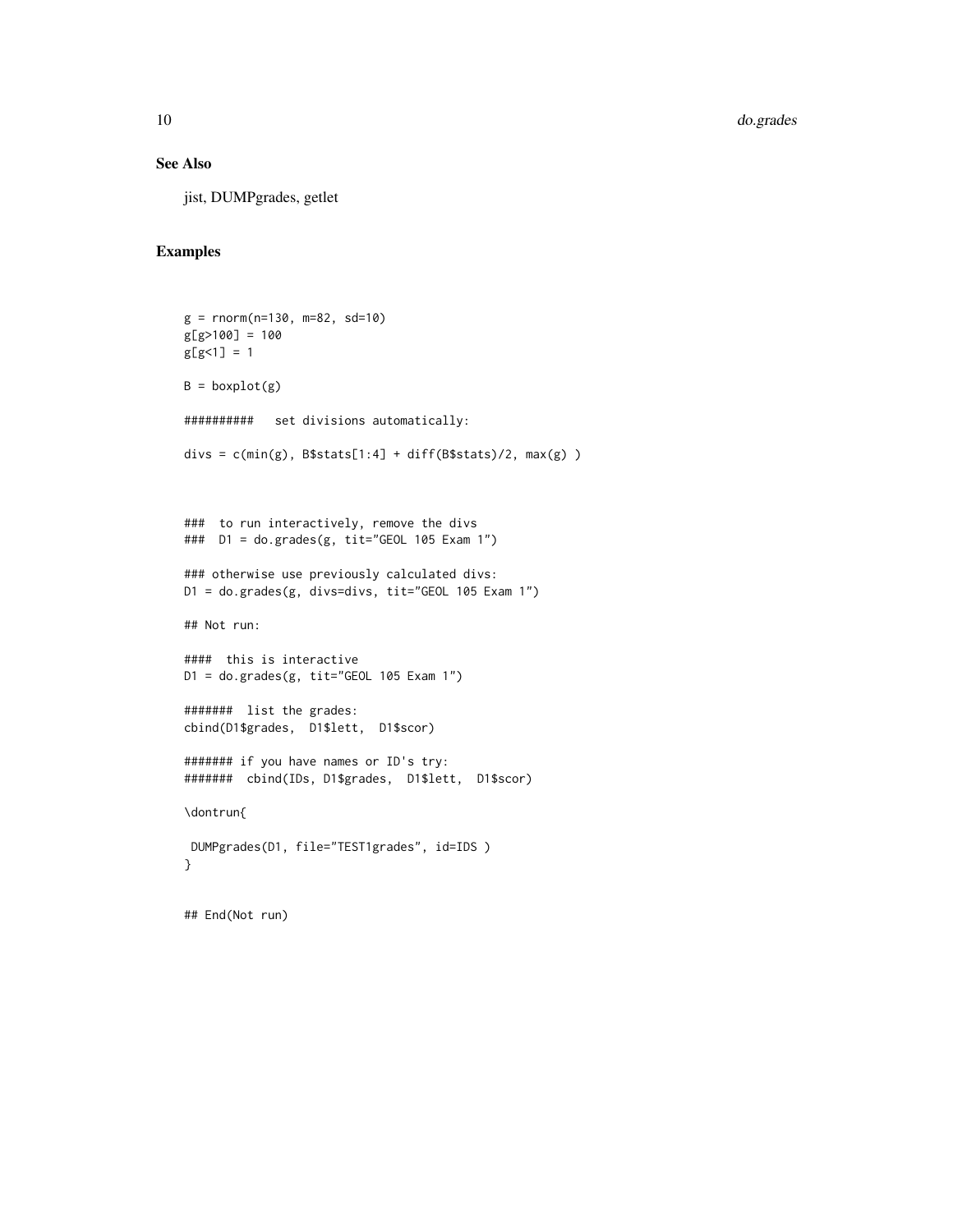<span id="page-10-0"></span>

Drop the lowest grade from a matrix of grades. Matrix is assumed to be N by m where m is the number of exams (columns), N the number of students (rows)

### Usage

```
droplowest(z)
```
### Arguments

z Matrix of scores, rows are students, columns are exam scores

### Details

Best matrix output is sorted, so the grades do not reflect the original order of exam scores. To drop the two lowest scores, apply this program twice, running it a second time on the best outut.

#### Value

| minind   | Index of minimum score                   |
|----------|------------------------------------------|
| best     | matrix of scores with the lowest dropped |
| midgrade | mean value of best scores                |

### Author(s)

Jonathan M. Lees<jonathan.lees@unc.edu>

### See Also

do.grades

```
######### generate fake exam scores, 10 students, 3 exams
z = matrix(runif(3*10, 50, 100), ncol=3 )
A = droplowest(z)cbind(A$best, A$minind, z, A$midgrade)
```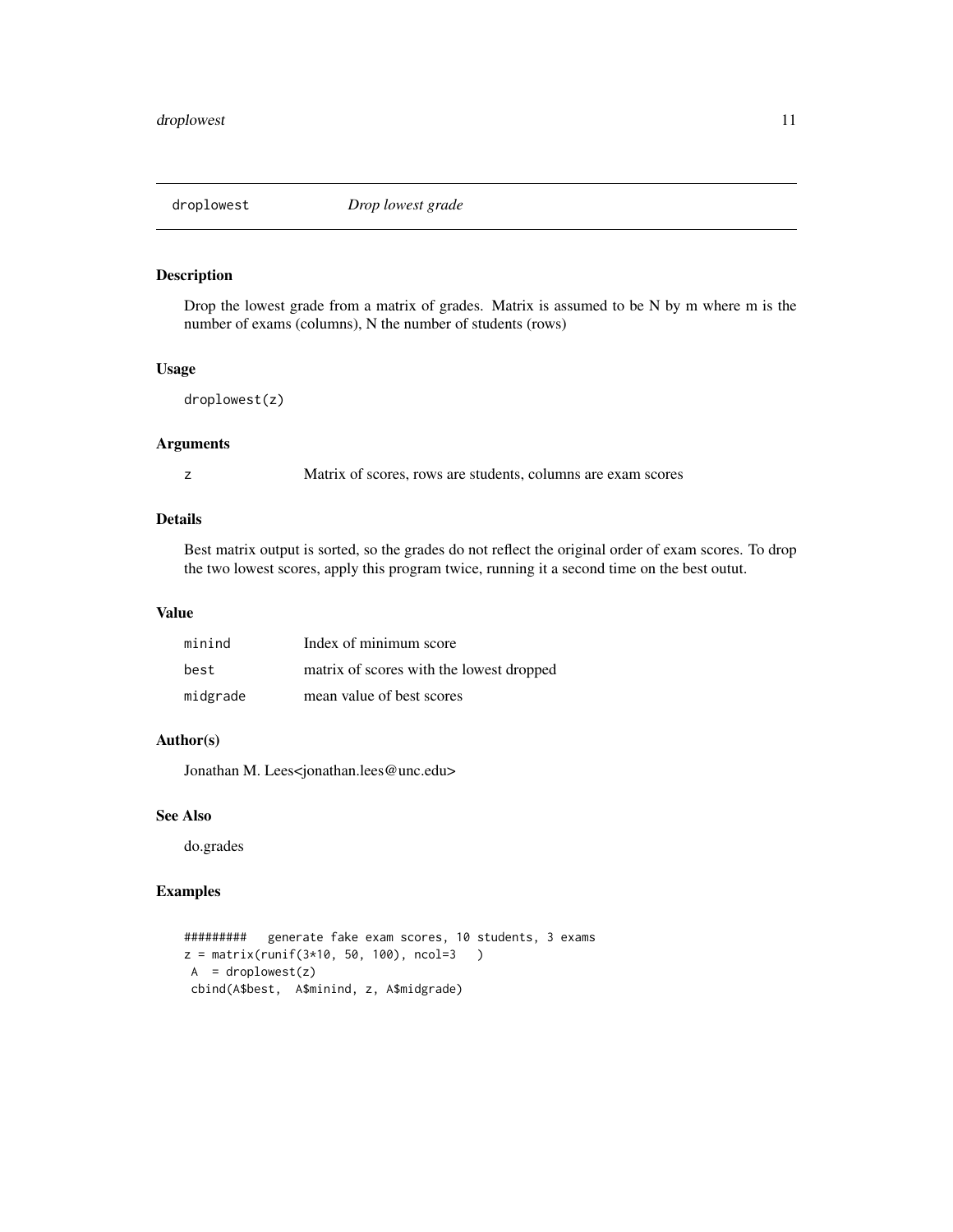<span id="page-11-0"></span>

Save an ASCII version of a selected Question Bank

### Usage

DUMPbank(ofile, QB, sep = "\n", append=TRUE)

### Arguments

| ofile  | character, output file                  |
|--------|-----------------------------------------|
| 0B     | <b>QuestionBank Structure</b>           |
| sep    | separator between questions             |
| append | logical, if FALSE a new file is created |

### Value

Side effects

### Author(s)

Jonathan M. Lees<jonathan.lees@unc.edu>

### See Also

Get.testbank

```
## Not run:
data(QBANK1)
DUMPbank("my.questions", QBANK1, sep = "\n")
QB1=Get.testbank("my.questions")
## End(Not run)
```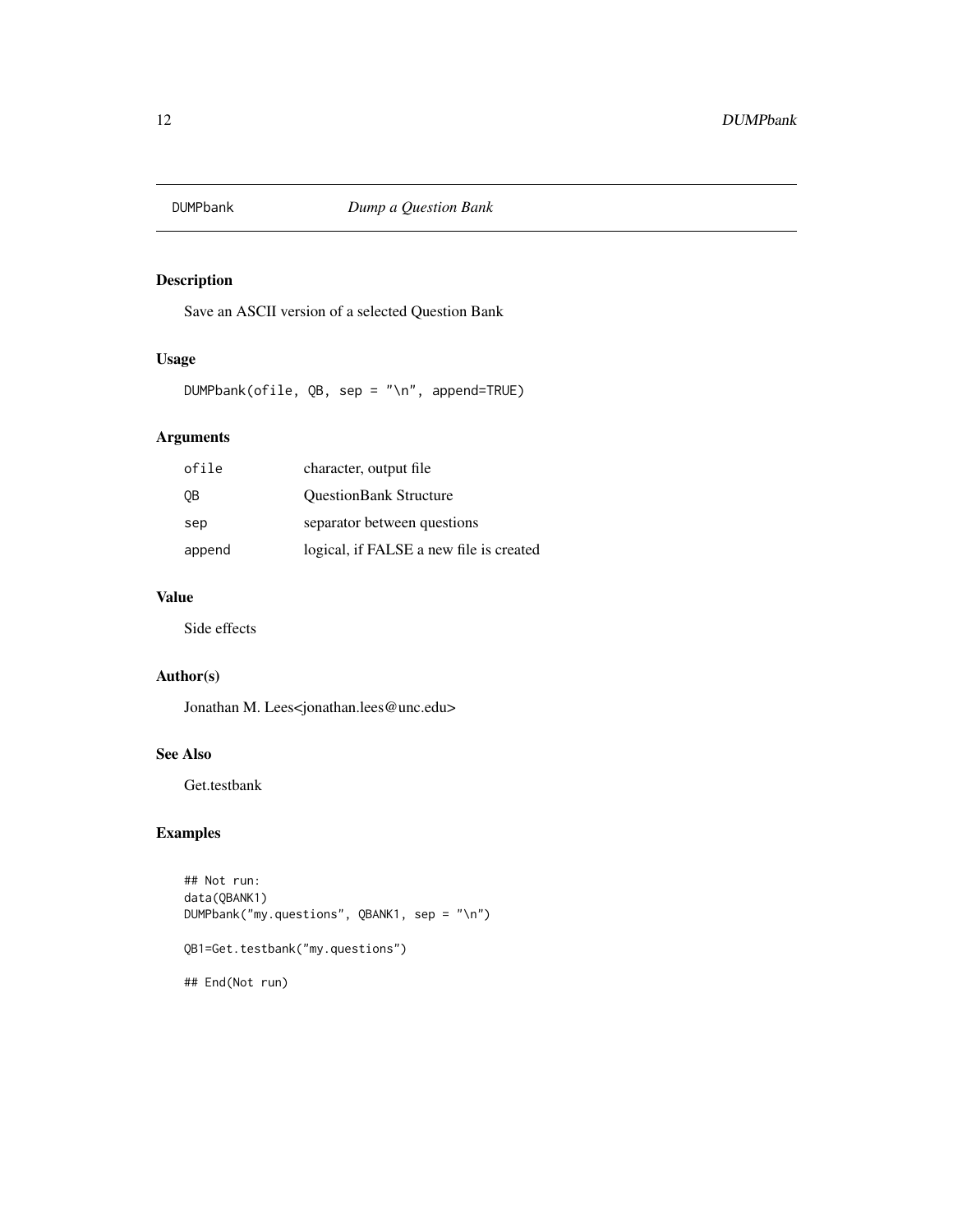<span id="page-12-0"></span>

Dump grades to a file

### Usage

DUMPgrades(D1, file = NULL, id = NULL, names = NULL)

### Arguments

| D1    | list output from do.grades                 |
|-------|--------------------------------------------|
| file  | file name, a csy will be added as a suffix |
| id    | vector of student IDs                      |
| names | character vector of student names          |

### Value

Side effects

#### Author(s)

Jonathan M. Lees<jonathan.lees@unc.edu>

#### See Also

do.grades

```
g = rnorm(n=130, m=82, sd=10)
g[g>100] = 100
g[g<1] = 1B = boxplot(g)divs = c(min(g), B$stats[1:4] + diff(B$stats)/2, max(g) )
```

```
### to run interactively, remove the divs
### D1 = do.grades(g, tit="GEOL 105 Exam 1")
```

```
### otherwise use previously calculated divs:
D1 = do.grades(g, divs=divs, tit="GEOL 105 Exam 1")
```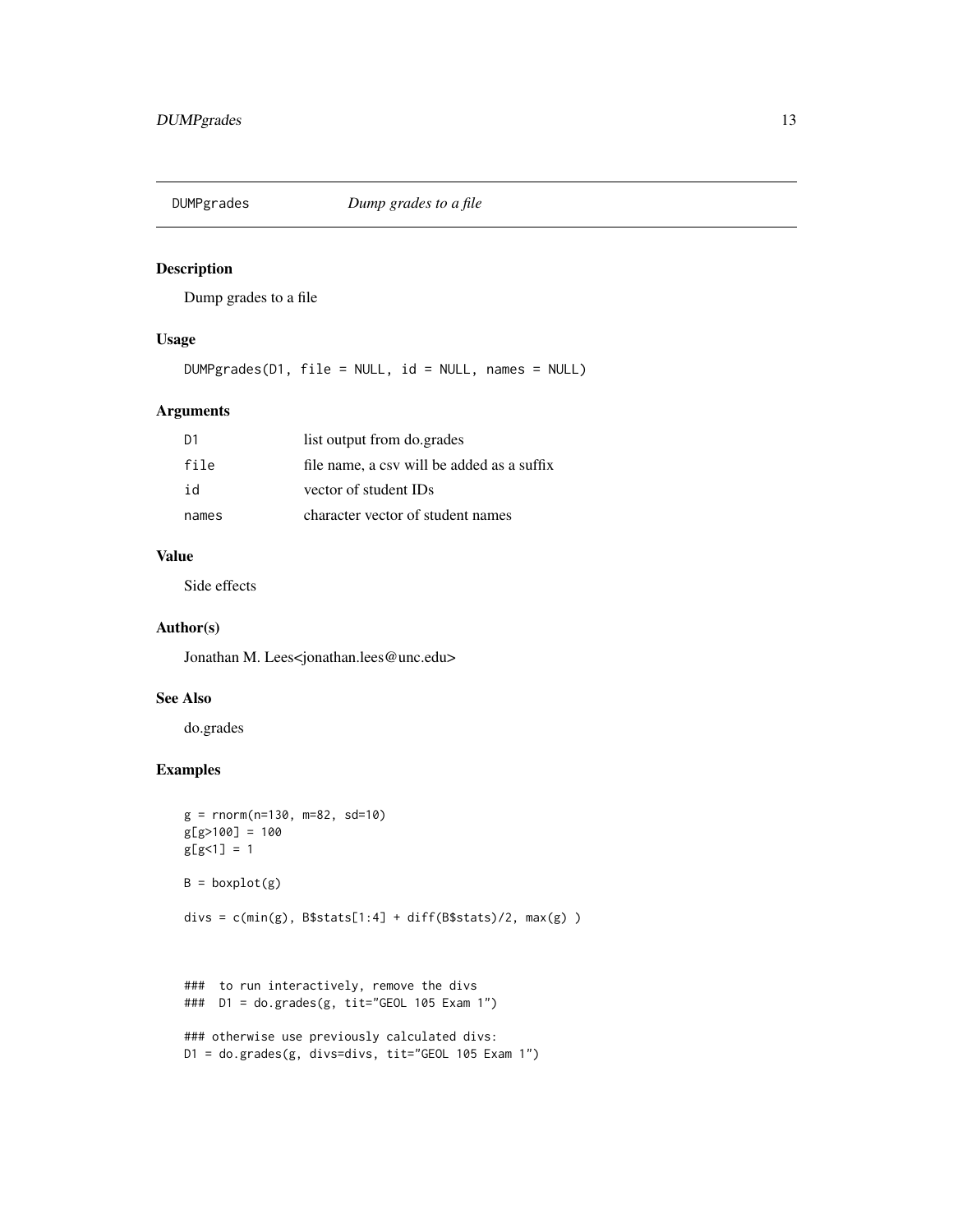```
## Not run:
DUMPgrades(D1, file="TEST1grades" )
## End(Not run)
```
DUPbank *Find Duplicate Questions*

### Description

Finds dupliucated questions in a set of Question Banks

### Usage

DUPbank(Qbank)

### Arguments

Qbank a list of Question Banks

### Details

The program only checks the questions, not the answers. One could thus have several questions with the same wording, but different answers. I might change this in the future. Given the list of duplicated questions one should edit the original question bank files to remove them.

### Value

|     | vector of duplicated questions                                  |
|-----|-----------------------------------------------------------------|
|     | vector of duplicated files where the questions were extracted   |
|     | vector of duplicated indexes where the questions were extracted |
| - N | vector of duplicated indexes where the questions were extracted |

### Author(s)

Jonathan M. Lees<jonathan.lees@unc.edu>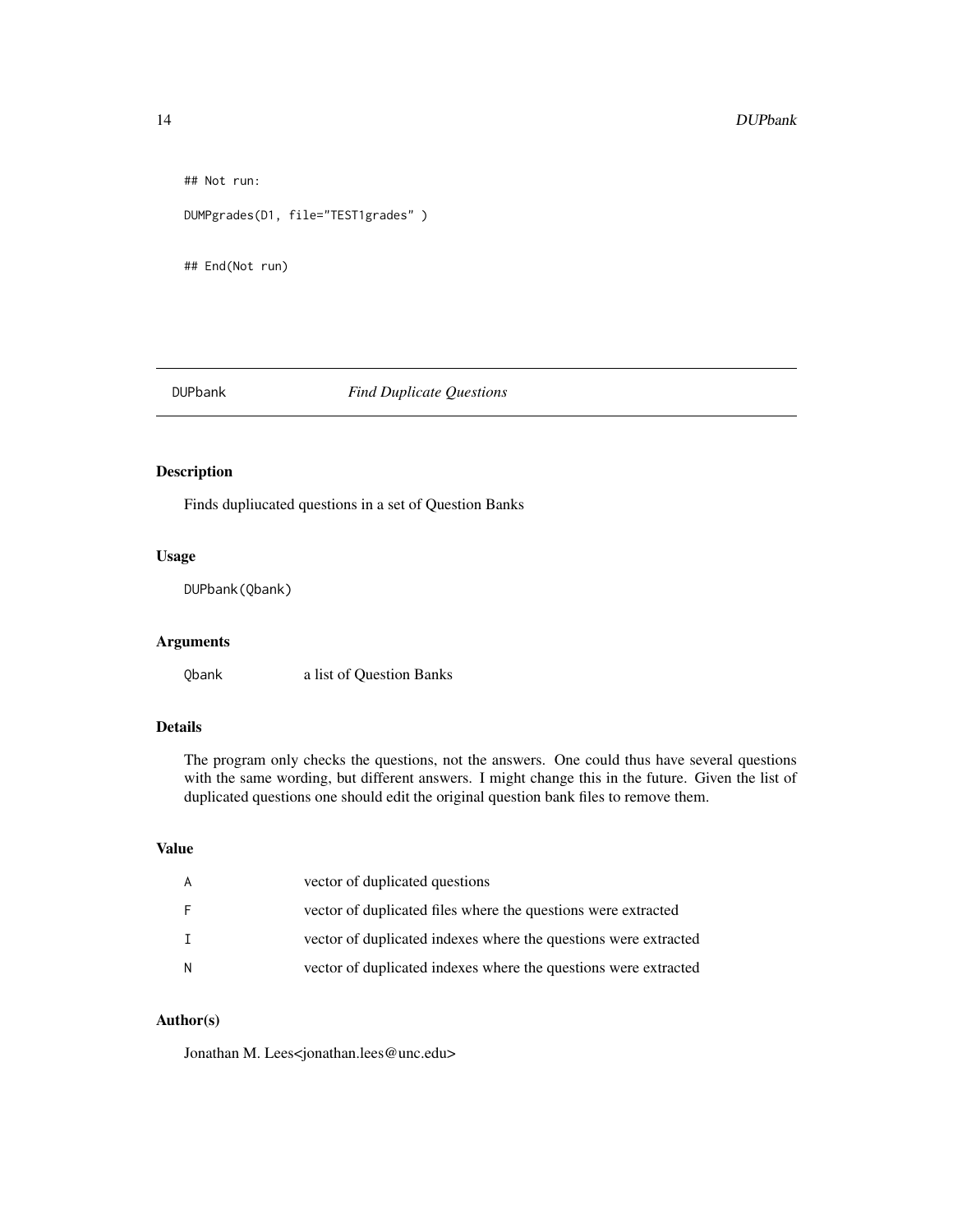#### <span id="page-14-0"></span>E2grades 15

### Examples

```
data(QBANK1)
### force some questions to be duplicates:
QBANK1[[51]]=QBANK1[[25]]
QBANK1[[52]]=QBANK1[[12]]
QBANK1[[14]]=QBANK1[[4]]
DQ = DUPbank(QBANK1)
DQ
```
### E2grades *Examination grades from Test 2 in 2007*

### Description

Real exam raw scores from test in Geology 105, University of North Carolina. Zeros are assigned to students who did not take the test.

### Usage

data(E2grades)

### Format

numeric vector

### Examples

data(E2grades)

g = E2grades

```
B = boxplot(g[g>1], plot=FALSE)
divs = c(min(g), B$stats[1:4] + diff(B$stats)/2, max(g) )### get(getOption("device"))(width = 12, height = 7)
D1 = do.grades(g, divs=divs, cut = 15, tit="GEOL 105 Exam 1")
jist(D1$hist, D1$grades, D1$lett, col='purple')
```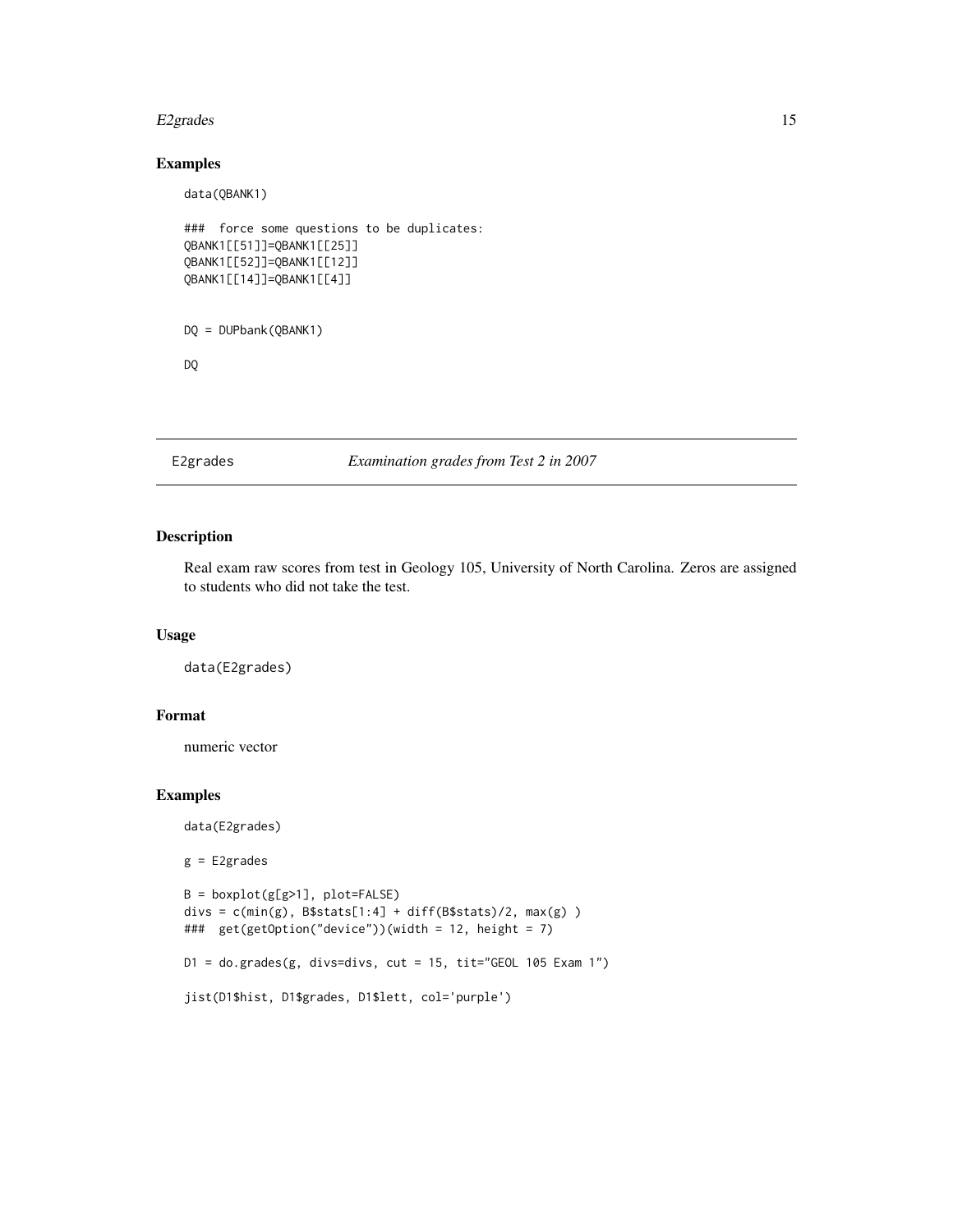<span id="page-15-0"></span>

Statistical Analysis of Examination where the results are either correct or incorrect.

### Usage

EXAMstats(j, key)

### Arguments

|     | matrix of student responses |
|-----|-----------------------------|
| kev | key of correct answers      |

### Details

At this statge no partial credit is given.

### Value

| List |                                                                                |
|------|--------------------------------------------------------------------------------|
| Н.   | Matrix: question, correct response, student responses, difficulty, Desc, BiSer |
| kr20 | Kruder-Richardson reliability statistic                                        |

### Note

There is a slightly different implementation if partial credit is employed. See

#### Author(s)

Jonathan M. Lees<jonathan.lees@unc.edu>

### References

Kuder, G. F., and Richardson, M. W. (1937). The theory of the estimation of test reliability. Psychometrika, 2(3), 151-160.

Cortina, J. M., (1993). What Is Coefficient Alpha? An Examination of Theory and Applications. Journal of Applied Psychology, 78(1), 98-104.

### See Also

readSCANTRON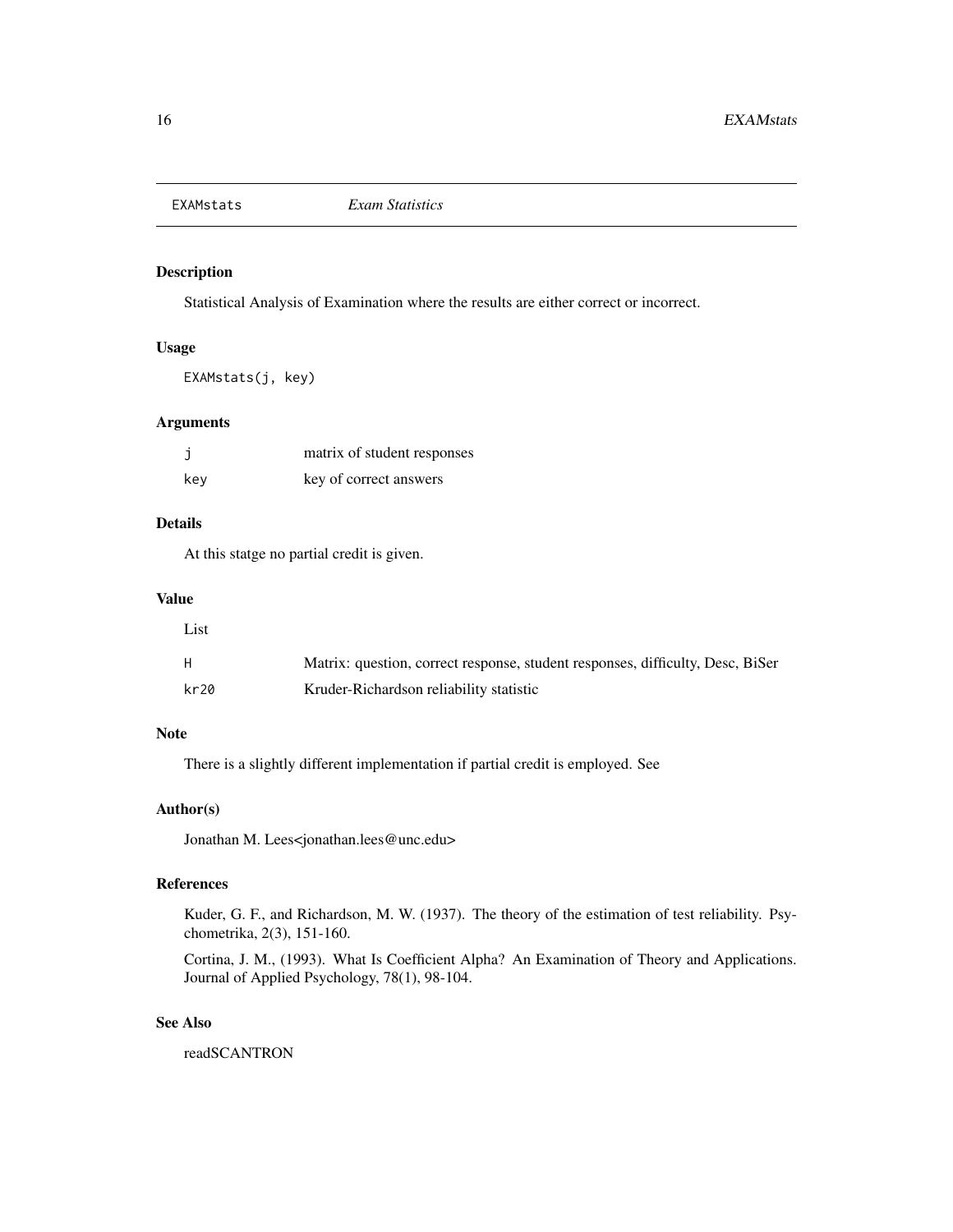#### <span id="page-16-0"></span>fix.names 17

### Examples

## Not run: B2 = readSCANTRON(rawfn2) Estat = EXAMstats(B2\$studans, B2\$key) Estat\$kr20 ## End(Not run)

### fix.names *Fix Down Loaded Names*

### Description

Fix names to remove problematic alphanumeric characters like spaces, quotes

### Usage

fix.names(nam, upper=FALSE, lower=FALSE)

### Arguments

| nam   | string                               |
|-------|--------------------------------------|
| upper | logical, TRUE= convert to upper case |
| lower | logical, TRUE= convert to lower case |

### Details

Currently only space, single and double quotes.

### Value

string, with quaote replaced with underscore

### Author(s)

Jonathan M. Lees<jonathan.lees@unc.edu>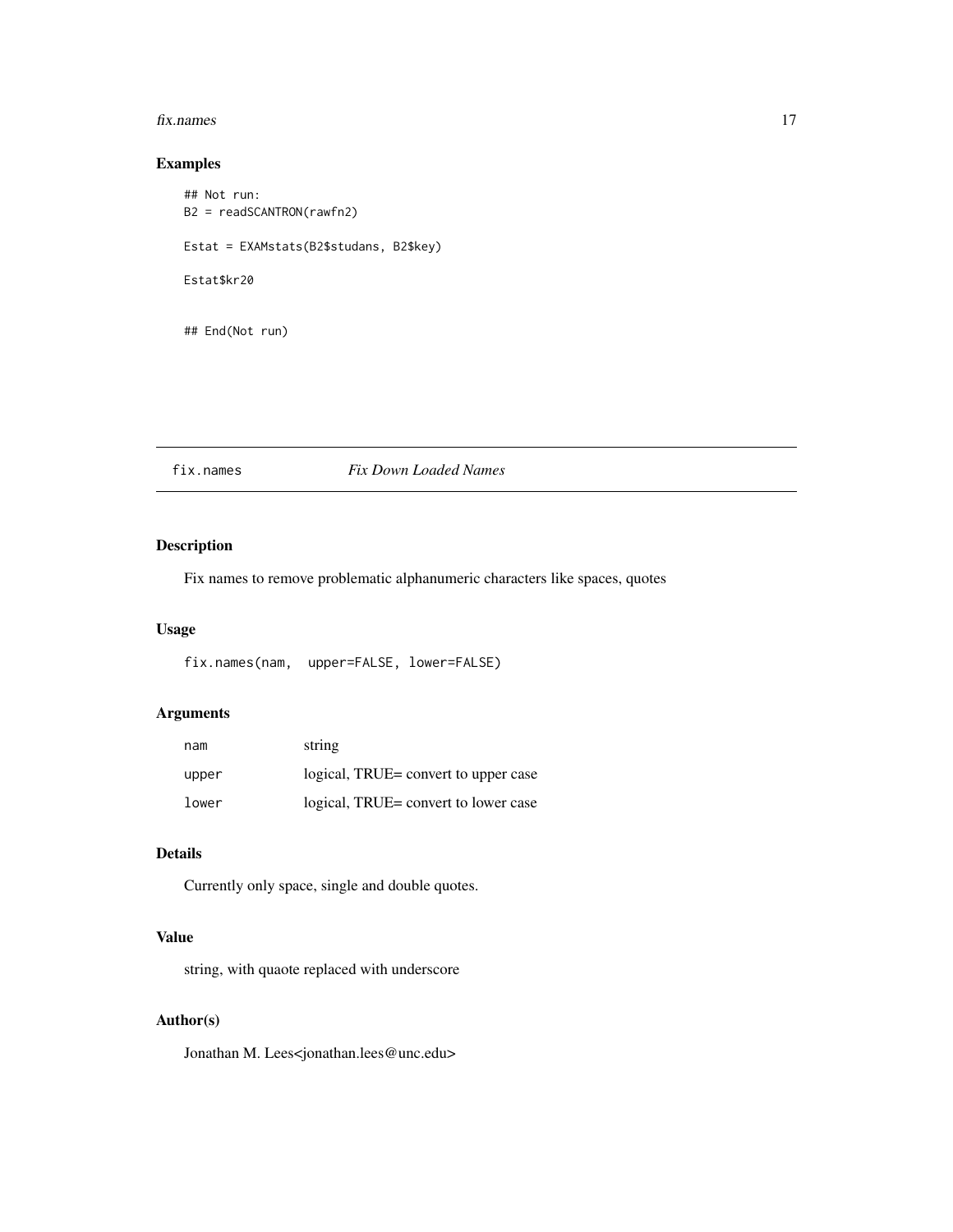### Examples

```
#### examples with embedded quotes are not available
#### because they interfere with R documentation
LAM = "SILENCED LAMB"
fix.names(LAM, lower=TRUE)
LAM = "Silence my Lamb"
fix.names(LAM, upper=TRUE)
LAM = "SILeNCED LAMB"
fix.names(LAM)
### try with single quote
LAM = "O'brian LAMB"
fix.names(LAM)
```
Get.testbank *Get Test Bank From Ascii Text Files*

#### Description

Get Test Bank From Ascii Text Files

#### Usage

Get.testbank(fn)

#### Arguments

fn File Name

#### Details

Structure of input file is strict: see the vignette for an example. Each questions starts with the tag QUESTION: (there is a space following the colon on all tags) followed by answers with the correct answer indicated by the tag ANSWER: . The tag FIG: allows the examiner to include a figure with a latex tag for reference. For example: ' QUESTION: What was the world like during the Late Paleocene Torrid Age? ANSWER: a. Most of the world was wetter and warmer. b. Most of the world was drier and warmer. c. Most of the world was wetter,but a little cooler. d. Most of the world was a desert. e. It is impossible to estimate conditions at that time. '

#### Value

List: list of Questions

<span id="page-17-0"></span>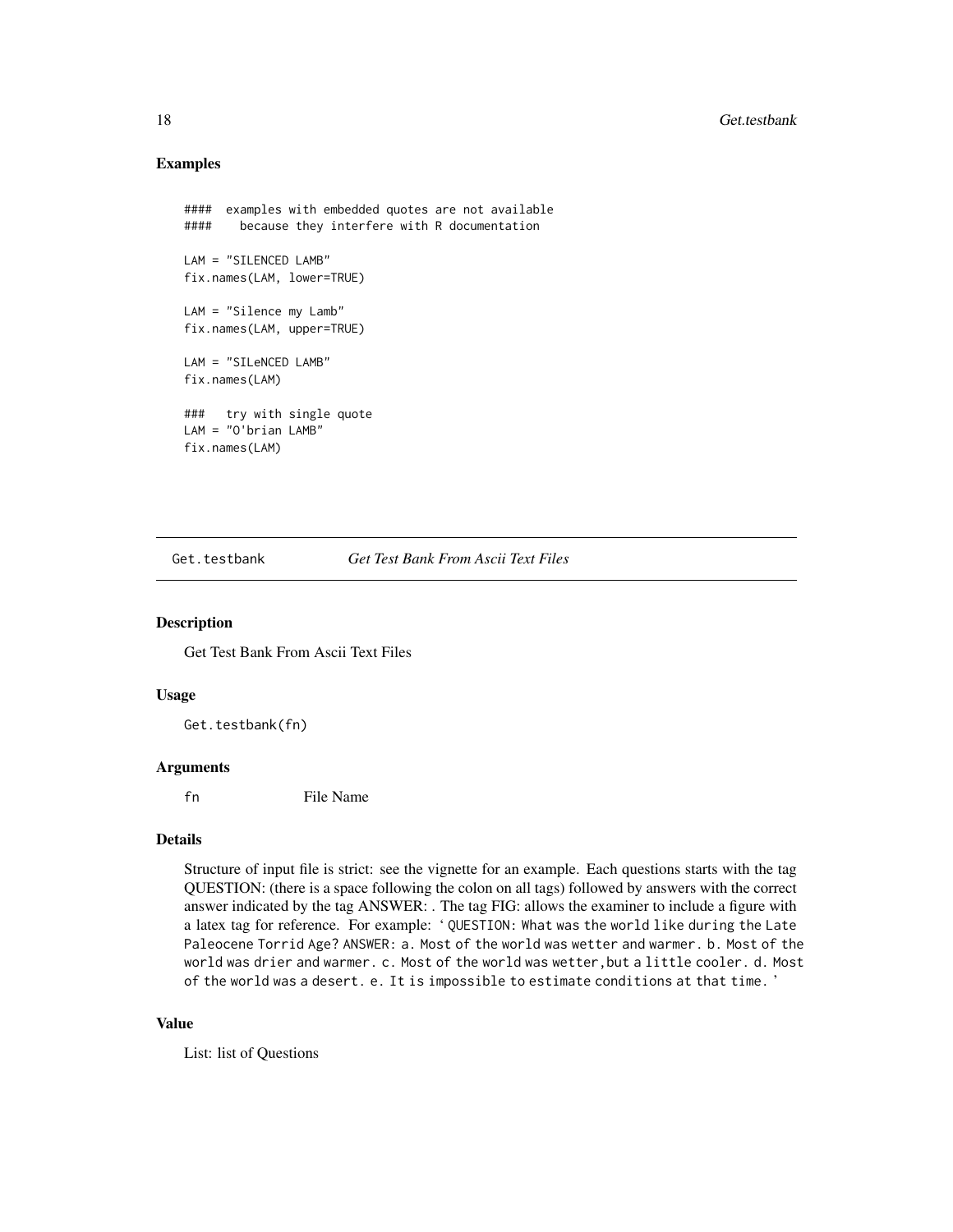#### <span id="page-18-0"></span>getgroup that the set of the set of the set of the set of the set of the set of the set of the set of the set of the set of the set of the set of the set of the set of the set of the set of the set of the set of the set of

### Author(s)

Jonathan M. Lees<jonathan.lees@unc.edu>

#### Examples

```
## Not run:
fn = "MY.questions"
Qbank = Get.testbank(fn)
########## use existing database:
data(QBANK1)
##### dump out question bank in correct format:
DUMPbank("my.questions", QBANK1, sep = "\n")
### read it in:
QB1=Get.testbank("my.questions")
## End(Not run)
```
getgroup *Create Groupings of Students*

### Description

Create groups of students and plot groups to screen.

#### Usage

 $getgroup(g.first, n = 2)$ 

### Arguments

| g.first | Character vector of student names. |
|---------|------------------------------------|
| n       | number per group                   |

#### Details

Class roster will be divided into n groups and displayed on the the screen.

### Value

List of groups with names.

### Note

The class is currently randomized in this version.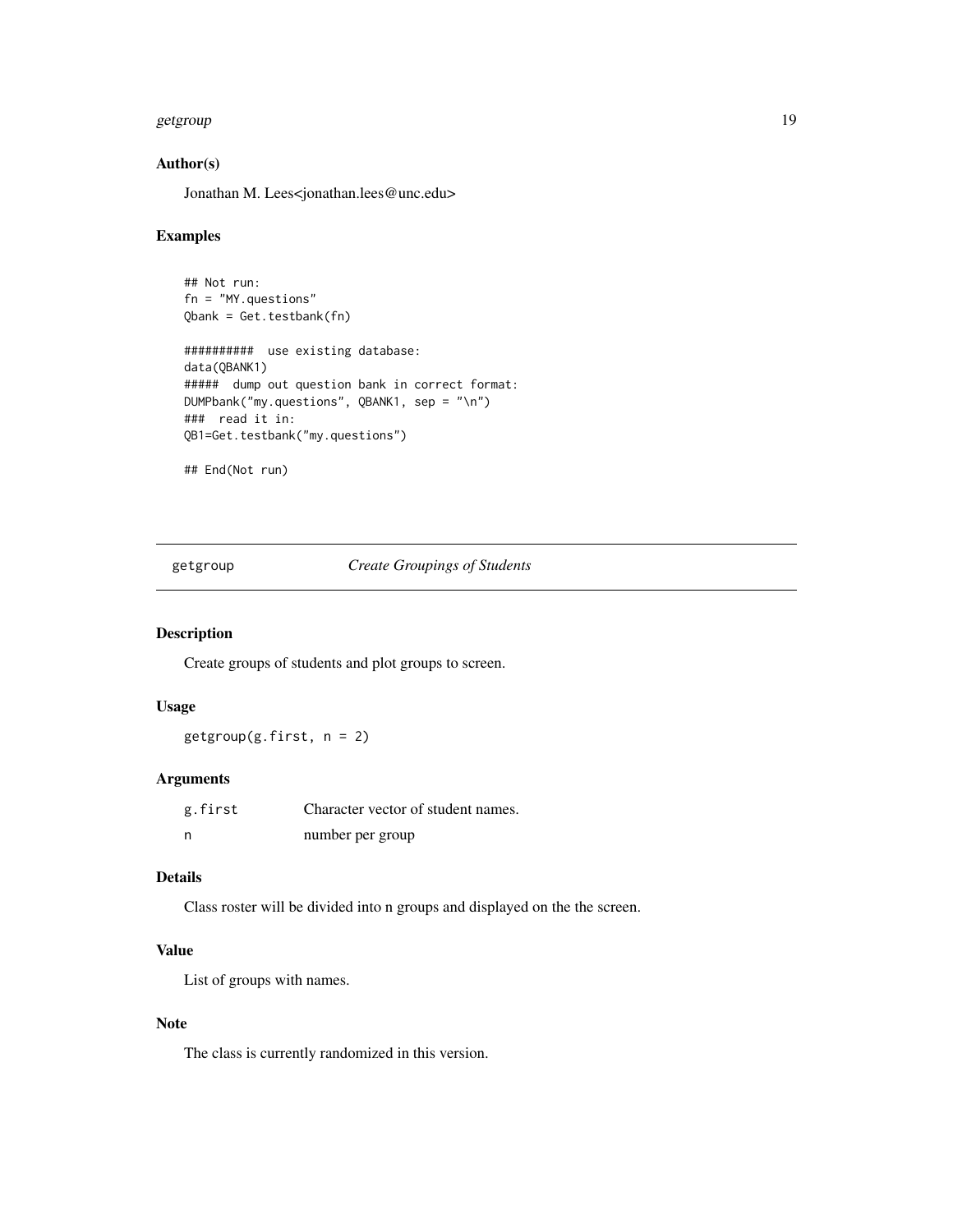### <span id="page-19-0"></span>Author(s)

Jonathan M. Lees<jonathan.lees@unc.edu>

### See Also

GetStudentNames

### Examples

```
g.last =c('Joyce', 'Einstein', 'Hertz', 'Bailey',
'Compton', 'Jones', 'Wilson', 'Smith', 'Anderson' )
getgroup(g.last, n = 3)
```
### getKEY *Read Key output*

### Description

Read Key output

#### Usage

getKEY(fn)

#### Arguments

fn character string file name

#### Details

Reads in the file output of ProfessR and returns a vector of answers

### Value

vector of correct answers

#### Author(s)

Jonathan M. Lees<jonathan.lees@unc.edu>

### See Also

version.exam, prep.solution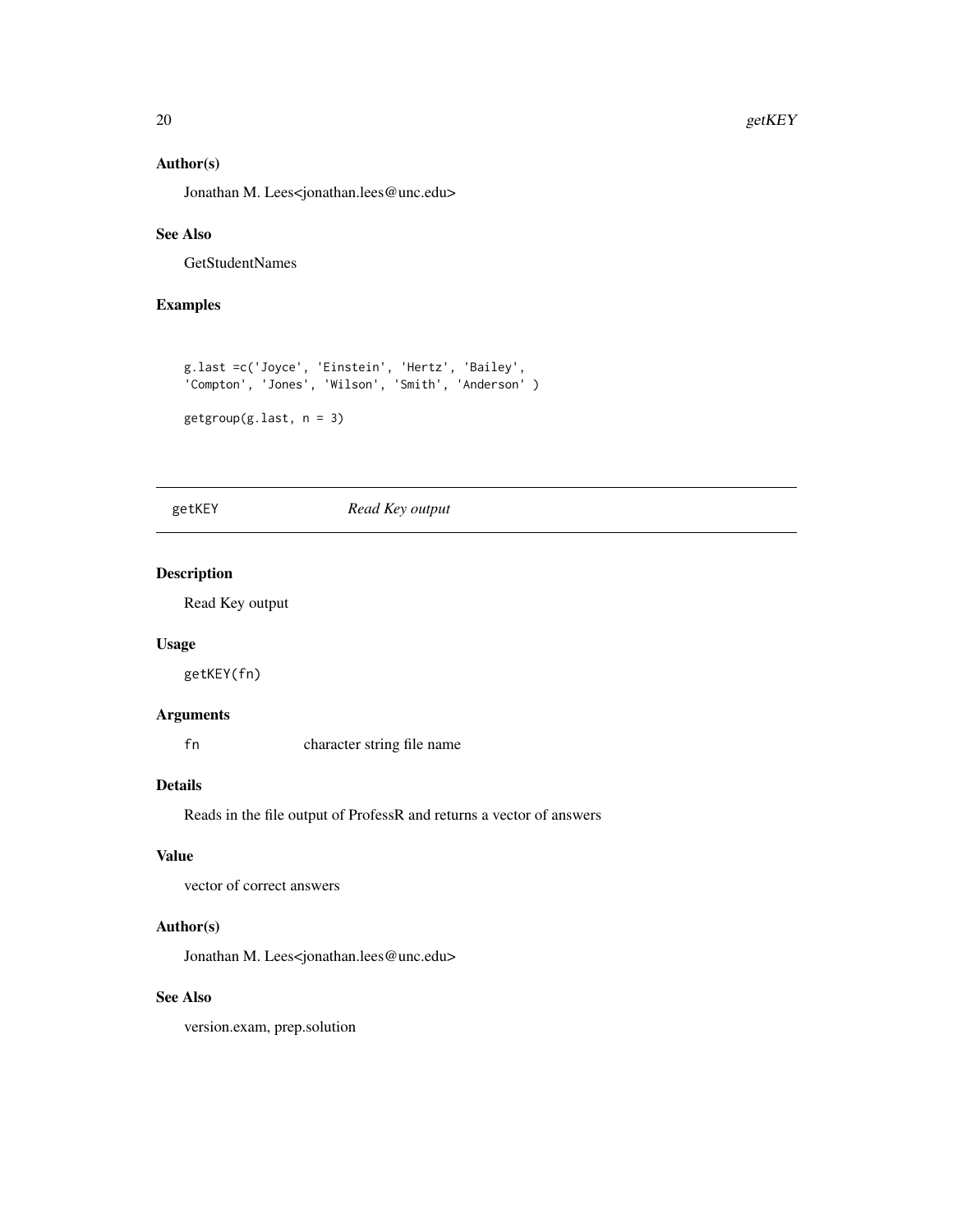<span id="page-20-0"></span>

Get letter grades from list of numeric scores

### Usage

getlet(ggrades, divs)

## Arguments

| ggrades | vector of grades              |
|---------|-------------------------------|
| divs    | numerical vector of divisions |

### Details

Returns letter grades scaled linearly between divisions.

### Value

### LIST:

| ggrades     | Input grades                               |
|-------------|--------------------------------------------|
| lett        | letter values                              |
| scor        | scores after scaling                       |
| divs        | divisions used in setting scores           |
| <b>LETS</b> | Letters for grades                         |
| <b>SCRS</b> | numeric divisions used for LETS            |
| olett       | letter values, older version               |
| oscor       | scores after scaling, older version binned |

### Author(s)

Jonathan M. Lees<jonathan.lees@unc.edu>

### See Also

do.grades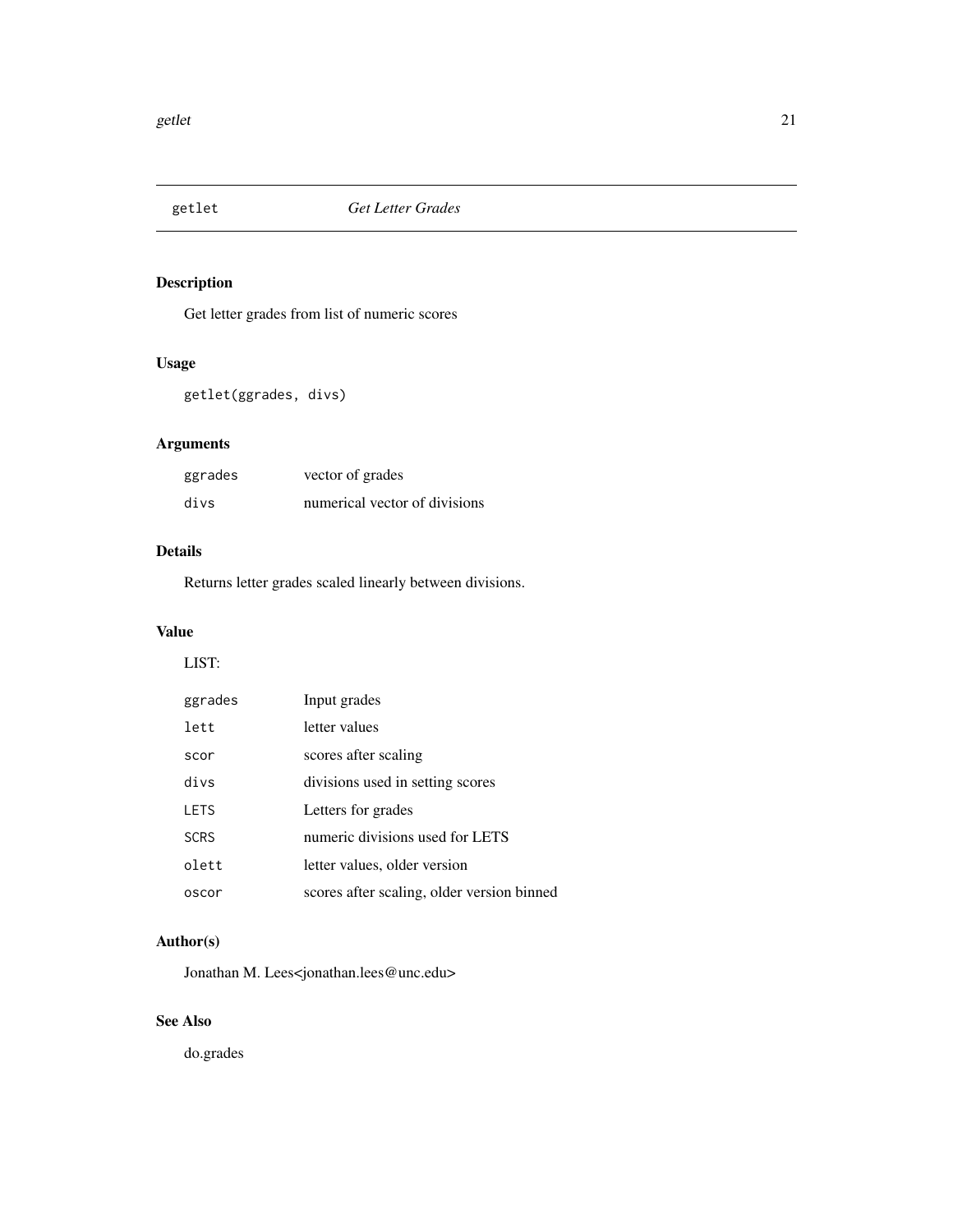### Examples

```
g = rnorm(130, m=82, sd=10)
g[g>100] = 100
g[g<1] = 1B = boxplot(g)divs = c(min(g), B$stats[1:4] + diff(B$stats)/2, max(g) )
G = getlet(g, divs)cbind(G$LETS, G$SCRS)
data.frame(G$grades, G$lett, G$scor)
```
GetStudentNames *Extract Student Names from Roster.*

### Description

Given a roster of students, with (lastname, first name) format, extract a unique set of first names, with no blanks.

### Usage

```
GetStudentNames(c1, dup.lets=1)
```
### Arguments

| c <sub>1</sub> | Character vector                                                                           |
|----------------|--------------------------------------------------------------------------------------------|
| dup.lets       | NUmber of letters to add from last name in the event that first names are dupli-<br>cated. |

### Details

The function assumes the names are comma separated with lastname, firstname order. The code separates the names, removes blanks from the first name, and finds a unique set of names. If first names are not unique, the function extracts the first letters of the last names and the duplicated names and appends with a period.

<span id="page-21-0"></span>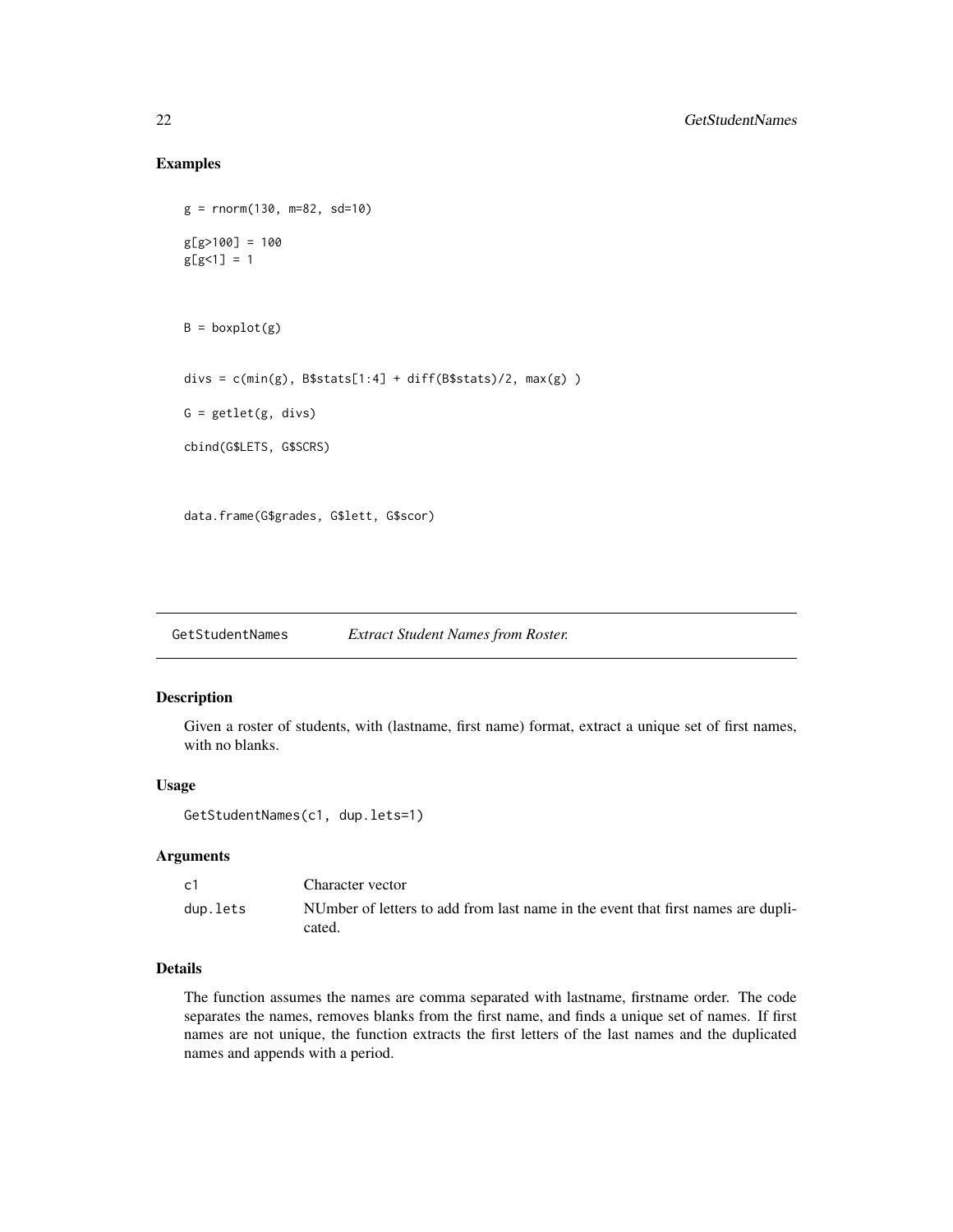### <span id="page-22-0"></span>gradeSCAN 23

### Value

Character vector of unique first names

### Author(s)

Jonathan M. Lees<jonathan.lees@unc.edu>

### Examples

```
g.first =c("Jason","Skyler","Adrian","Berkley","Jack",'David',
'David', 'Jim', 'Jim')
g.last =c('Joyce', 'Einstein', 'Hertz', 'Bailey', 'Compton',
'Jones', 'Wilson', 'Smith', 'Anderson' )
c2 = paste(g,last, g.first, sep=', ' )K = GetStudentNames(c2)
```
### gradeSCAN *Grade a SCANTRON*

#### Description

Grade each row of a matrix which is a record of the scanned anwers from a test.

### Usage

gradeSCAN(j, key)

### Arguments

|     | matrix, scanned answers from the grading center |
|-----|-------------------------------------------------|
| kev | vector, key for grading                         |

### Details

Program sums correct answers and returns the score for each row.

### Value

vector of scores

### Author(s)

Jonathan M. Lees<jonathan.lees@unc.edu>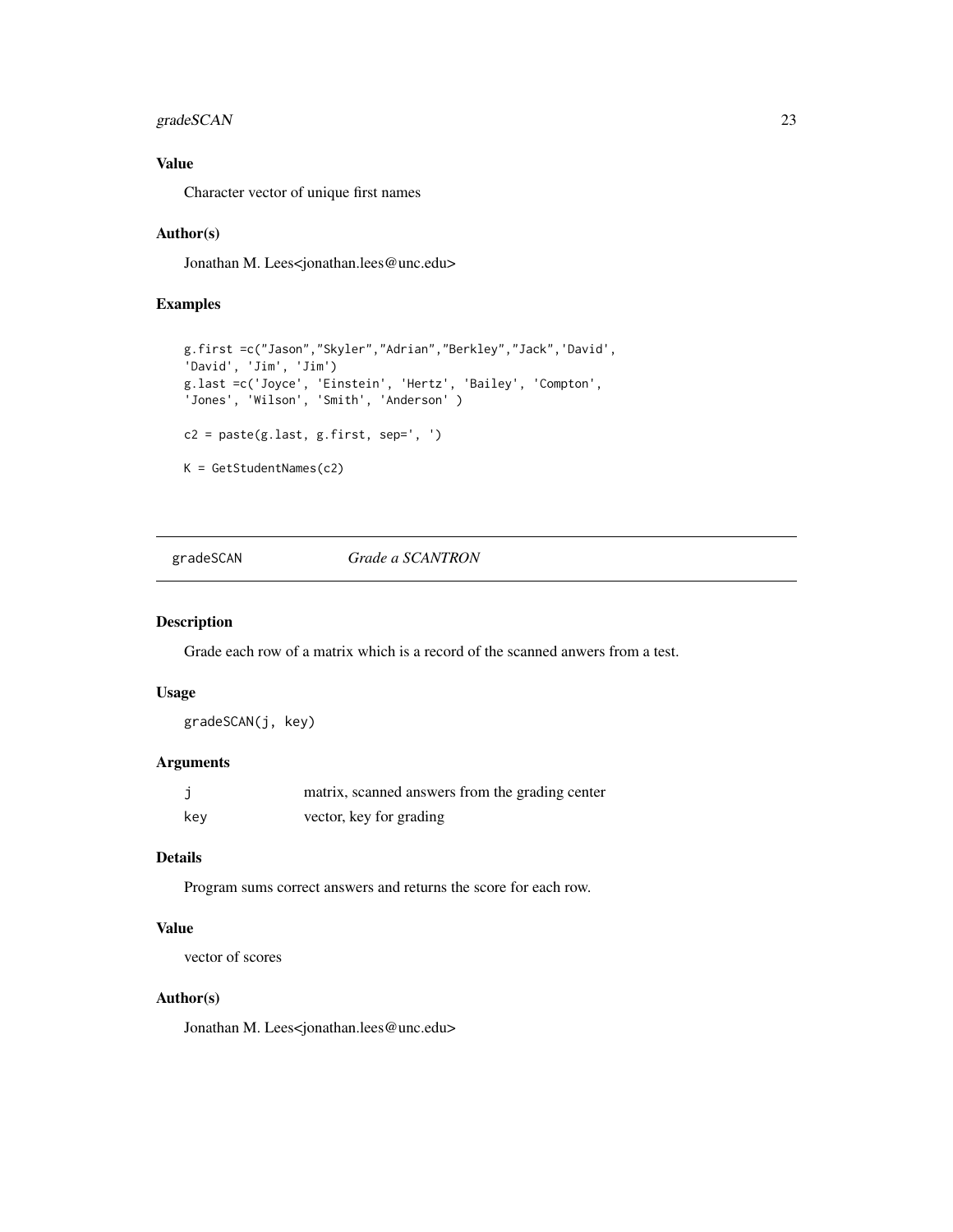<span id="page-23-0"></span>

Match ID and Email file

### Usage

```
IDandEM(scrfn, sisroster, sel = 1:2, hnote = "Exam Results", SEND = TRUE)
```
### Arguments

| scrfn       | $list(ID=number, nam='name on scantron")$                                              |
|-------------|----------------------------------------------------------------------------------------|
| sisroster   | list(ID=number, lastname='last name of student', fullname='full name of stu-<br>dent') |
| sel         | numeric, index= specify for a specific student                                         |
| hnote       | text, subject line on E-mail                                                           |
| <b>SEND</b> | logical, if FALSE, do not send                                                         |

### Details

A set of files has been separated and stored. Each file is to sent to a different student with the exam results.

### Value

Side Effects

### Note

The IDs of the reference data base (the roster) must match the IDs in the list of files. If not, use repair.id to fix the scantron IDs

### Author(s)

Jonathan M. Lees<jonathan.lees@unc.edu>

### See Also

repair.id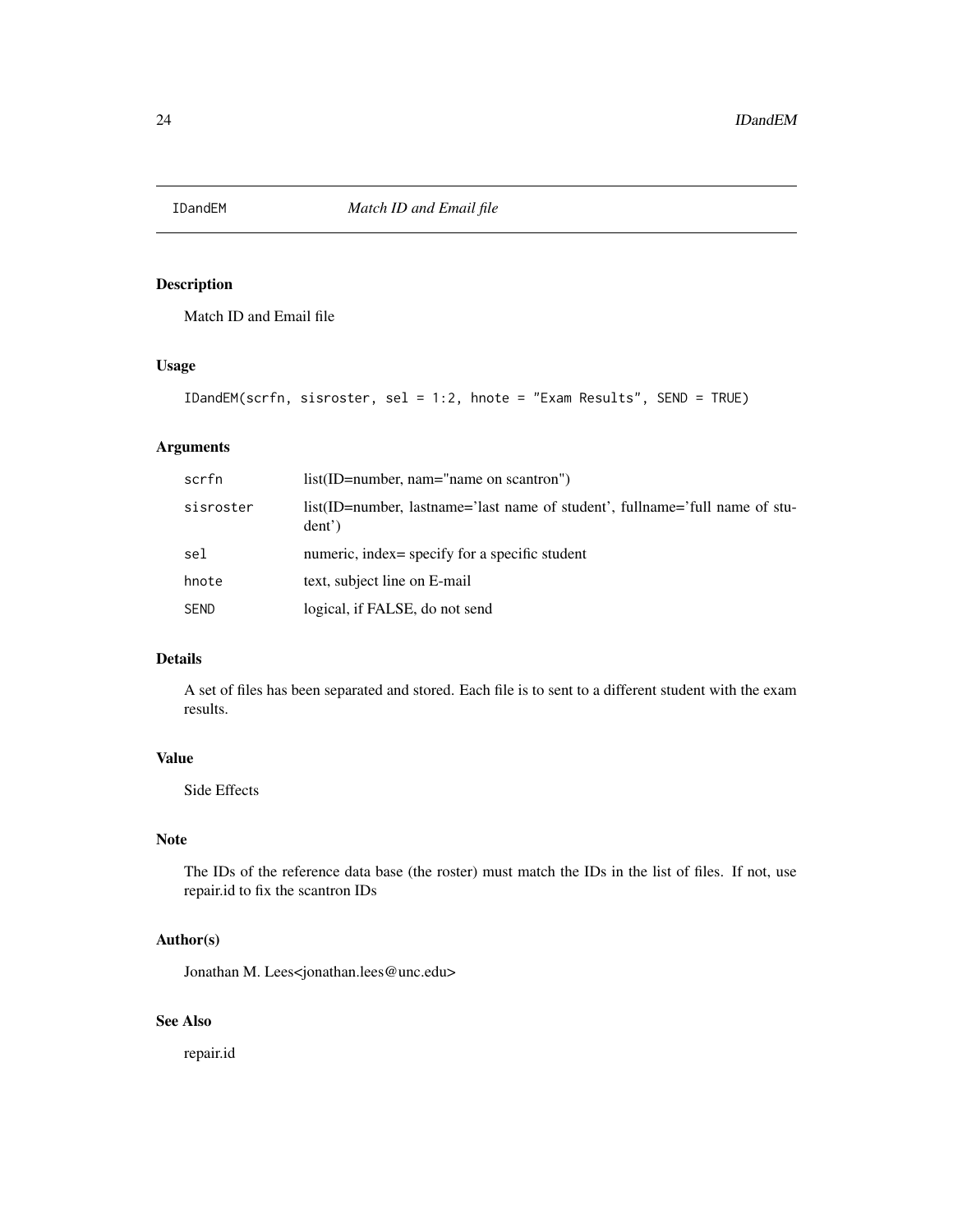#### Examples

```
## Not run:
## read in the names of the files
zfile = scan(file="ALLIDS", list(name="", ID=0, tfile=""), sep="," )
## read in a roster. The roster has
## email addresses that are attached tot he files
## by matching the ID in the zfile with the IDs in the data base
load(file="/home/lees/Class/GEOL_105/Grades_2008/EXAM1/BB1.RDATA")
jroster = BB1
IDandEM(zfile, jroster, sel=1:10, hnote="GEOL105 EXAM3 Results", SEND=FALSE )
IDandEM(zfile, jroster, hnote="GEOL105 EXAM3 Results", SEND=FALSE )
######## actual sending
IDandEM(zfile, jroster, hnote="GEOL105 EXAM3 Results", SEND=TRUE )
```
## End(Not run)

#### jist *Add letter grades to histogram*

### Description

Given a vector of grades, add the letters to an existing histogram.

### Usage

jist(h, Z=1, L=1, col=2)

### Arguments

| -h  | histogram list                 |
|-----|--------------------------------|
| 7   | grades from original data      |
|     | letters associated with grades |
| col | color for plotting letters     |

#### Details

This will add information on an existing histogram plot. If h is the output of do.grades() then Z and L are ignored.

<span id="page-24-0"></span>jist 25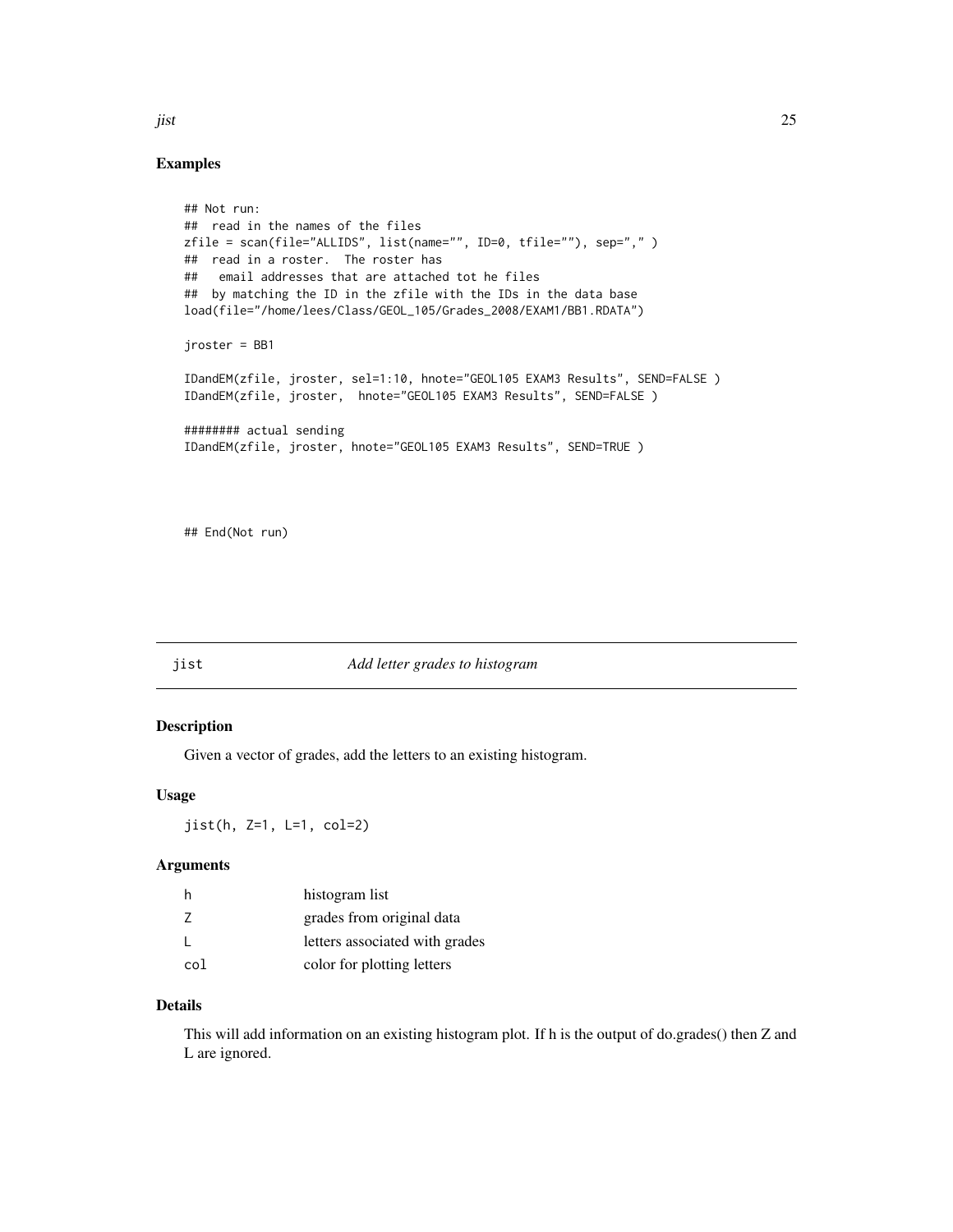### Value

Graphical Side effects

### Author(s)

Jonathan M. Lees<jonathan.lees@unc.edu>

### See Also

do.grades

### Examples

```
g = rnorm(130, m=82, sd=10)g[g>100] = 100
g[g<1] = 1B = boxplot(g)divs = c(min(g), B$stats[1:4] + diff(B$stats)/2, max(g) )####G1 = do.grades(g, cut=20, tit="GEOL 105 Exam 1")
########## replot with existing divisions:
D1 = do.grades(g, divs=divs, tit="GEOL 105 Exam 1")
jist(D1$hist, D1$grades, D1$lett)
########## or simply:
D1 = do.grades(g, divs=divs, tit="GEOL 105 Exam 1")
jist(D1)
```

| Letter Grade<br>LETGRADE |
|--------------------------|
|--------------------------|

### Description

given a numeric grade return a letter grade

### Usage

LETGRADE(g)

<span id="page-25-0"></span>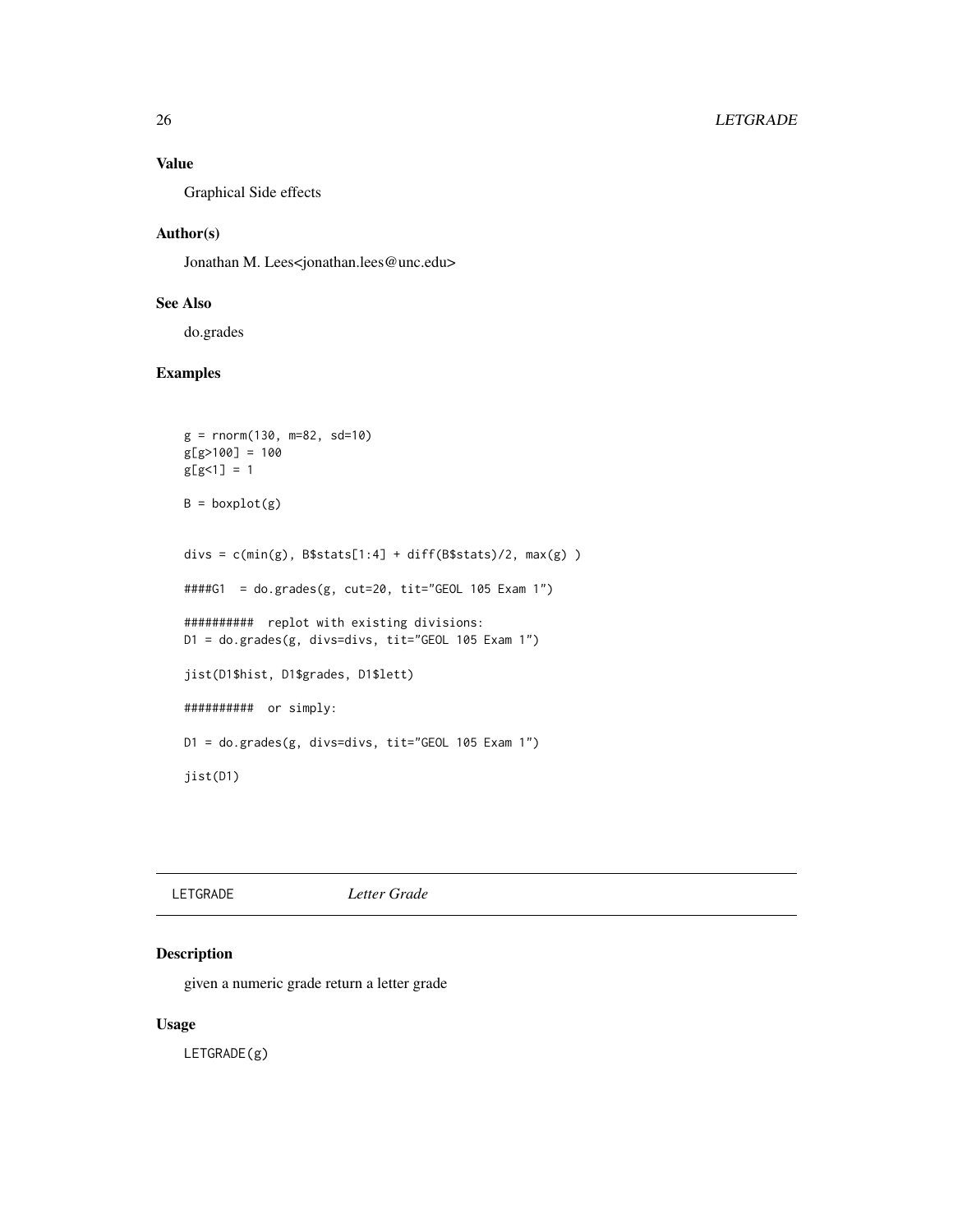#### <span id="page-26-0"></span>make.exam 27

### Arguments

g numeric grade between 1-100

#### Details

returns a grade based on a 4 point spread

### Value

character vector of grades

### Note

Failing grade is "E" by default. There is no "A+" in this program (UNC policy)

### Author(s)

Jonathan M. Lees<jonathan.lees@unc.edu>

### Examples

```
g = rnorm(25, m=82, sd=10)g[g>100] = 100
g[g<1] = 1L = LETGRADE(g)
```
cbind(g, L)

make.exam *Make Exam*

### Description

Given a question bank, create a test.

#### Usage

make.exam(Qbank, ofile = "examq.tex", ncol=2)

### Arguments

| Obank | <b>Ouestion bank list</b>            |
|-------|--------------------------------------|
| ofile | Output file                          |
| ncol  | number of columns on page, default=2 |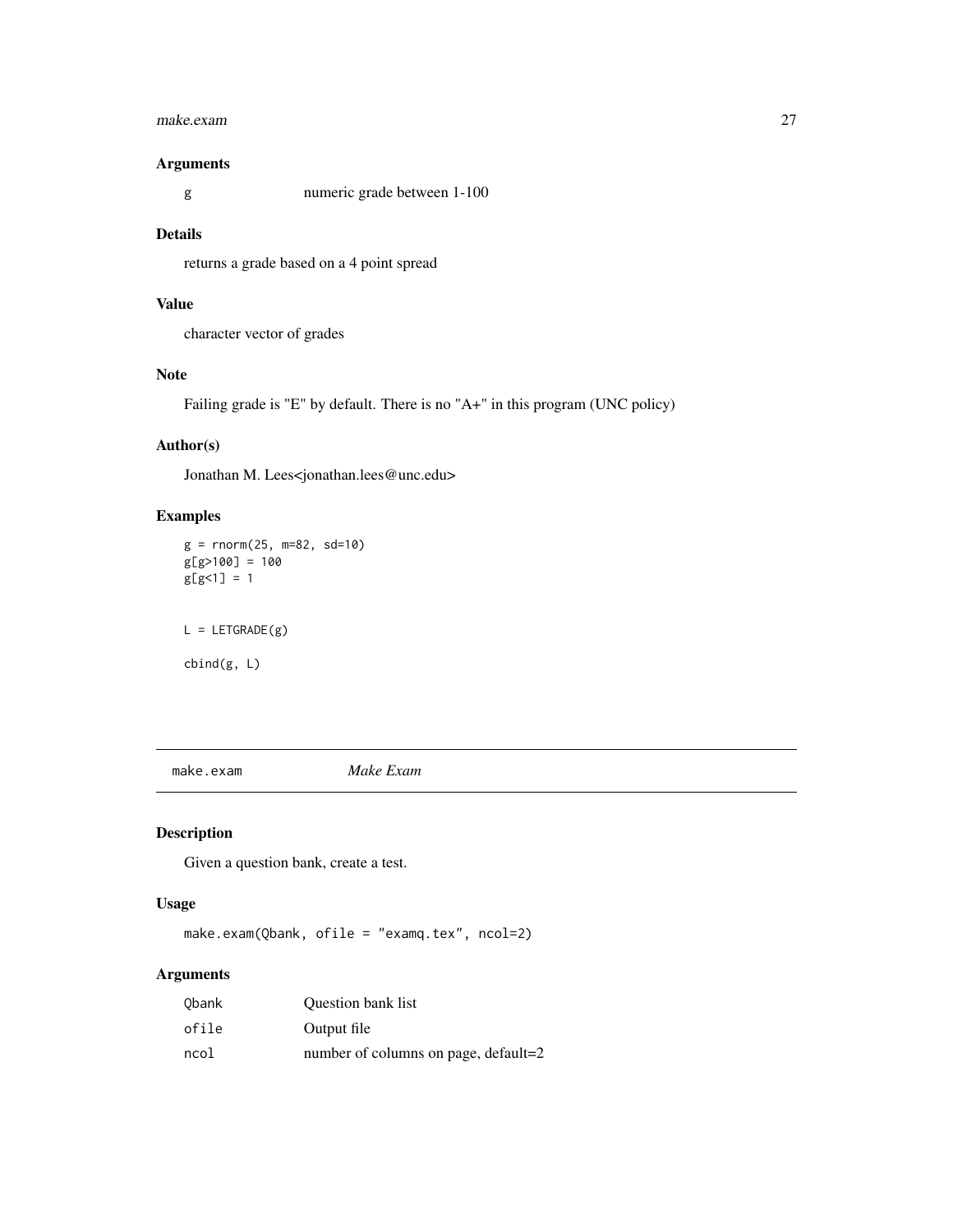### <span id="page-27-0"></span>Details

Dumps out a tex file with the questions

### Value

Side Effects - output to a TEX file.

### Author(s)

Jonathan M. Lees<jonathan.lees@unc.edu>

#### See Also

prep.exam

### Examples

```
data(QBANK1)
```
## Not run: make.exam(QBANK1, ofile="exam1.tex")

## End(Not run)

make.solution *Create Solution File*

### Description

Create Solution File in Latex

### Usage

```
make.solution(Qbank, ofile = "answers.tex")
```
### Arguments

| Obank | <b>Question Bank</b> |
|-------|----------------------|
| ofile | Output File          |

### Details

Creates a latex file suitable for printing solution to the exam.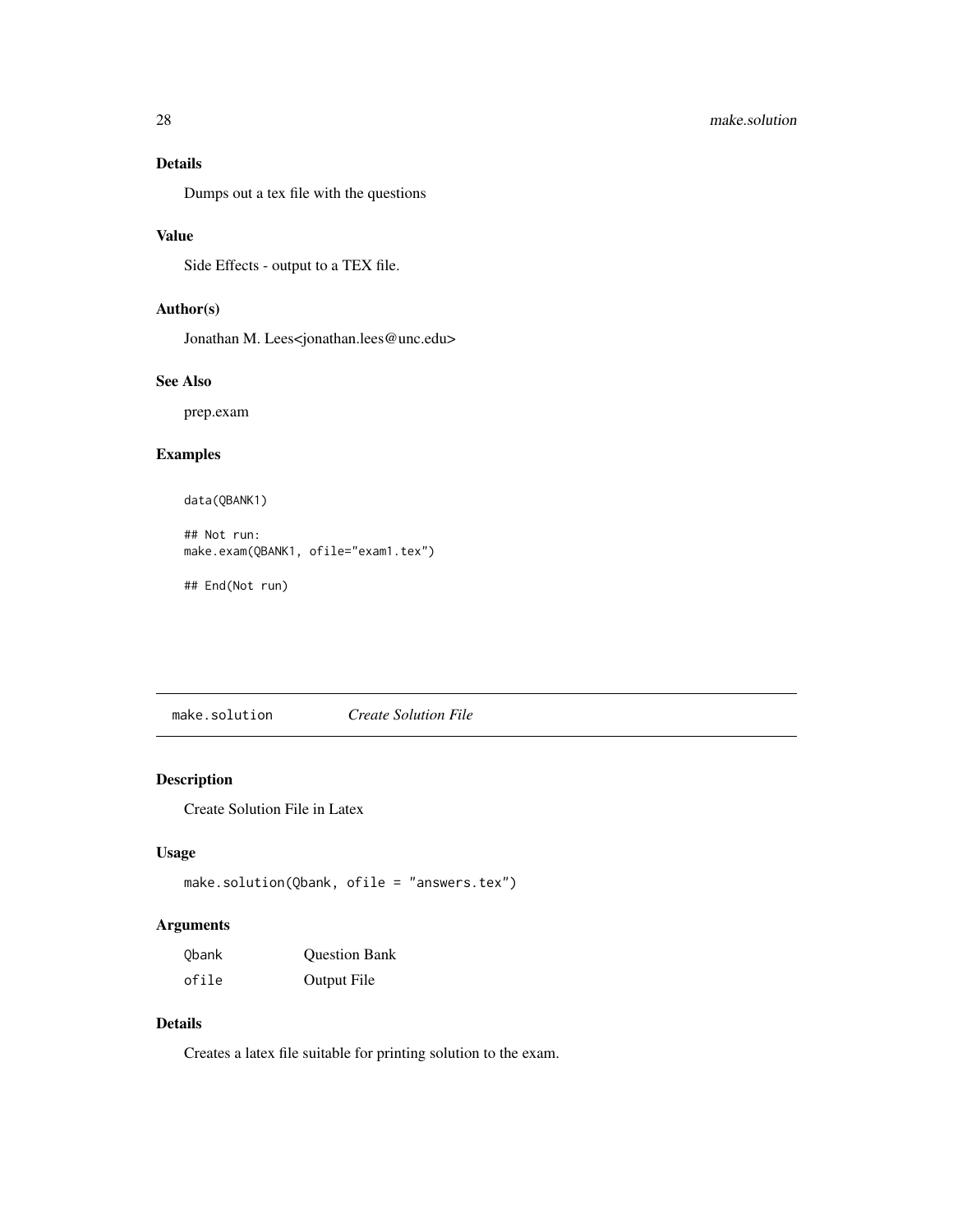<span id="page-28-0"></span>phist 29

### Value

Side Effects

### Author(s)

Jonathan M. Lees<jonathan.lees@unc.edu>

### Examples

data(QBANK1) ## Not run: make.solution(QBANK1, ofile= "solutions.tex") ## End(Not run)

### phist *Plot Histogram with Grades labeled*

### Description

Plot Histogram with Grades labeled

### Usage

 ${\sf phist}(G, Z = 1, L = 1, col = 2, add = FALSE, tit = "GEOL 105 Exam 1")$ 

### Arguments

| G   | Histogram list from do.grades           |
|-----|-----------------------------------------|
| 7   | numerical grades                        |
|     | text, vector, Letter Grades             |
| col | color for text                          |
| add | logical, add=TRUE, add to existing plot |
| tit | title for plot                          |

#### Value

List:

| x | x location on plot |
|---|--------------------|
| у | y location on plot |
|   | Label printed      |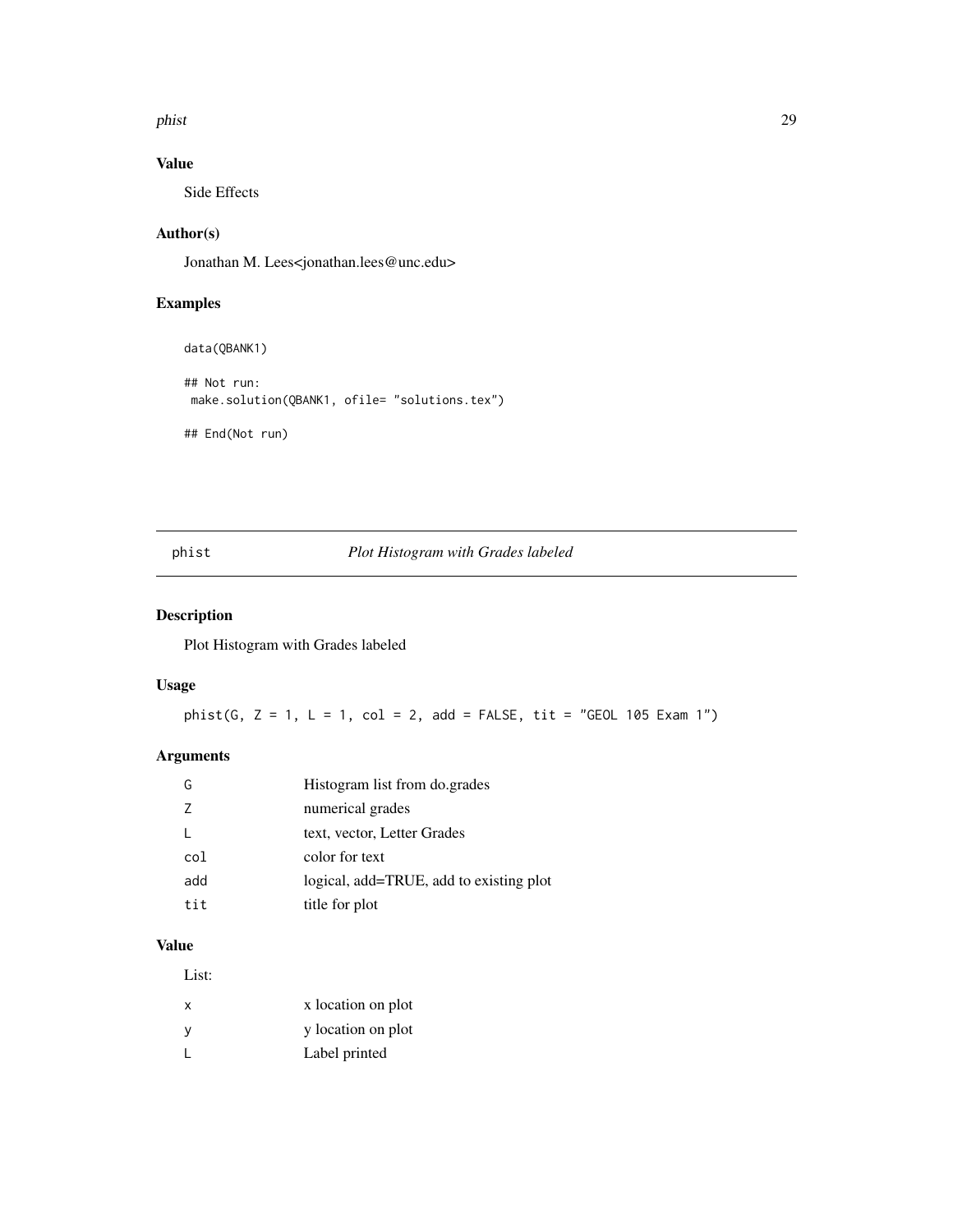### Author(s)

Jonathan M. Lees<jonathan.lees@unc.edu>

### See Also

do.grades

### Examples

```
## Not run:
newID3 = repair.id(DBB, raw3)
raw3$id=newID3
raw3$ID=newID3
```
## End(Not run)

prep.exam *Prepare Exam for Latex (simple style)*

### Description

Prepare Exam for Latex - use simple styles

### Usage

```
prep.exam(OF, incfile, instructor="", examdate="",
course="", examname="", instructions="", ncol=2)
```
### Arguments

| 0F           | Character string output files              |
|--------------|--------------------------------------------|
| incfile      | Character, include file name for questions |
| instructor   | name of instructor                         |
| examdate     | Date of the examination                    |
| course       | Name of the course, character              |
| examname     | title of exam                              |
| instructions | character vector of instructions           |
| ncol         | number of columns on page, default=2       |

### Value

Side Effects

<span id="page-29-0"></span>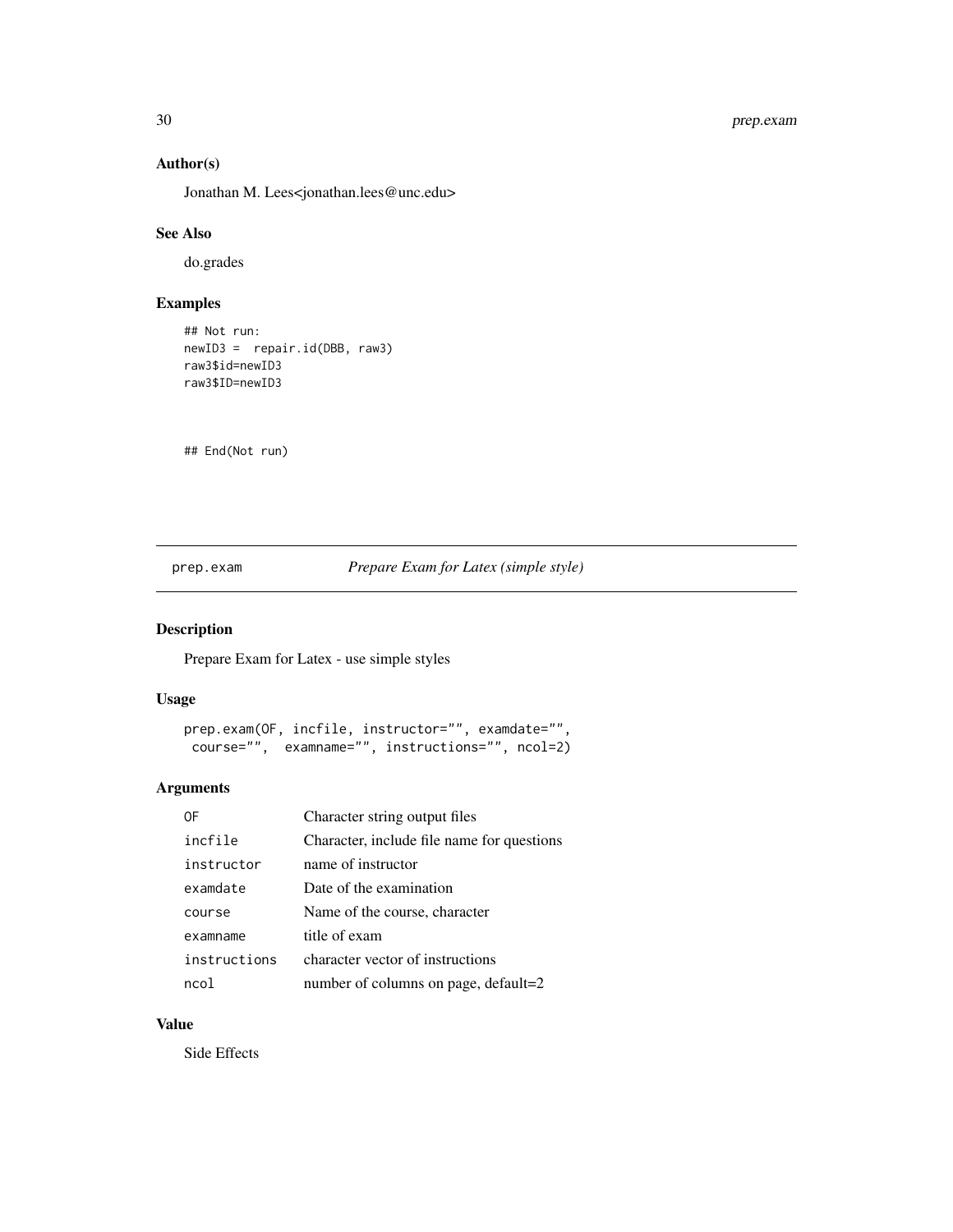### prep.exam 31

### Author(s)

Jonathan M. Lees<jonathan.lees@unc.edu>

#### See Also

version.exam

### Examples

```
## Not run:
###### since the program produces a file on the local
###### system, do not run this example
examdate="THURS Sep 20 2007"
seqnum="1"
exnumber="Exam 1"
V = "exam1A"outtex = paste(sep=".",V, "tex" )
outMAST = paste(sep="", V, "MAST" )
MASTtex = paste(sep=".", outMAST , "tex" )
outsolut = paste(sep="", V, "solutions.tex" )
Me = "Jonathan M. Lees"
course="GEOL 105"
examname=paste(sep=" ", exnumber, "Seq", seqnum)
instructions=c("There are 50 questions.",
"Answer all questions.", "Mark clearly.")
\dontrun{
prep.exam(outMAST, outtex , instructor=Me, examdate=examdate,
course=course, examname=examname, instructions=instructions)
}
```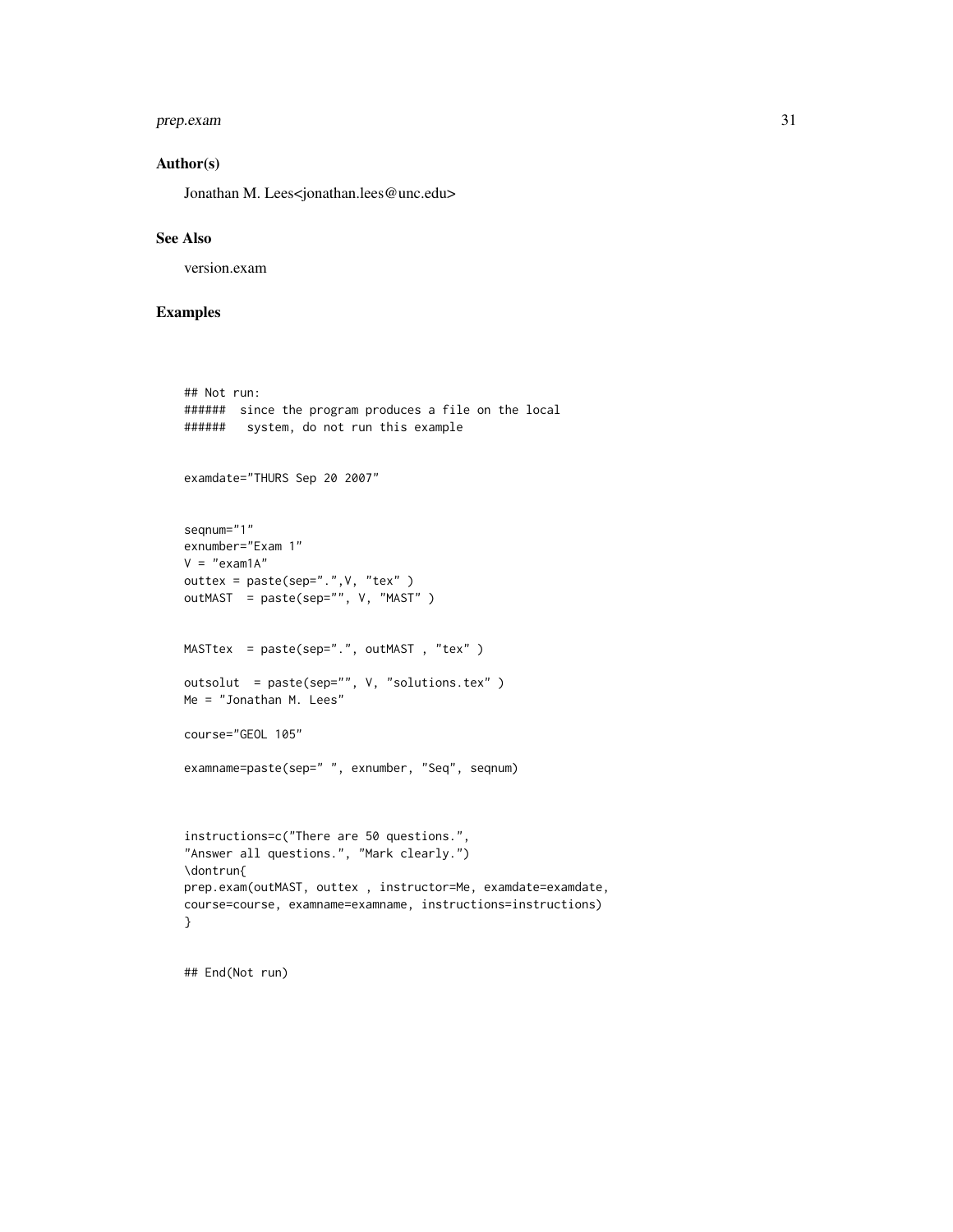<span id="page-31-0"></span>prep.solution *Prepare Solution Files*

### Description

Prepare Latex Solution Files

### Usage

prep.solution(ofile)

## Arguments

ofile output file name

### Details

Prepares the Latex header for the solution files

#### Value

Side Effects

### Author(s)

Jonathan M. Lees<jonathan.lees@unc.edu>

#### See Also

prep.exam

### Examples

```
## Not run:
prep.solution("solfile")
```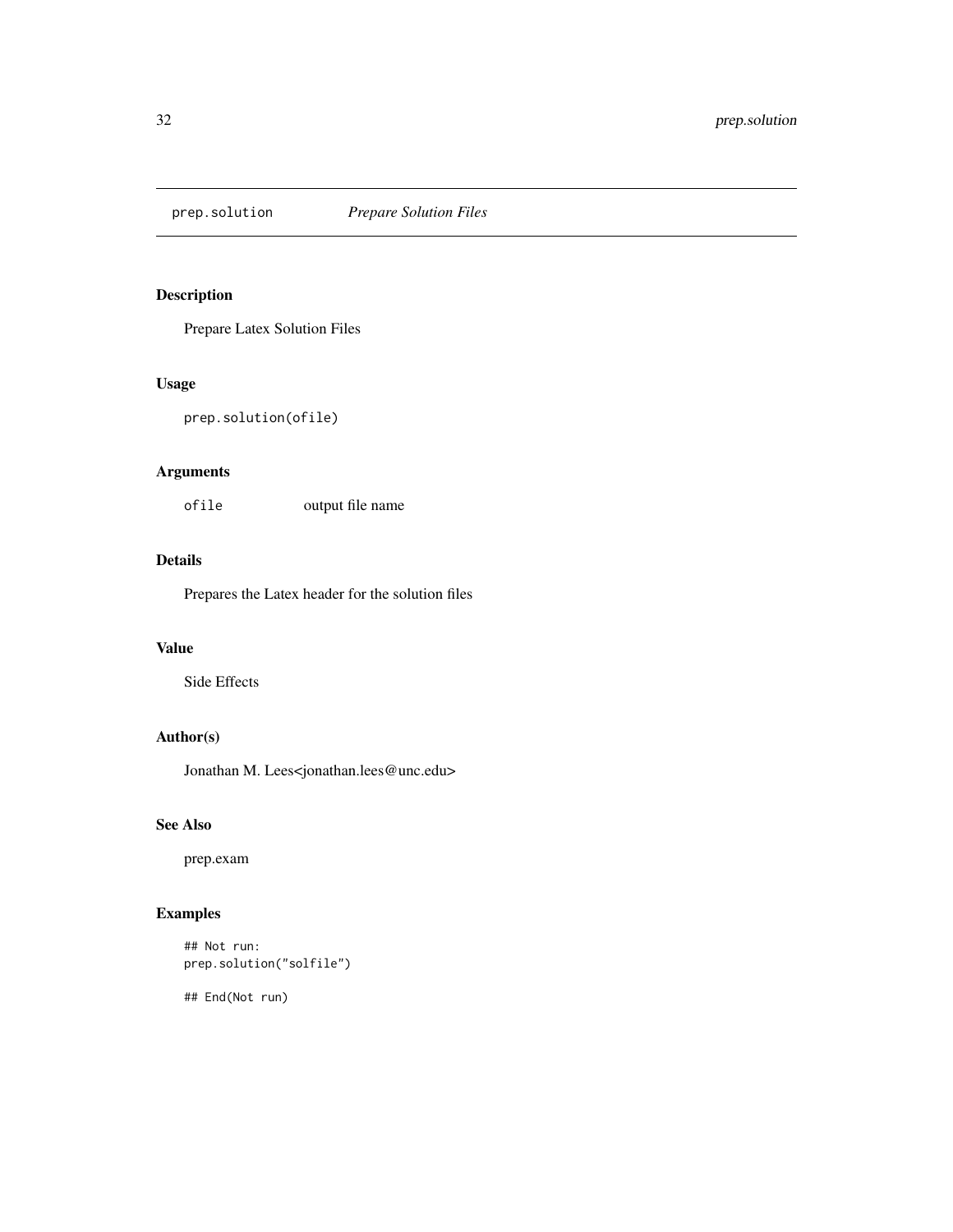<span id="page-32-0"></span>printSCANTRON *Print Scantron*

### Description

Print results from scantron center

### Usage

printSCANTRON(B1)

### Arguments

B1 list, output of readSCANTRON: must have elements studans, Nams, ids

### Value

side effects

### Note

Prints the matrix returned from the scantron center.

### Author(s)

Jonathan M. Lees<jonathan.lees@unc.edu>

### See Also

readSCANTRON

### Examples

## Not run:

```
datadir = "./DATA"
rawfn1 = paste(datadir,'t6200a.raw.csv', sep="/")
```

```
B1 = readSCANTRON(rawfn1)
printSCANTRON(B1)
```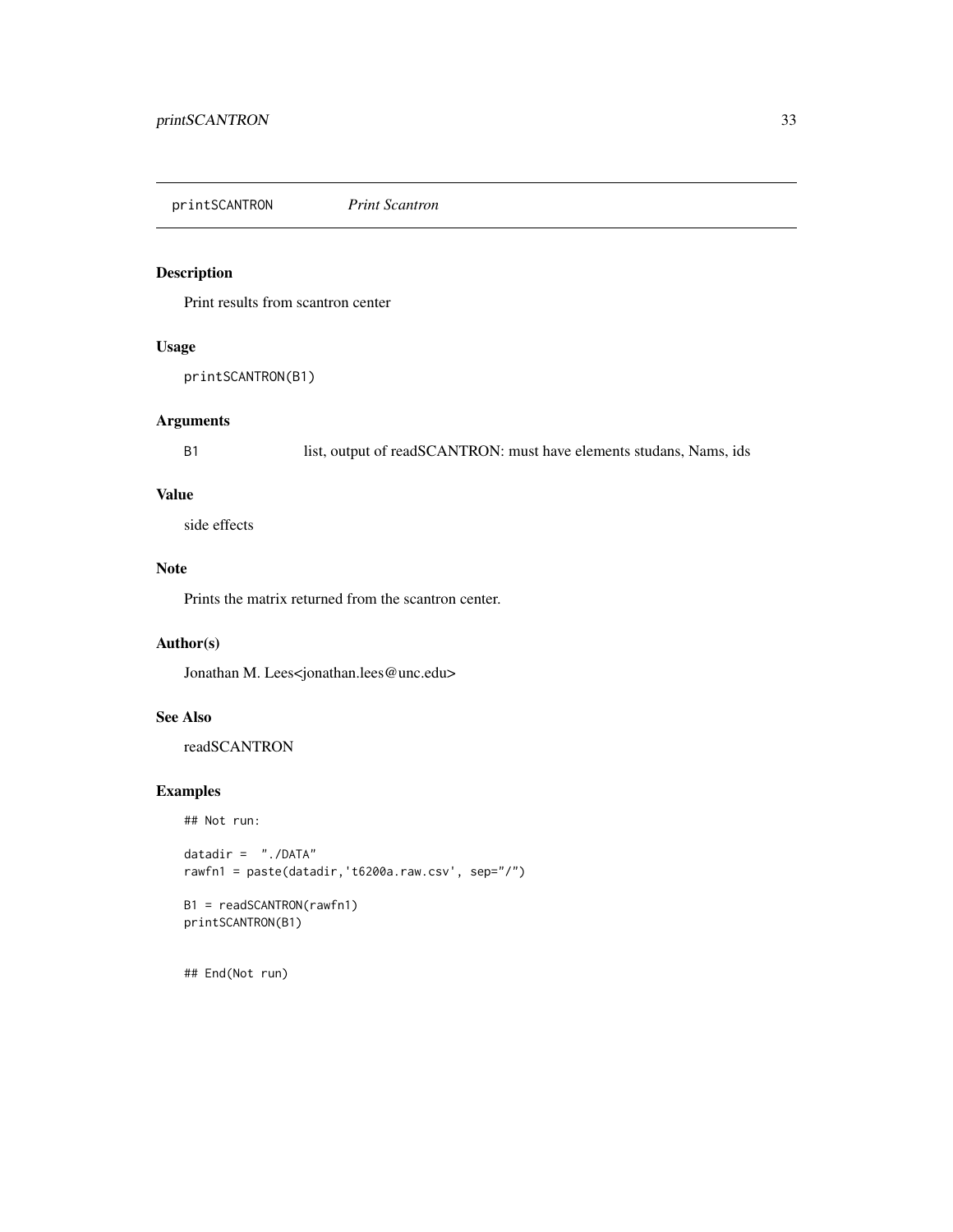<span id="page-33-0"></span>

Example Question Bank, 50 question, multiple Choice

### Usage

data(QBANK1)

#### Format

List:

Q Question in latex format (character string)

A Possible Answers in latex format (vector of character strings)

a Correct Answer in latex format (character string)

numANS index number corresponding to correct answer

FIG character: full path to figure, tag for figure

### Details

An example input question in ascii format is constructed using three tag identifiers: "QUESTION:", "ANSWER:" and (optionally) "FIG:". The format is shown here:

### Examples

```
data(QBANK1)
## maybe str(QBANK1) ; plot(QBANK1) ...
print(QBANK1[[1]])
```
ran.exam *Random order of Exam*

#### Description

Randomly re-order the questions in a Question Bank

#### Usage

ran.exam(Qbank)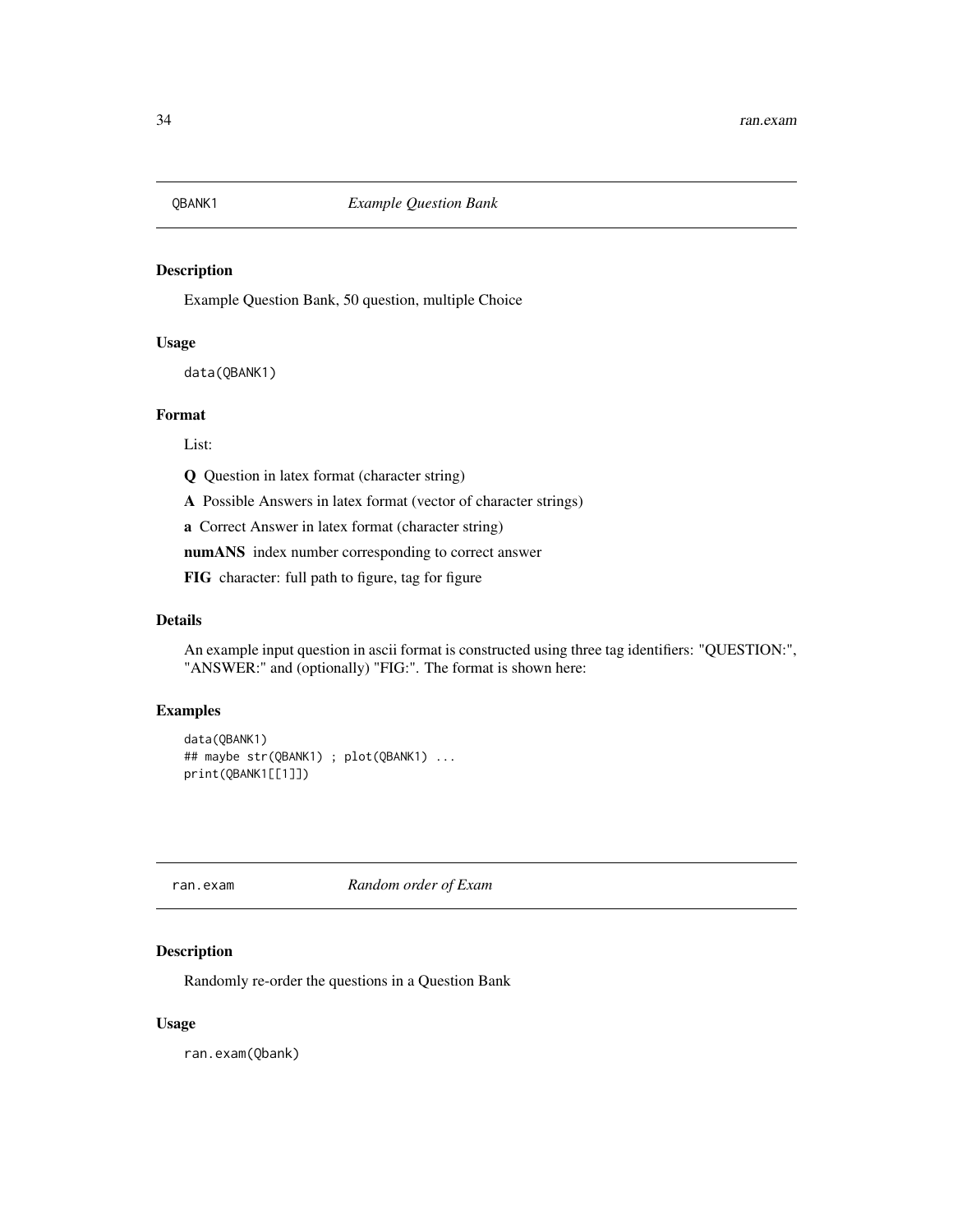### <span id="page-34-0"></span>readSCANTRON 35

### Arguments

Qbank Question Bank List

### Details

randomly re-order the questions in a Question Bank

### Value

Question bank

### Author(s)

Jonathan M. Lees<jonathan.lees@unc.edu>

### See Also

Get.testbank

### Examples

data(QBANK1) NEWQB = ran.exam(QBANK1)

readSCANTRON *Read Scantron*

### Description

Read UNC scantron

#### Usage

```
readSCANTRON(fn = "t9543b.raw.csv", nq = 50, istart = 6)
```
### Arguments

| fn     | character, name of digital file with raw scores |
|--------|-------------------------------------------------|
| ng     | integer, Number of questions to read            |
| istart | integer, start of column for first question     |

#### Details

The data is scanned by machine. If a student marks on the exam past the correct number of questions, the machine assumes there are legitimate repsonses beyond the key.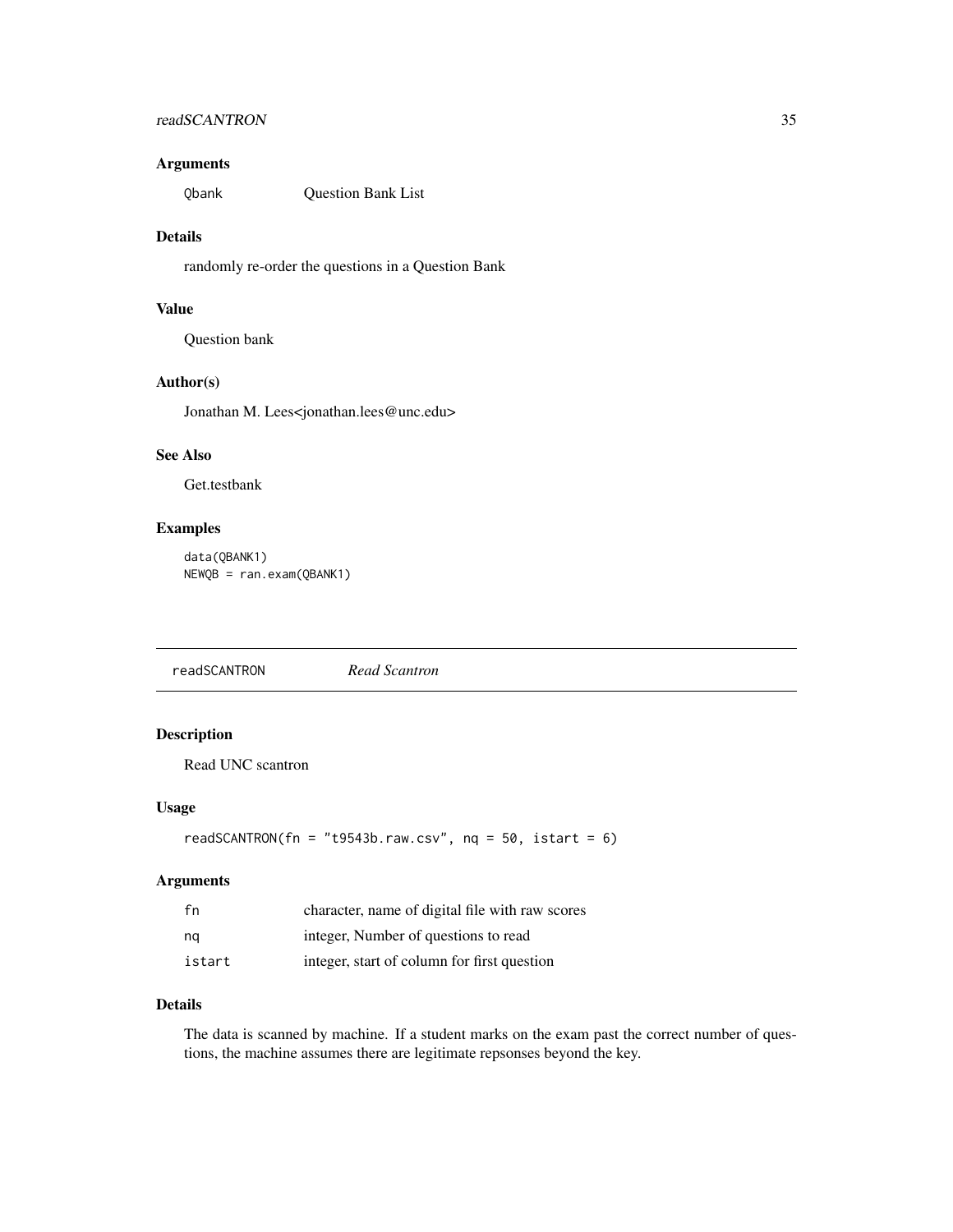### Value

list:

| number of students      |
|-------------------------|
| number of questions     |
| names of students       |
| Ids of students         |
| matrix, student answers |
| key for grading         |
|                         |

### Author(s)

Jonathan M. Lees<jonathan.lees@unc.edu>

### Examples

## Not run:

```
datadir = "./DATA"
rawfn1 = paste(datadir,'t6200a.raw.csv', sep="/")
B1 = readSCANTRON(rawfn1)
```
## End(Not run)

rename.answers *Rename Answers*

### Description

Rename the answers on a Question Bank

### Usage

```
rename.answers(Qbank, newnames = letters[1:26], sep = ") ")
```
### Arguments

| Obank    | <b>Ouestion Bank</b>                               |
|----------|----------------------------------------------------|
| newnames | vector of new names                                |
| sep      | separator between name of Answer and Answer String |

### Details

Takes the given list of questions, and returns same list with answers rpefaces by a different set of itemizers

<span id="page-35-0"></span>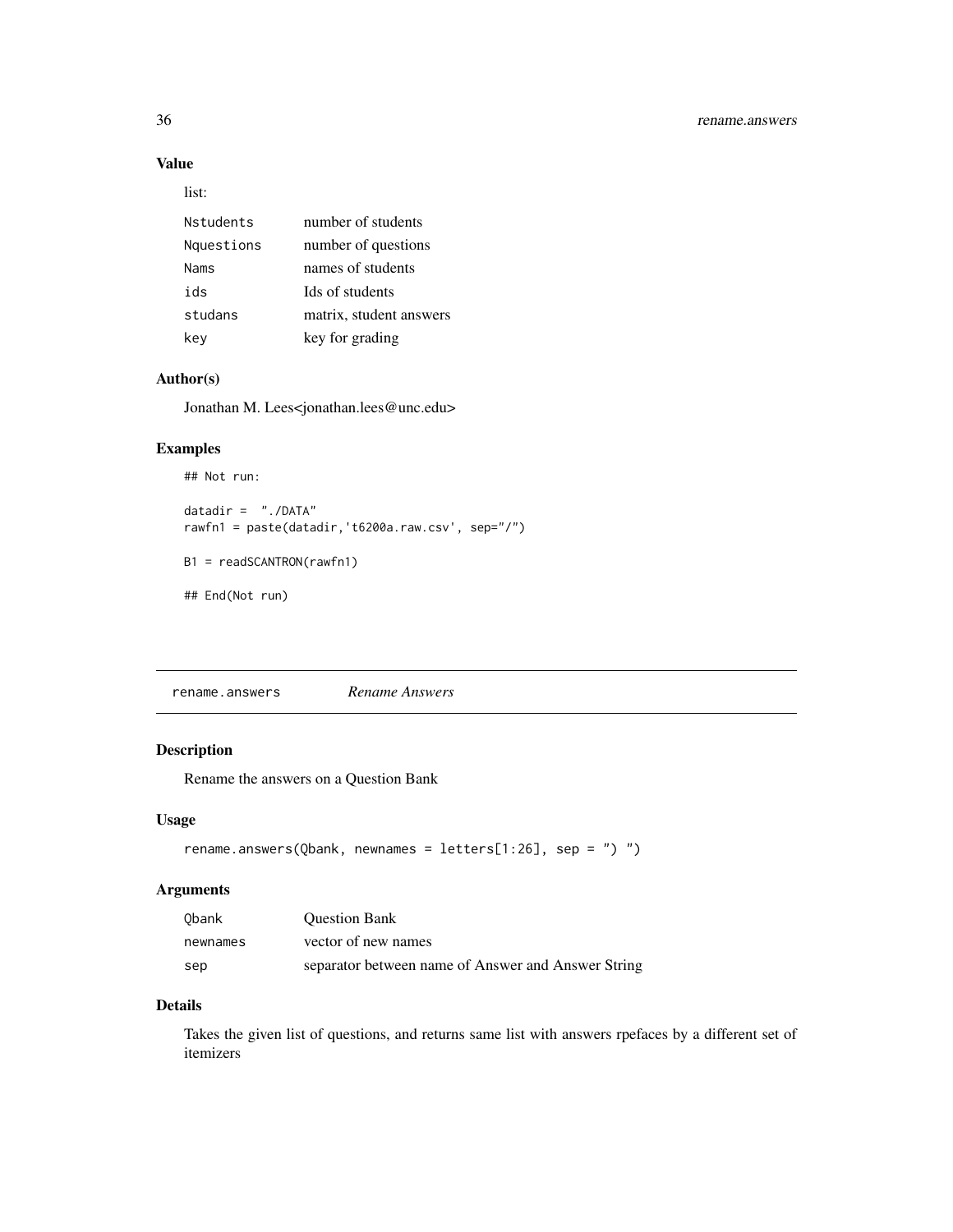<span id="page-36-0"></span>repair.id 37

### Value

Question Bank List

### Author(s)

Jonathan M. Lees<jonathan.lees@unc.edu>

### See Also

Get.testbank

### Examples

```
data(QBANK1)
```

```
newnames=letters[1:26]
NEWQB = rename.answers(QBANK1, newnames=newnames )
NEWQB[[35]]
newnames=1:26
NEWQB = rename.answers(QBANK1, newnames=newnames )
NEWQB[[35]]
newnames=LETTERS[1:26]
```

```
NEWQB = rename.answers(QBANK1, newnames=newnames )
NEWQB[[35]]
```
repair.id *Repair Poorly Bubbled Student ID*

### Description

Repair Poorly Bubbled Student IDs by matching to a reliable data base of names and IDs. Routine offers a set of possible matches if several may be appropriate.

### Usage

repair.id(sisroster, scrfn)

### Arguments

| sisroster | Reference Data set     |
|-----------|------------------------|
| scrfn     | <b>Scantron Output</b> |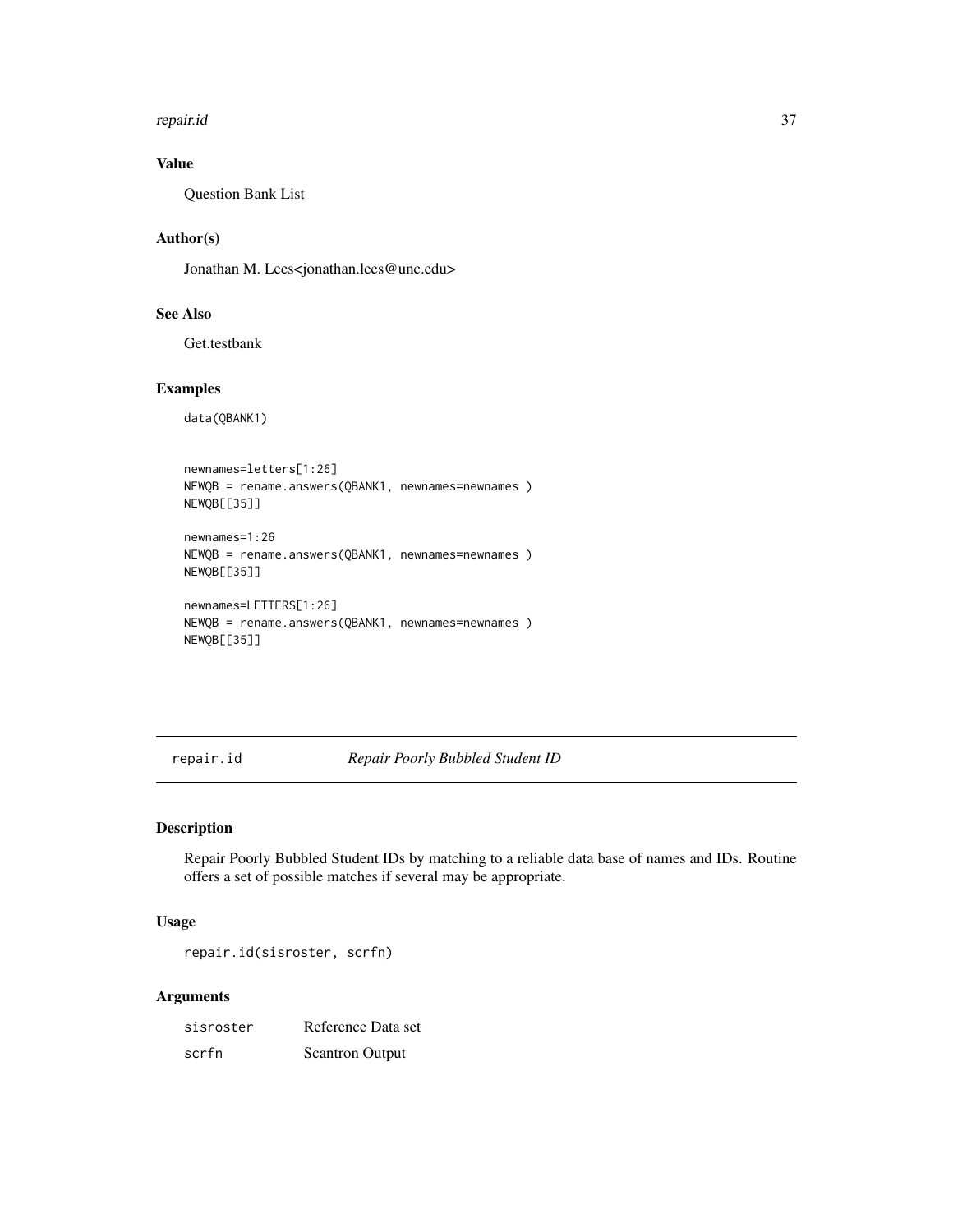### <span id="page-37-0"></span>Details

Program searchers for missing ID's by attempting to match up names.

### Value

newid New vector of IDs that correspond to the scantron input

### Author(s)

Jonathan M. Lees<jonathan.lees@unc.edu>

### ridNA *Replace NA with somehting else*

### Description

Replace NA with somehting else

### Usage

ridNA(z, temp)

### Arguments

z vector temp replacement

### Value

vector with NA's replaces

### Author(s)

Jonathan M. Lees<jonathan.lees@unc.edu>

## Examples

 $z = 1:10$ z[z>8] = NA ridNA(z, 0)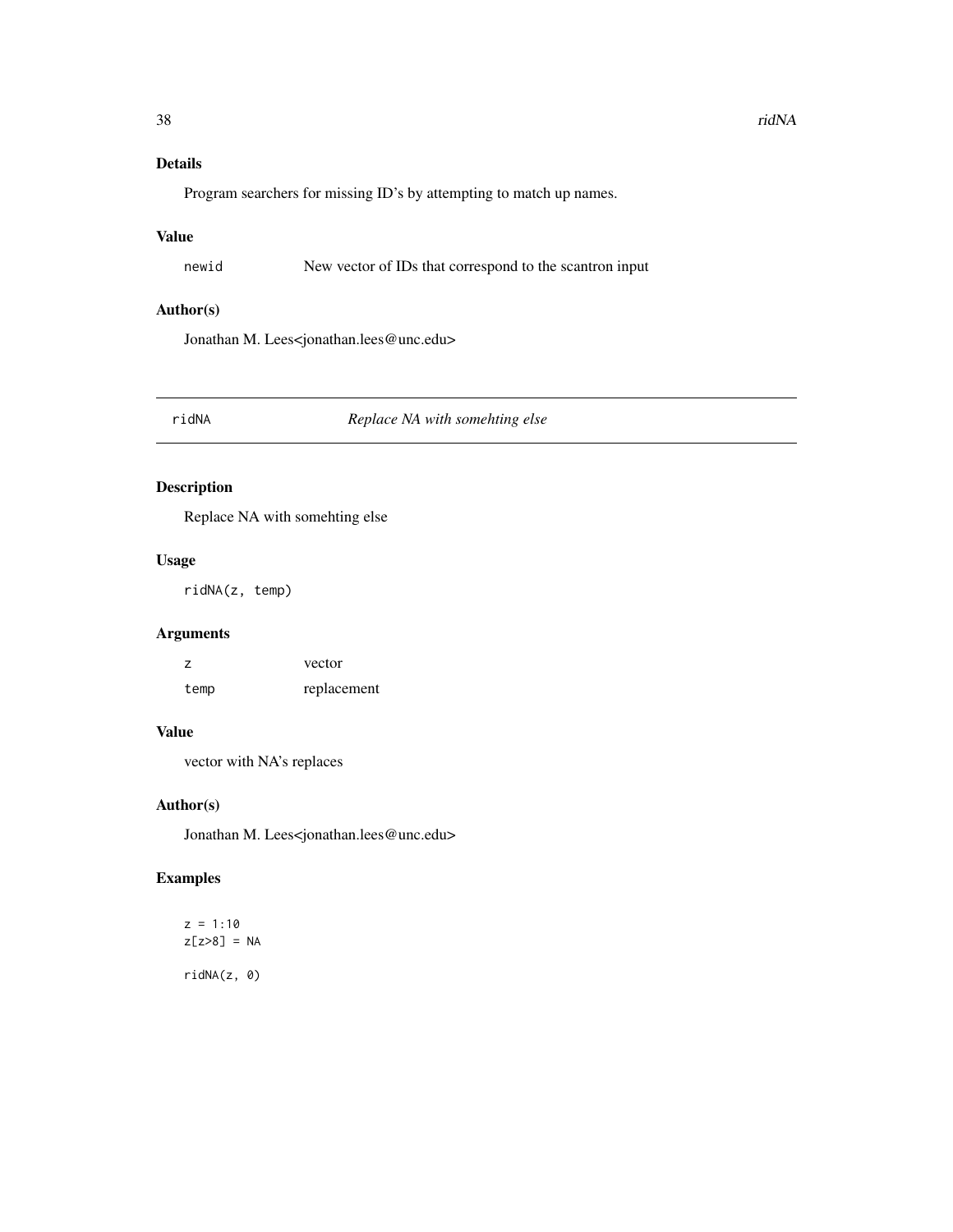<span id="page-38-0"></span>scramble.answers *Scramble Answers*

#### Description

Randomly rearrange answers within a question of a test bank

### Usage

scramble.answers(Qbank)

### Arguments

Qbank Question Bank (list of Questions)

### Details

Takes the given list of questions, and returns same list with answers scrambled.

### Value

Question Bank List

#### Note

Since some question require that the answers be ordered in a certain way, these are not Randomized in this scrambling process. These include:

c("all of the above","none of the above","None of these are correct","all of the choices are correct","All of the choices are correct","Both choices are correct","None of the choices are correct","Both of the choices are correct","All of these are correct",'Neither of these are correct')

#### Author(s)

Jonathan M. Lees<jonathan.lees@unc.edu>

#### See Also

Get.testbank

### Examples

data(QBANK1)

QBANK1[[35]]

NEWQB = scramble.answers(QBANK1)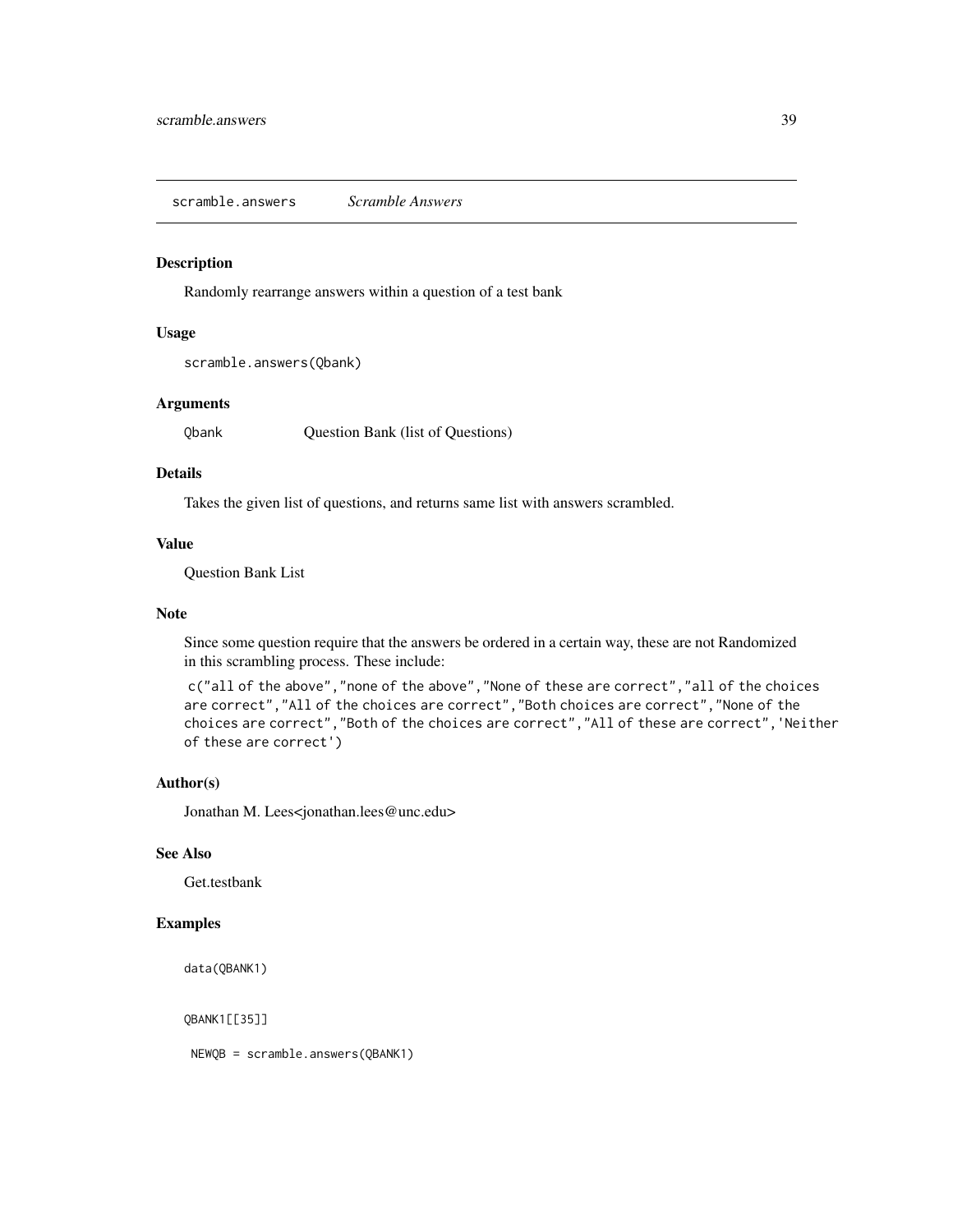<span id="page-39-0"></span>NEWQB[[35]]

## SEARCHbank *Search Question Bank for Keyword*

### Description

Search a question bank for key words.

### Usage

 $SEARCHbank(gw, y = "humidity")$ 

#### Arguments

| gw | <b>Ouestion Bank</b> |
|----|----------------------|
| у  | key word             |

#### Details

Dumps to the screen the questions that match the key.

### Value

Side effects - dumps to the screen. returns a vector of questions that match.

### Author(s)

Jonathan M. Lees<jonathan.lees@unc.edu>

### See Also

seebank,Get.testbank,SELbank,COMPbank

### Examples

```
## Not run:
#### seebank program is interactive -
data(QBANK1)
SEARCHbank(QBANK1, "humidity" )
```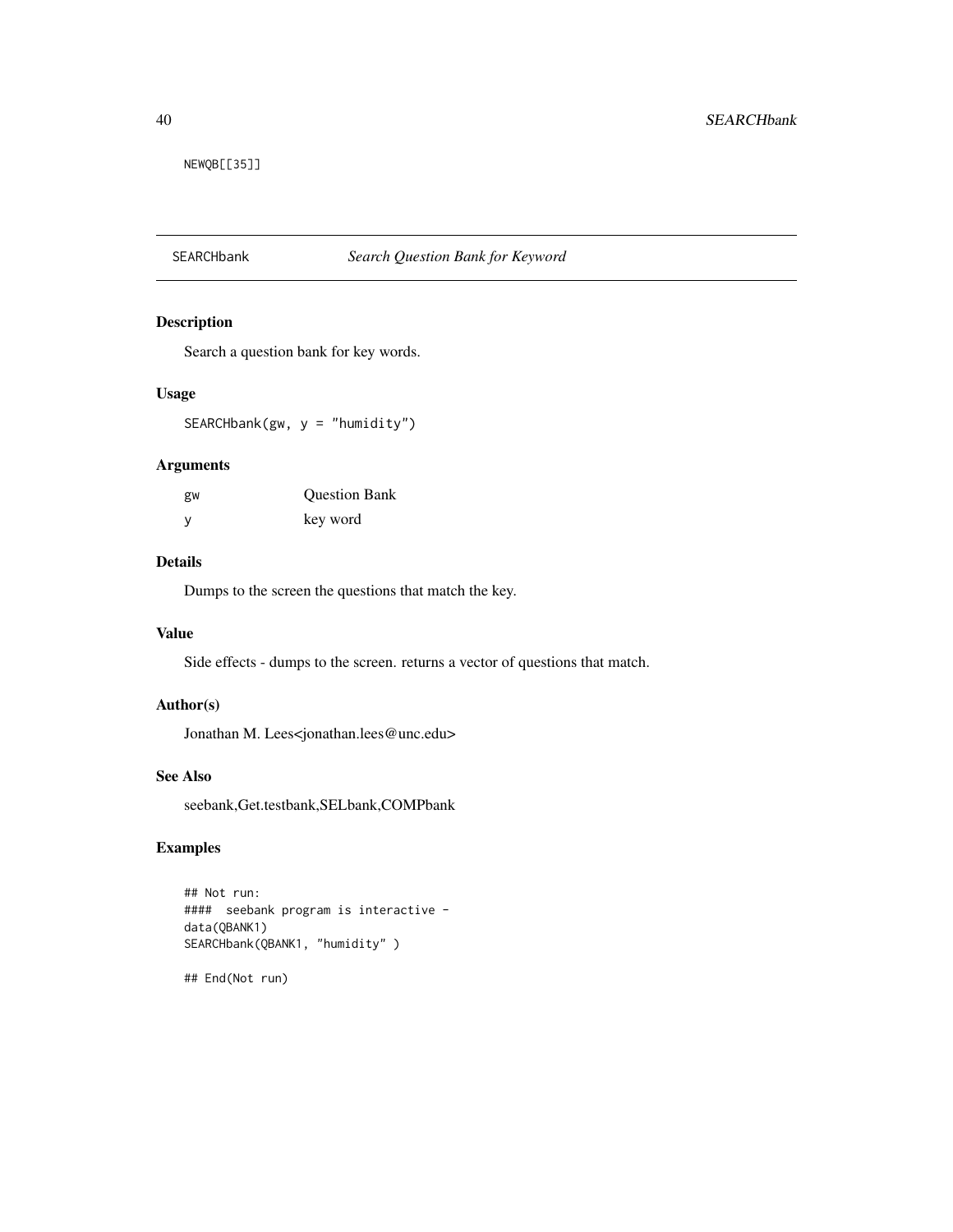<span id="page-40-0"></span>

Prints out a bank of questions, one at a time

### Usage

seebank(QB)

### Arguments

QB QuestionBank Structure

### Value

Side effects

### Author(s)

Jonathan M. Lees<jonathan.lees@unc.edu>

### Examples

```
## Not run:
#### seebank program is interactive -
data(QBANK1)
seebank(QBANK1)
```
## End(Not run)

seequestions *See Questions Sequentially*

### Description

Print questions to the screen

### Usage

seequestions(QB)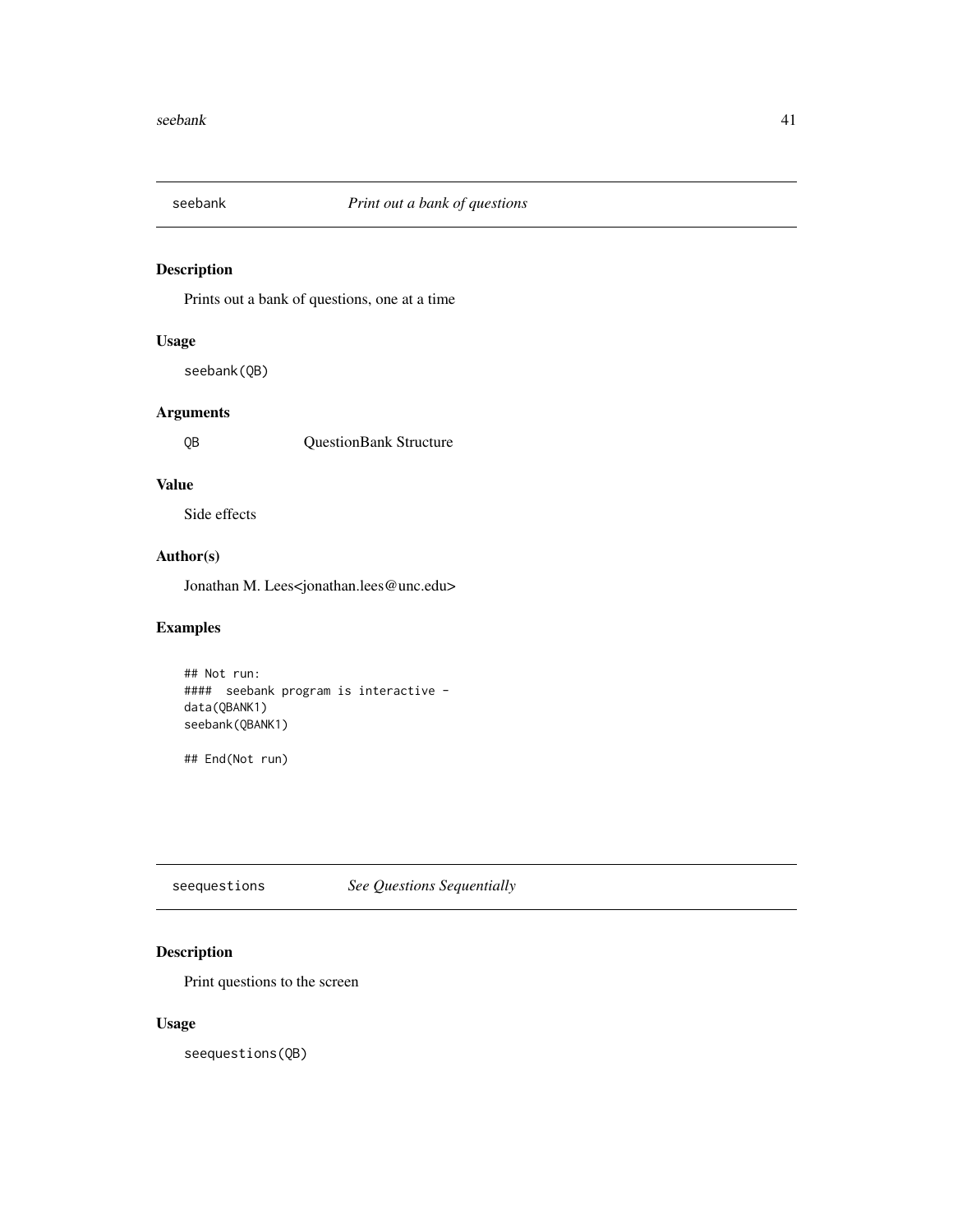#### Arguments

QB

### Details

Prints just the questions to the screen.

### Value

Prints to screen

### Author(s)

Jonathan M. Lees<jonathan.lees@unc.edu>

### See Also

seebank

### Examples

```
## Not run:
LF = list.files(path="/home/lees/Class/GEOL_105/TESTBANK/EXAM_1", pattern="txt", full.names=TRUE )
kbank = vector(mode='list')
###### read in the question banks, each in one file
for(i in 1:length(LF))
  {
   h = Get.testbank(LF[i])
   kbank[[i]] = Get.testbank(LF[i])
  }
names(kbank) = LF
cbind( seequestions(kbank[[1]]) )
```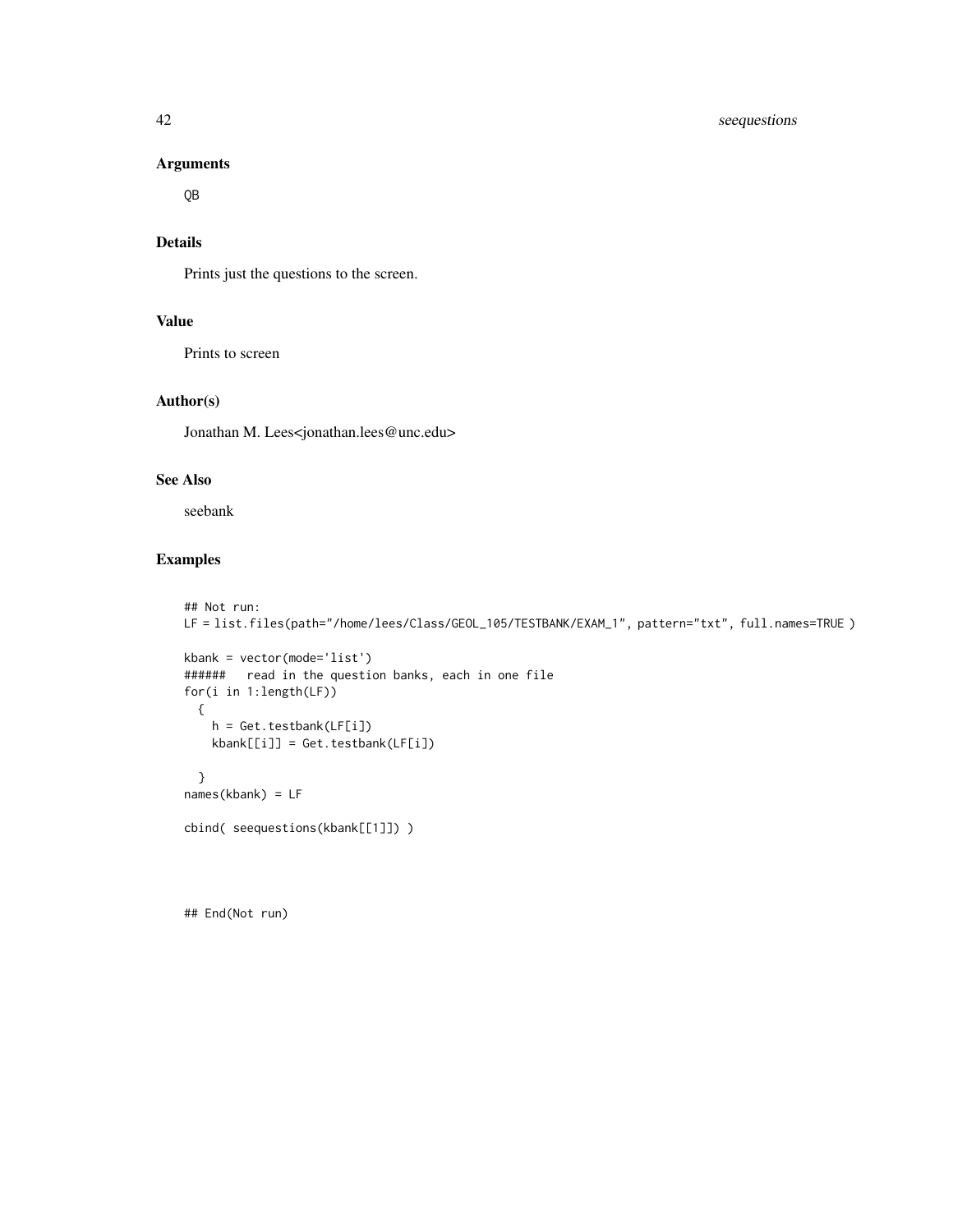<span id="page-42-0"></span>

Select, random set of questions from a test bank.

### Usage

SELbank(QB, N, xclude=NULL)

### Arguments

| 0 <sub>B</sub> | <b>Ouestion bank</b>                                        |
|----------------|-------------------------------------------------------------|
| N              | integer, number of questions to select                      |
| xclude         | integer vector, index of questions to exclude, default=NULL |

### Details

Progam uses sample to get a random perturbation, and then pulls out the first N questions

#### Value

Question bank

### Author(s)

Jonathan M. Lees<jonathan.lees@unc.edu>

### See Also

Get.testbank

```
## Not run:
LF = list.files(path="/home/lees/Class/GEOL_105/TESTBANK/EXAM_1", pattern="txt", full.names=TRUE )
```

```
kbank = vector(mode='list')
###### read in the question banks, each in one file
for(i in 1:length(LF))
  {
   h = Get.testbank(LF[i])
   kbank[[i]] = Get.testbank(LF[i])
  }
names(kbank) = LF
```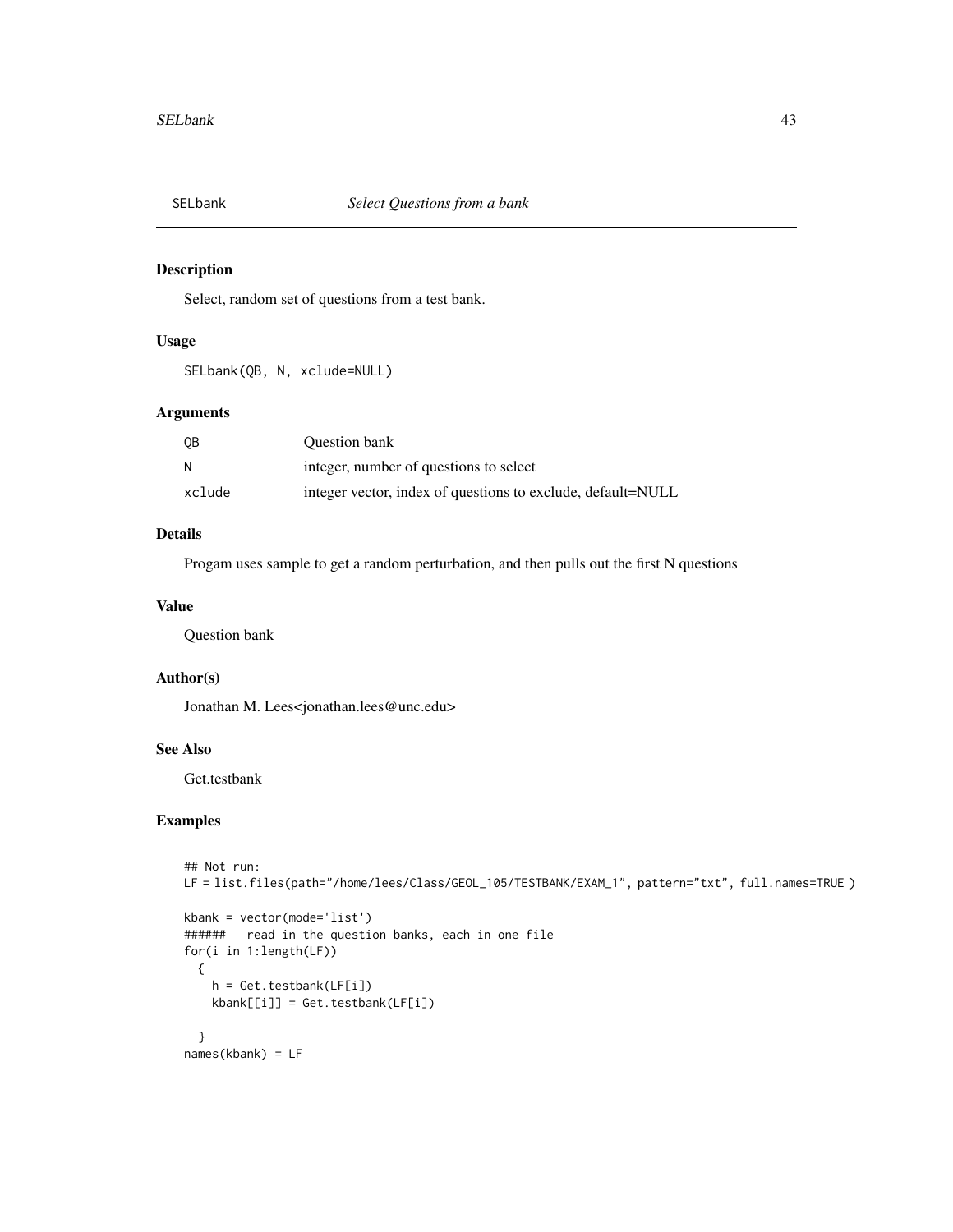```
Kbank = vector(mode='list')
for(i in 1:length(kbank))
 {
Kbank = c(Kbank, kbank[[i]])}
########## get 50 sample questions
NEWQB = SELbank(Kbank, 50)
## End(Not run)
```
### show.dist *Show Distribution of Grades*

### Description

Show Distribution of Grades

### Usage

show.dist(W)

### Arguments

W list output of do.grades

### Details

Print out the distribution of letter grades

### Value

Side Effects

### Author(s)

Jonathan M. Lees<jonathan.lees@unc.edu>

### See Also

do.grades

<span id="page-43-0"></span>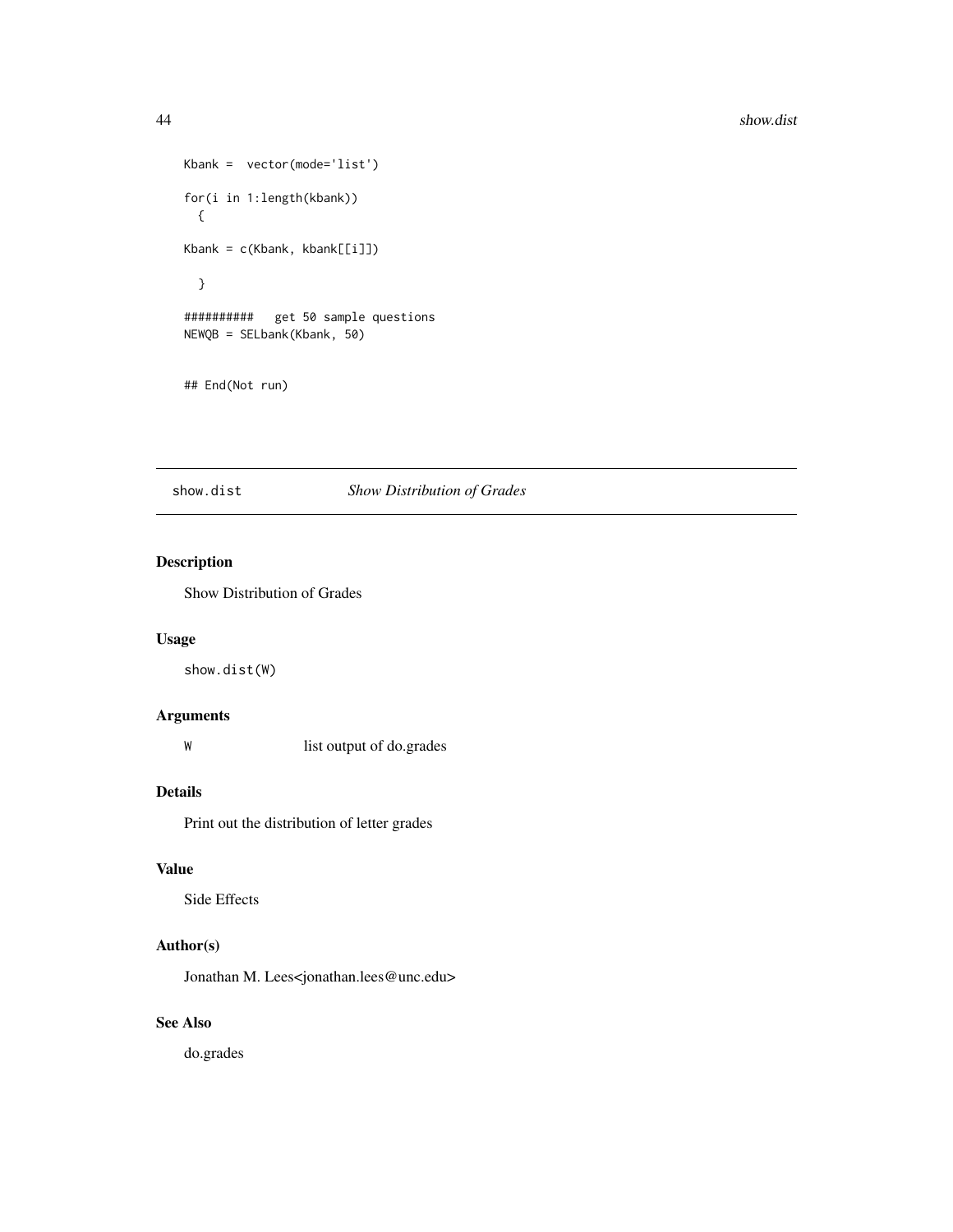#### <span id="page-44-0"></span>subsetbank 45

### Examples

```
g = rnorm(n=130, m=82, sd=10)
g[g>100] = 100
g[g<1] = 1B = boxplot(g)divs = c(min(g), B$stats[1:4] + diff(B$stats)/2, max(g) )D1 = do.grades(g, divs=divs, tit="GEOL 105 Exam 1")
show.dist(D1)
```
subsetbank *Subset a Question Bank*

### Description

Extract a subset from a question bank

### Usage

subsetbank(QBANK, sel)

### Arguments

| <b>OBANK</b> | <b>Ouestion Bank List</b>                     |
|--------------|-----------------------------------------------|
| sel          | integer vector of index to specific questions |

### Details

for selecting specific questions

### Value

Question Bank with selections

#### Author(s)

Jonathan M. Lees<jonathan.lees@unc.edu>

### See Also

SELbank, COMPbank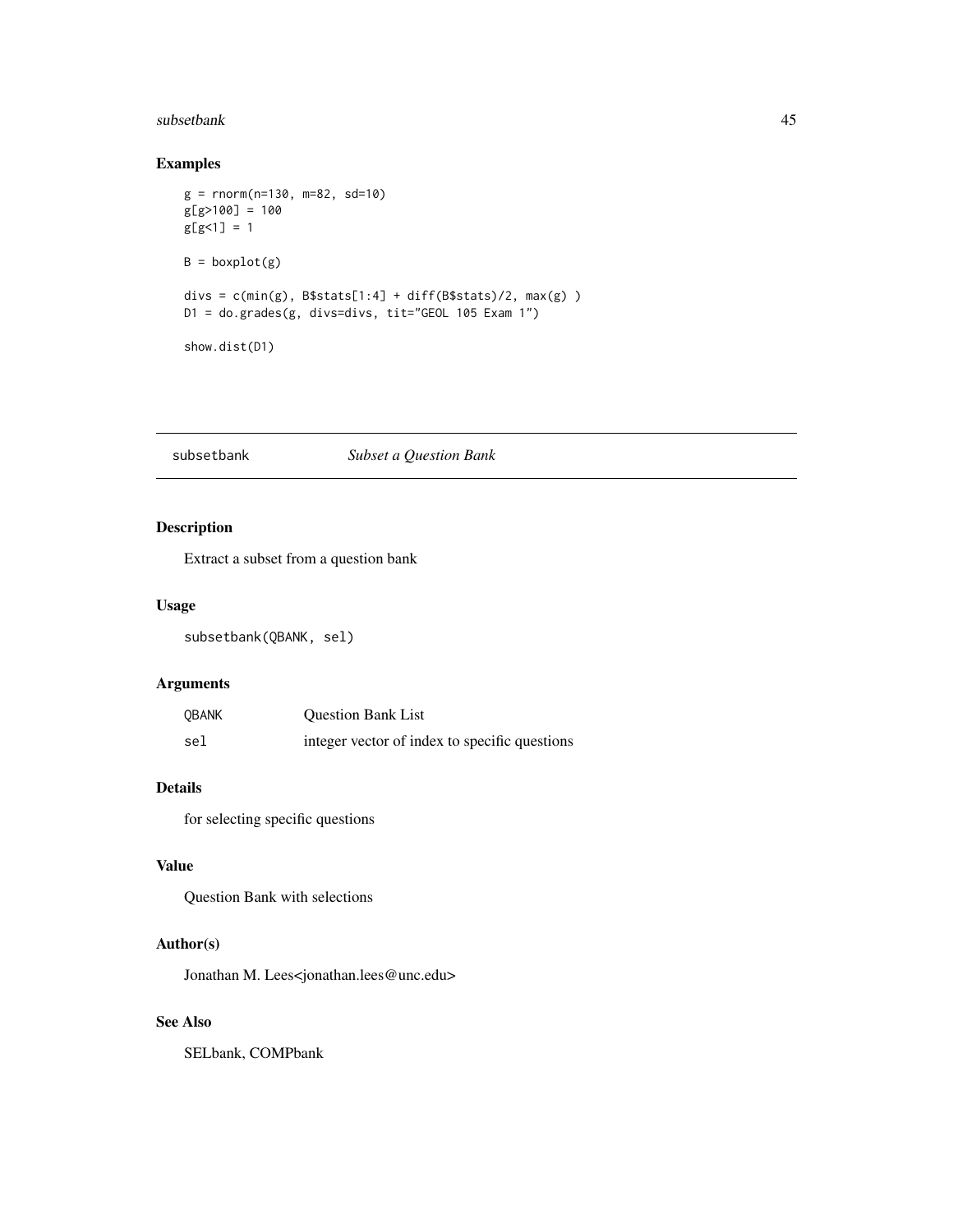### Examples

```
## Not run:
LF = list.files(path="/home/lees/Class/GEOL_105/TESTBANK/EXAM_1", pattern="txt", full.names=TRUE )
kbank = vector(mode='list')
###### read in the question banks, each in one file
for(i in 1:length(LF))
  {
    h = Get.testbank(LF[i])
    kbank[[i]] = Get.testbank(LF[i])
  }
names(kbank) = LF
Kbank = vector(mode='list')
for(i in 1:length(kbank))
  {
Kbank = c(Kbank, kbank[[i]])}
########## get 50 odd numbered sample questions
isel = seq(from=1, to=100, by=2)oddset1 = subsetbank(Kbank, isel)
## End(Not run)
```
UNCkeytron *Create a KEY for the scantron*

### Description

Create a KEY for the scantron

### Usage

UNCkeytron(g, fout, LAB = "KEY")

### Arguments

| g    | vector of correct answers |
|------|---------------------------|
| fout | output file name          |
| I AB | Label to print on key     |

<span id="page-45-0"></span>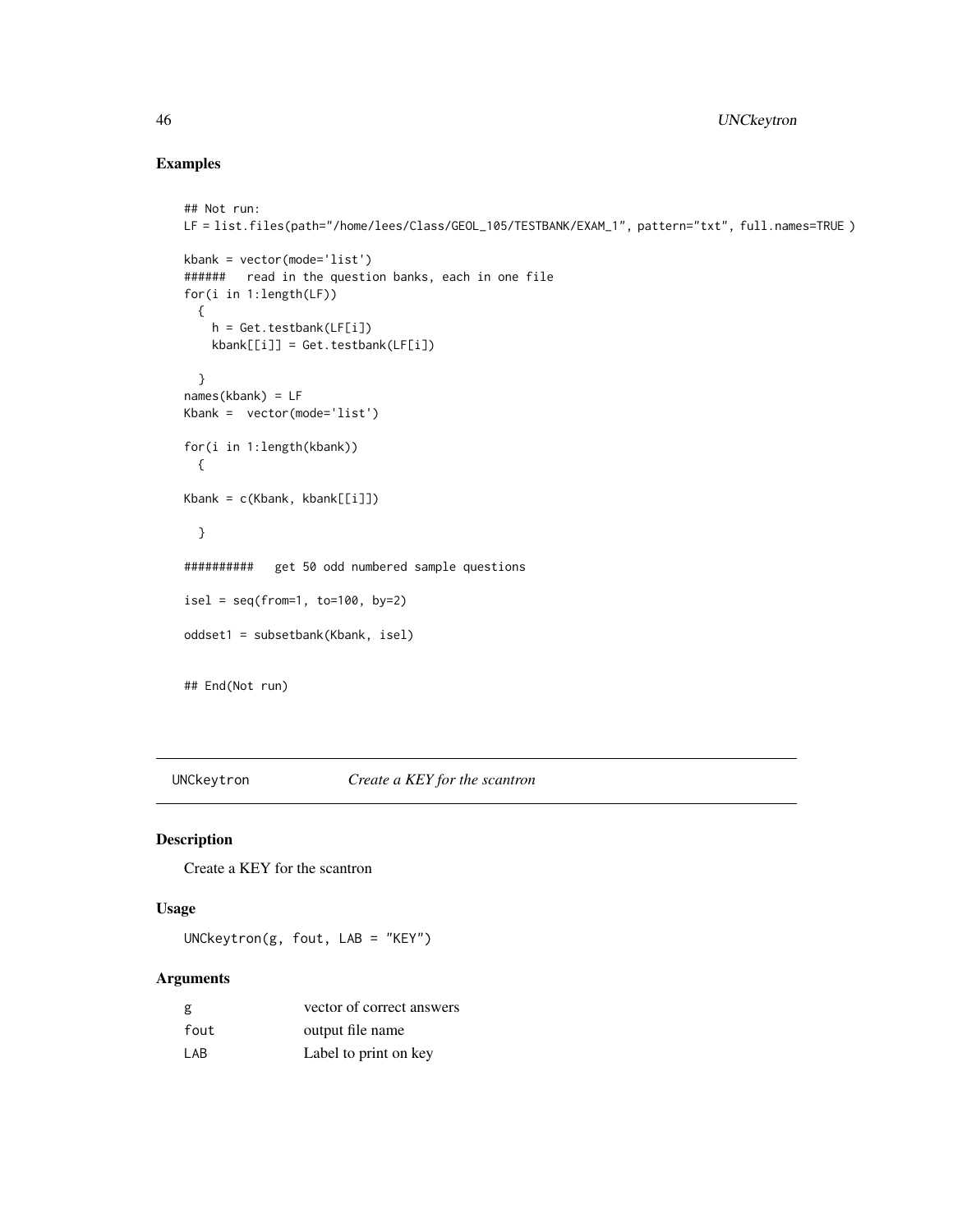### UNCkeytron 47

### Details

Given a vector of correct answers the program will create a postscript file with a facsimile of the scantron used for examinations at UNC Chapel Hill. The Bubbles will be filled and can be used to prepare a number 2 pencil version.

### Value

Side effects

### Note

Currently only eps outputs - future versions may be different. At this time, the code creates postscript code, which can be converted to png, pdf or other formats with software outside of R. In linux I use a perlscript,

/home/lees/Progs/Perl/ps2png.prl files.eps which, in turn, calls, epstopdf and gs -dBATCH -sDEVICE=png16m -dNOPAUSE -r200 -sOutputFile=\$outpf \$inpf

### Author(s)

Jonathan M. Lees<jonathan.lees@unc.edu>

#### See Also

getKEY

### Examples

```
## Not run:
```

```
fkeyA = "/Users/lees/SCANTRON/A.FINAL.key"
fkeyB = "/Users/lees/SCANTRON/B.FINAL.key"
FKEY1 = getKEY(fkeyA)
```
FKEY2 = getKEY(fkeyB)

UNCkeytron(FKEY1, "AKEYfinal.eps", "A KEY final") UNCkeytron(FKEY2, "BKEYfinal.eps", "B KEY final")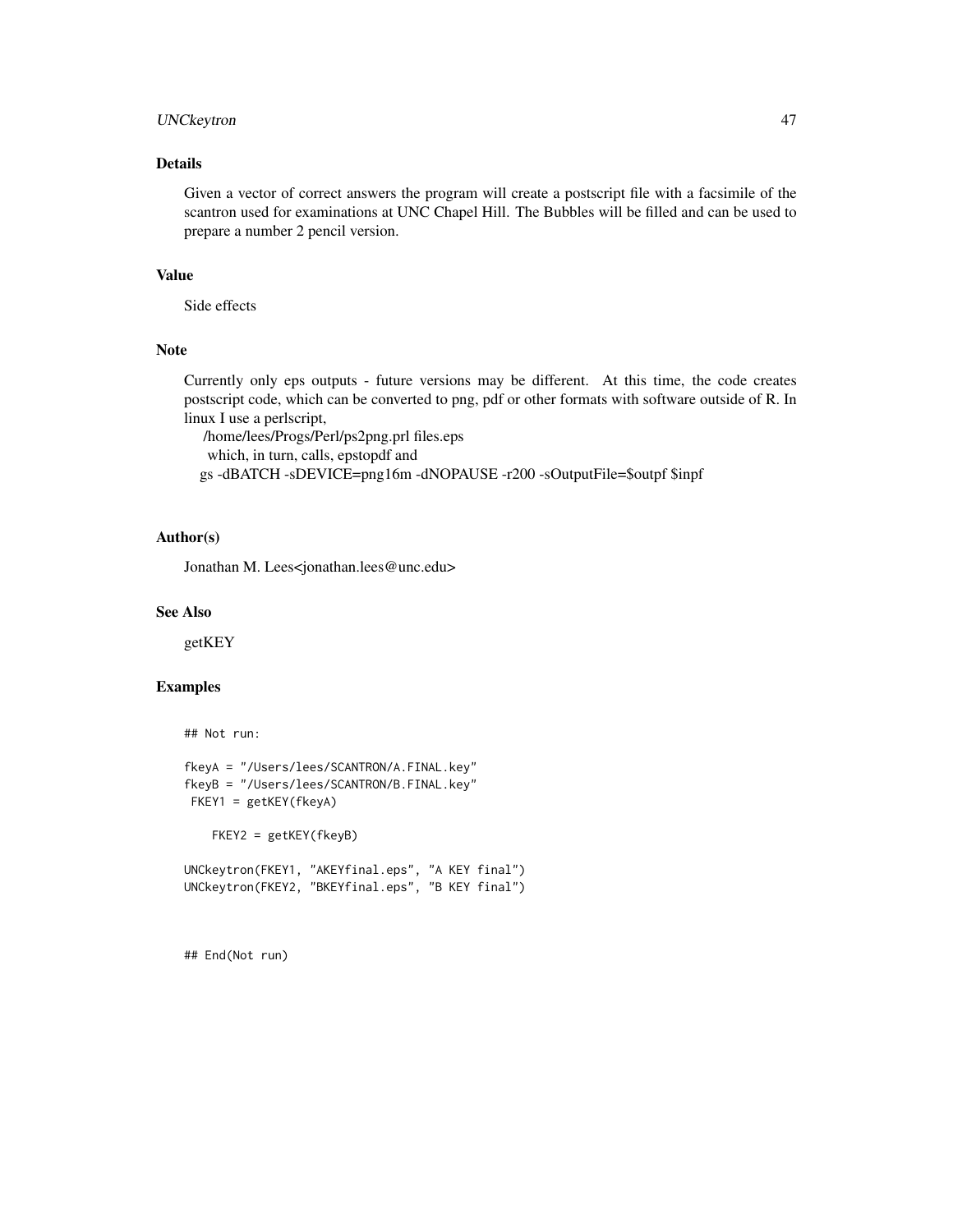<span id="page-47-0"></span>

Create 1 instance of a specific Exam

### Usage

```
version.exam(Qbank, V, exnumber = "Exam 1", seqnum = "2", examdate ='',
instructor="", course="", instructions="", SAMP=TRUE, ncol=2)
```
### Arguments

| Obank        | question bank                                                   |
|--------------|-----------------------------------------------------------------|
| V            | Character string output files                                   |
| exnumber     | Exam number                                                     |
| segnum       | Version Number                                                  |
| examdate     | Date of the examination                                         |
| instructor   | character, name of teacher                                      |
| course       | character, nqme of course                                       |
| instructions | vector of character strings                                     |
| <b>SAMP</b>  | logical, if TRUE a random ordering to the questions is produced |
| ncol         | number of columns on page, default=2                            |

### Value

Side Effects

### Author(s)

Jonathan M. Lees<jonathan.lees@unc.edu>

### See Also

ran.exam, make.exam, prep.exam

```
## the example creates files on the local system - thus not run
## Not run:
data(QBANK1)
examdate="THURS Sep 20 2007"
version.exam(QBANK1, "exam1A" , exnumber="Exam 1", seqnum="1", examdate=examdate)
```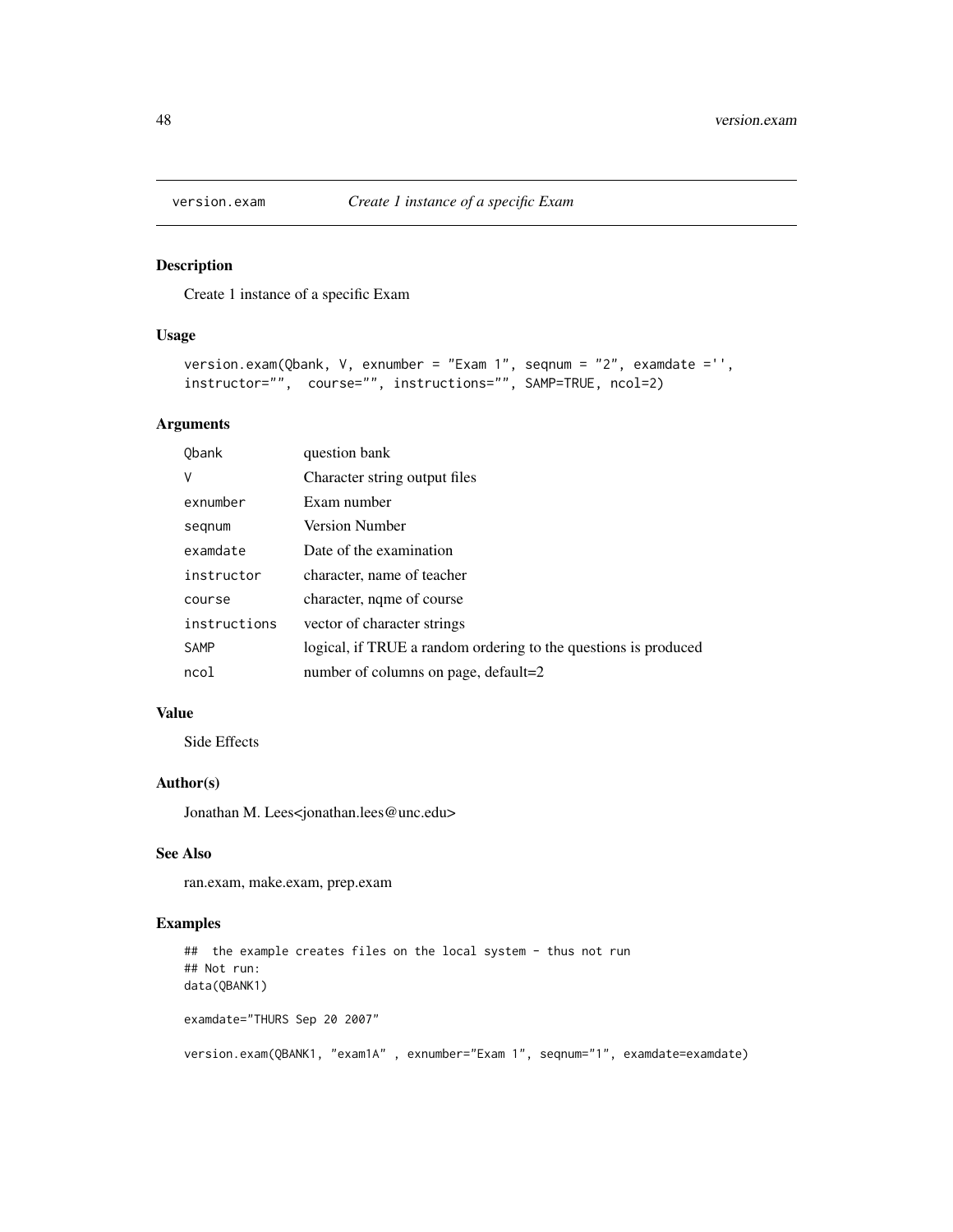```
##################
examdate=date()
seqnum="1"
exnumber="Exam 1"
V = "exam1A"outtex = paste(sep=".",V, "tex" )
outMAST = paste(sep="", V, "MAST" )
MASTtex = paste(sep=".", outMAST, "tex")
outsolut = paste(sep="", V, "solutions.tex" )
Me = "Jonathan M. Lees"
course="GEOL 105"
examname=paste(sep=" ", exnumber, "Seq", seqnum)
K = length(QBANK1)
instructions=c(
paste(sep=" ", "There are",K," number of questions."),
"Answer all questions.","Use number 2 pencil",
"Mark each box clearly.")
version.exam(QBANK1, "exam1B" , exnumber="Exam 1", seqnum="B",
examdate=examdate, instructor=Me, course=course , instructions=instructions)
```
## End(Not run)

wrist *Write Histogram*

### Description

Write grades on Histogram

### Usage

wrist(DB)

#### Arguments

DB Output of do.grades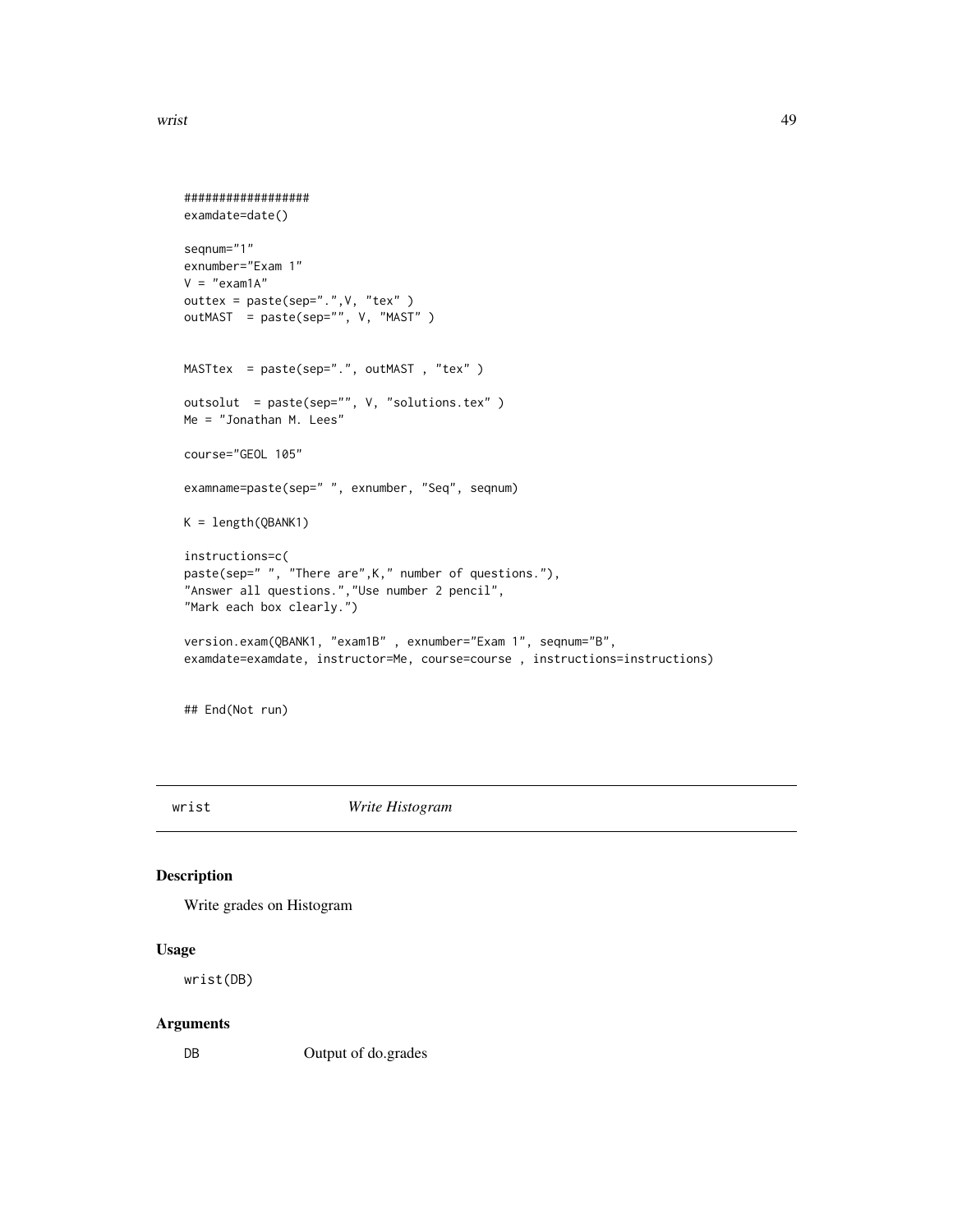## Details

Used internally in plotting programs

### Value

Side Effects

### Author(s)

Jonathan M. Lees<jonathan.lees@unc.edu>

### See Also

do.grades

```
g = rnorm(n=130, m=82, sd=10)g[g>100] = 100
g[g<1] = 1B = boxplot(g)divs = c(min(g), B$stats[1:4] + diff(B$stats)/2, max(g) )
D1 = do.grades(g, divs=divs, tit="GEOL 105 Exam 1")
hist(g)
wrist(D1)
```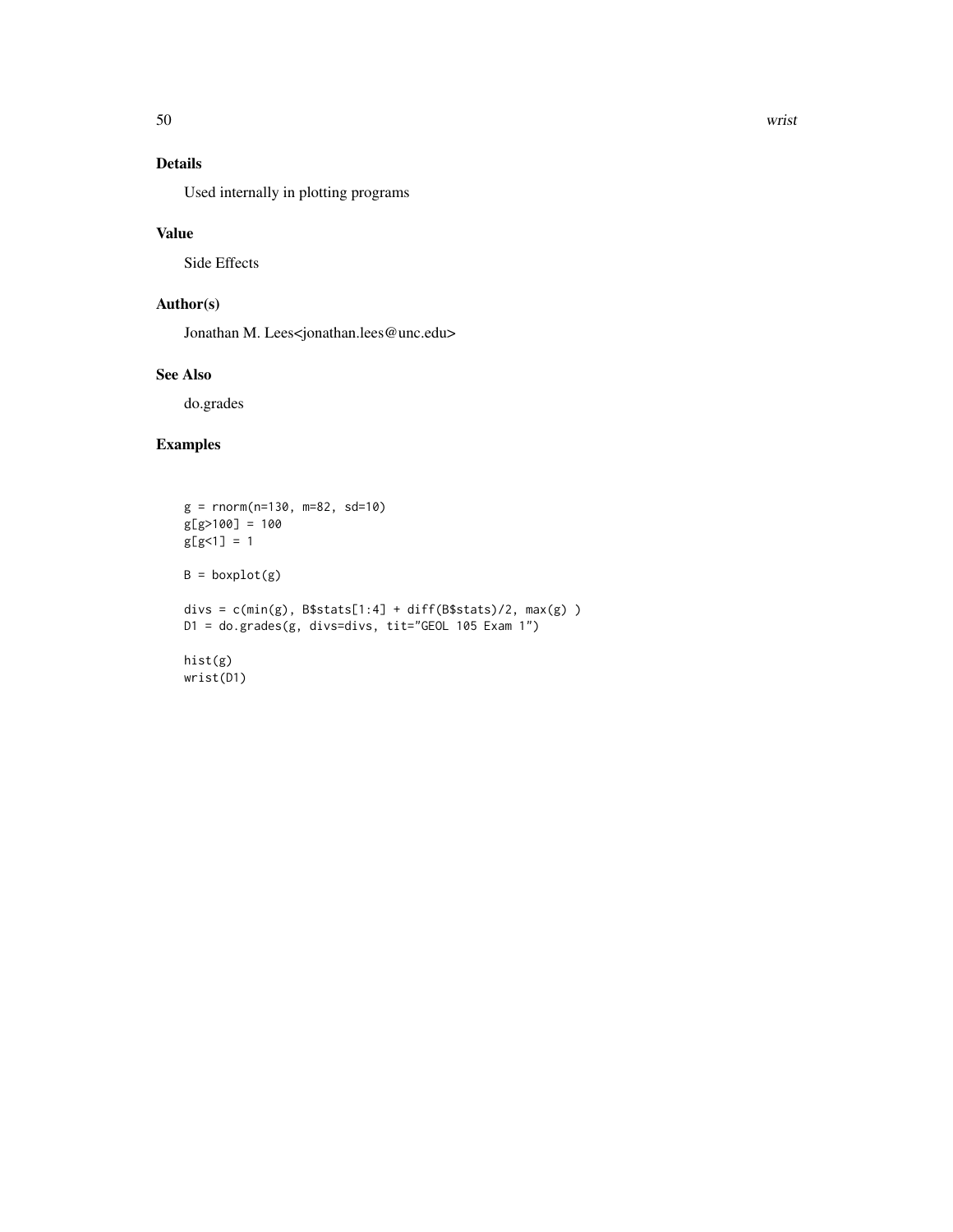# <span id="page-50-0"></span>Index

∗Topic aplot jist , [25](#page-24-0) ∗Topic datasets E2grades, [15](#page-14-0) QBANK1 , [34](#page-33-0) ∗Topic hplot do.grades , [9](#page-8-0) ∗Topic iplot do.grades , [9](#page-8-0) ∗Topic misc autoemail, [3](#page-2-0) CHECKbank , [4](#page-3-0) checkgrades , [5](#page-4-0) COMPbank , [6](#page-5-0) deblank , [8](#page-7-0) do.grades , [9](#page-8-0) droplowest , [11](#page-10-0) DUMPbank , [12](#page-11-0) DUMPgrades , [13](#page-12-0) DUPbank , [14](#page-13-0) EXAMstats, [16](#page-15-0) fix.names, [17](#page-16-0) Get.testbank, [18](#page-17-0) getgroup , [19](#page-18-0) getKEY , [20](#page-19-0) getlet , [21](#page-20-0) GetStudentNames, [22](#page-21-0) gradeSCAN , [23](#page-22-0) IDandEM , [24](#page-23-0) LETGRADE, [26](#page-25-0) make.exam, [27](#page-26-0) make.solution, [28](#page-27-0) phist , [29](#page-28-0) prep.exam , [30](#page-29-0) prep.solution, [32](#page-31-0) printSCANTRON, [33](#page-32-0) ran.exam , [34](#page-33-0) readSCANTRON, [35](#page-34-0) rename.answers, [36](#page-35-0)

repair.id , [37](#page-36-0) ridNA , [38](#page-37-0) scramble.answers, [39](#page-38-0) SEARCHbank, [40](#page-39-0) seebank , [41](#page-40-0) seequestions , [41](#page-40-0) SELbank, [43](#page-42-0) show.dist , [44](#page-43-0) subsetbank , [45](#page-44-0) UNCkeytron , [46](#page-45-0) version.exam , [48](#page-47-0) wrist , [49](#page-48-0) ∗Topic package ProfessR-package , [2](#page-1-0) autoemail, [3](#page-2-0) bestscores *(*droplowest *)* , [11](#page-10-0) CHECKbank , [4](#page-3-0) checkgrades , [5](#page-4-0) COMPbank , [6](#page-5-0) deblank, <mark>[8](#page-7-0)</mark> do.grades , [9](#page-8-0) droplowest , [11](#page-10-0) DUMPbank , [12](#page-11-0) DUMPgrades , [13](#page-12-0) DUPbank , [14](#page-13-0) E2grades, [15](#page-14-0) EXAMstats, [16](#page-15-0) fix.names, [17](#page-16-0) Get.testbank, [18](#page-17-0) getgroup , [19](#page-18-0) getKEY, [20](#page-19-0) getlet , [21](#page-20-0) getlet2 *(*getlet *)* , [21](#page-20-0)

GetStudentNames , [22](#page-21-0)